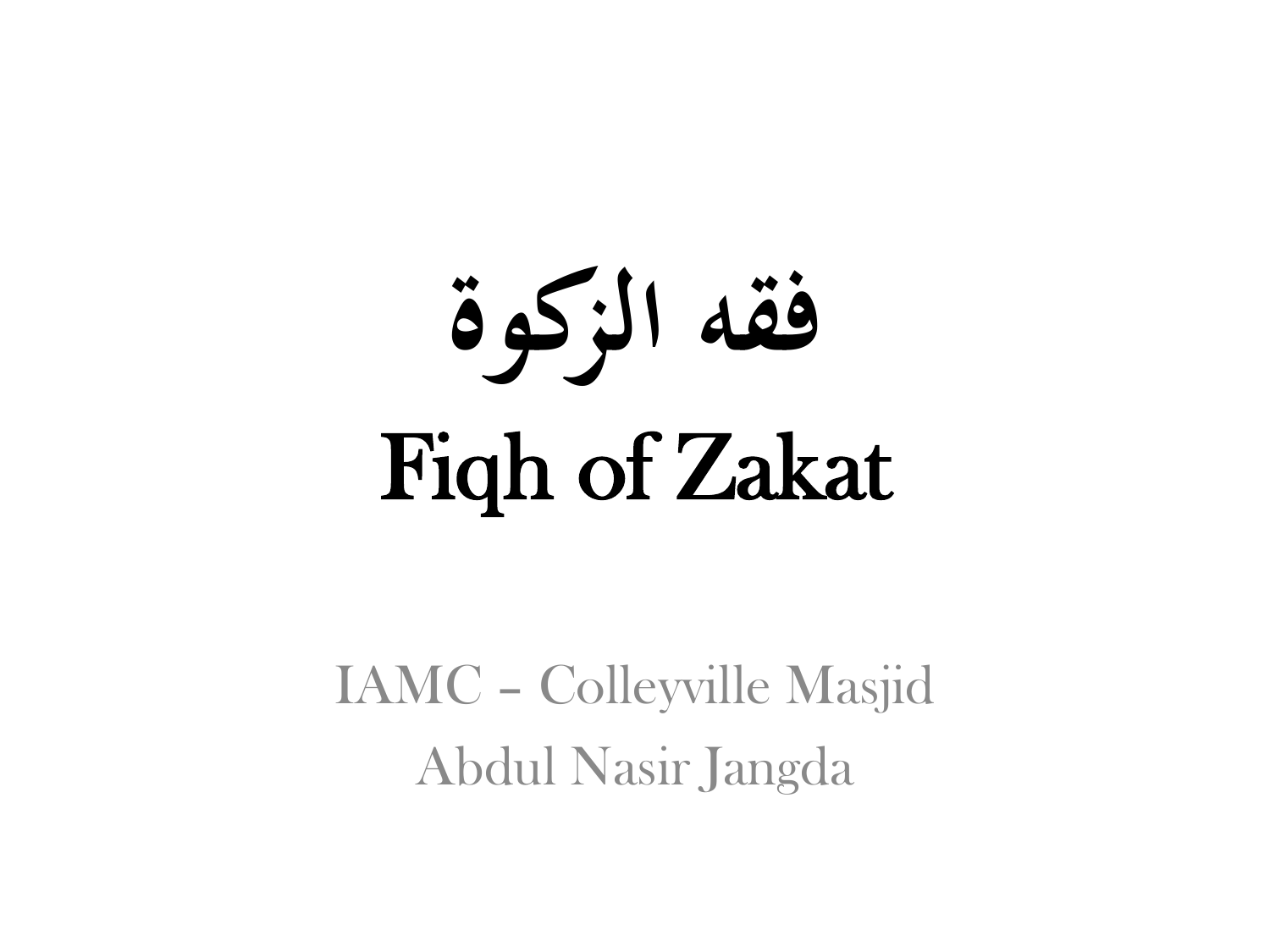# **الزكوة** Zakat

### Definition, Wisdom, Status, Consequences, Glossary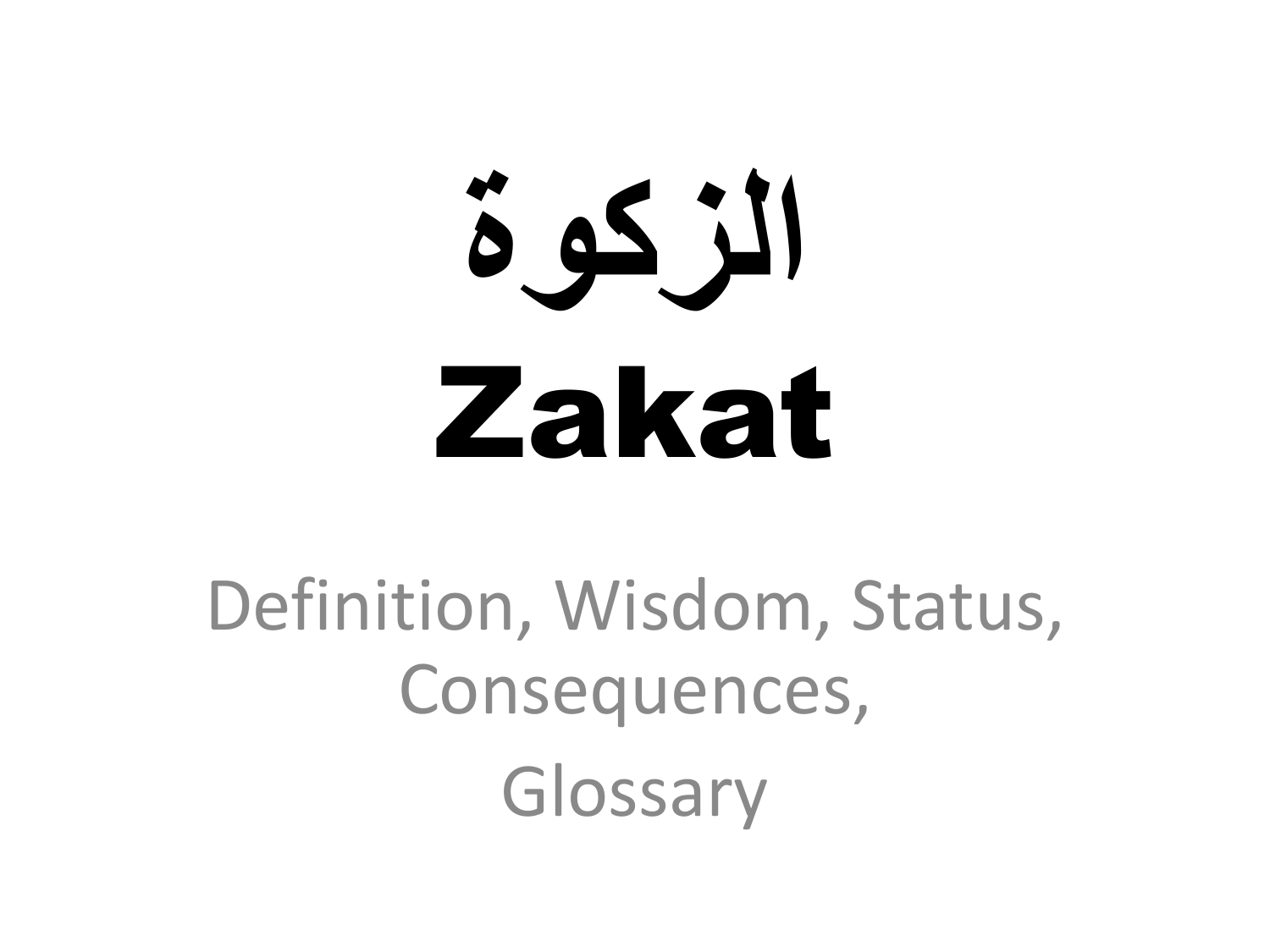## Outline

- This presentation is divided into 6 headings:
- 1. Definition
- 2. Wisdom
- 3. History
- 4. Obligation
- 5. Consequences for not fulfilling it
- 6. Glossary of necessary terms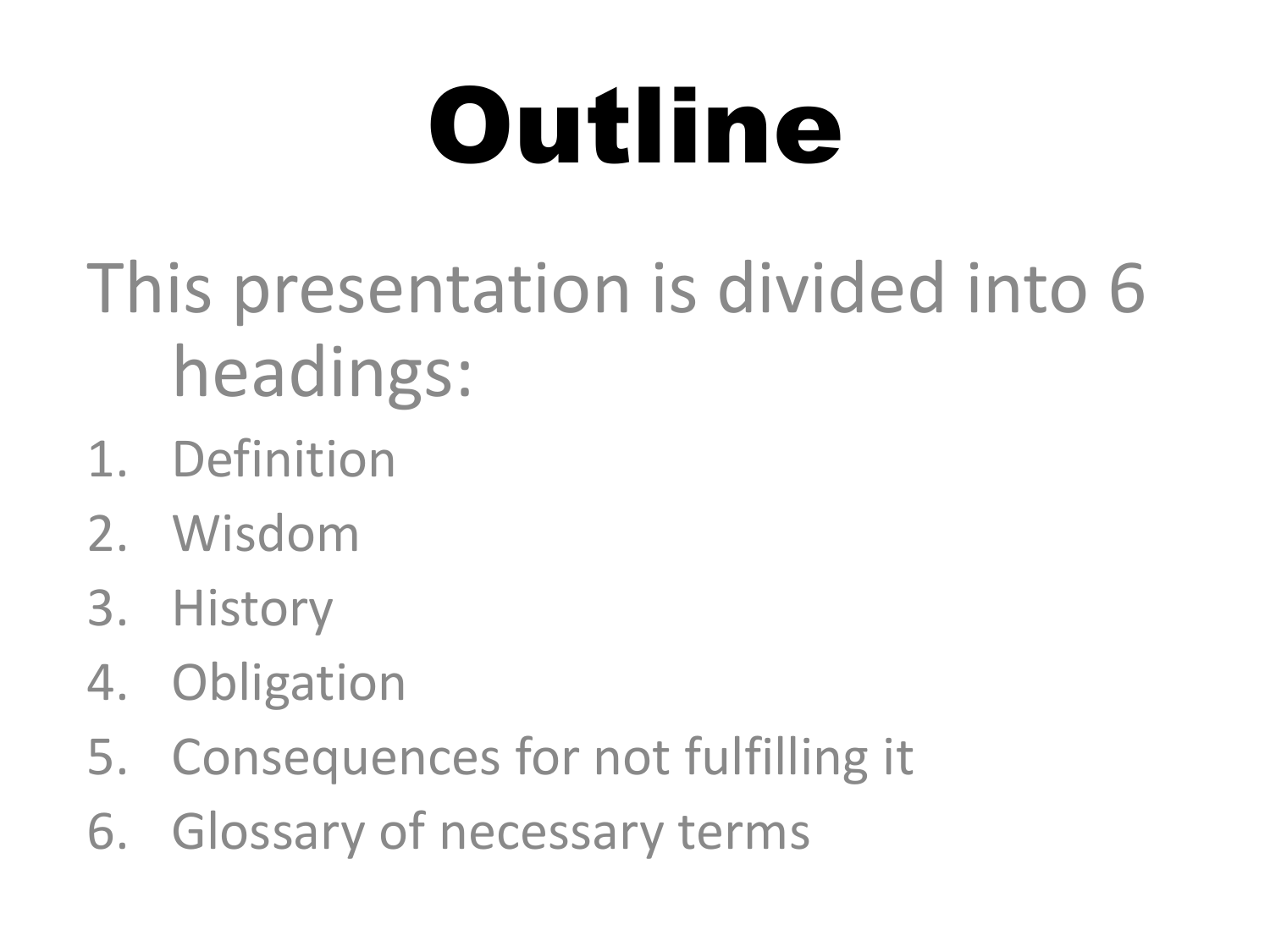## 1. Definition - Literal

- Literally means growth, to increase, to flourish
- Also used to denote purification (As-Shams: 9), (Al-A'la: 14)
- Also used to connote piety, purity and innocence in character (zaki)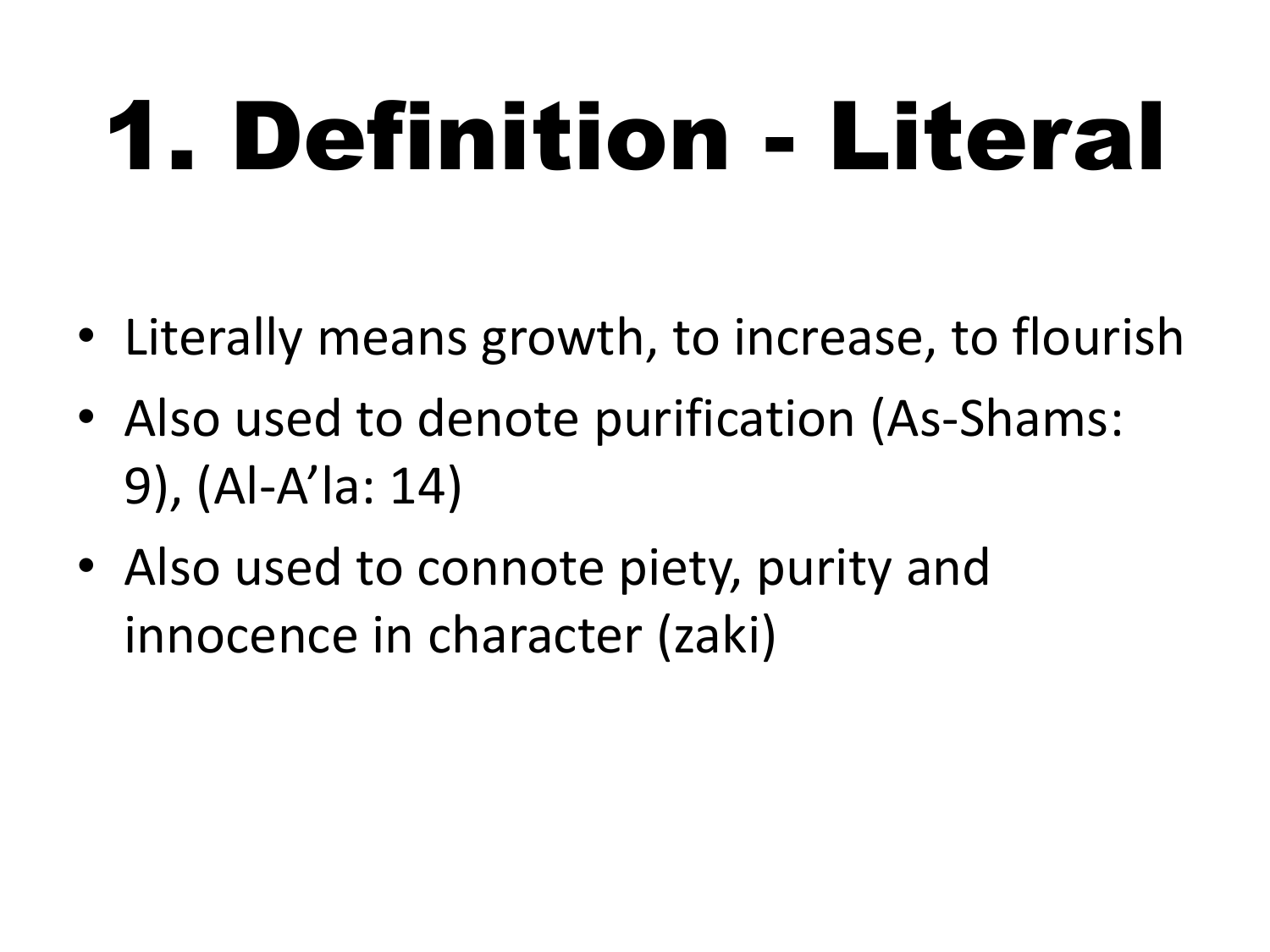## Definition – Shar'i

- To transfer ownership of a specified portion of wealth from a specified amount of wealth to a specified person, subject to the conditions specified by the Shariah, for the sake of Allah.
- The wealth taken out for the payment of Zakat is also called Zakat because it increases, purifies and saves the remainder of the wealth or the payer from calamities. (At-Tawbah: 103).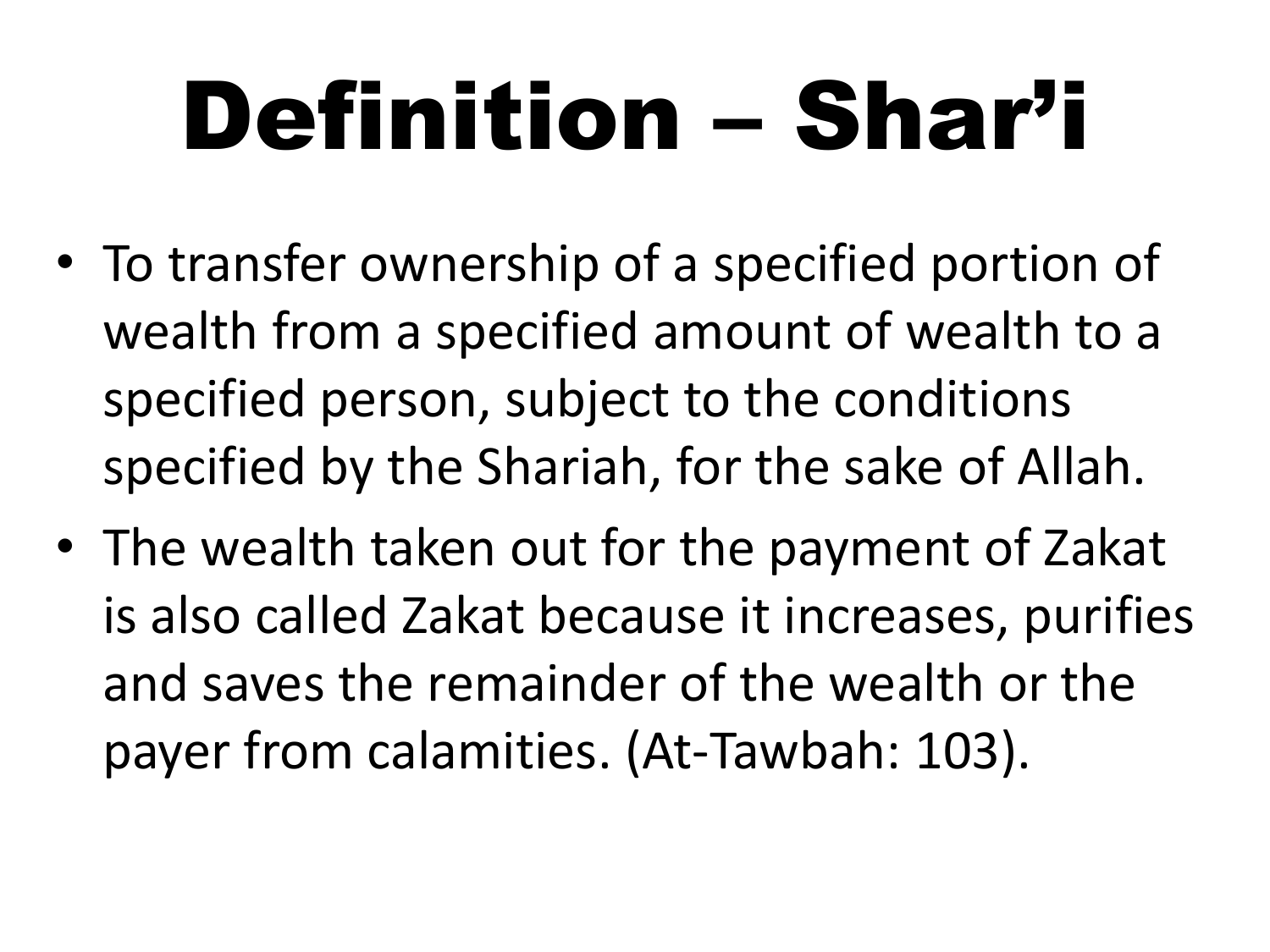## Sadaqah

- It is also called Sadaqah, derived from sidq, because it indicates the person's truthfulness in fulfilling the command of Allah Almighty.
- There are 2 types of Sadaqah:
- 1. Wajibah (mandatory)
- 2. Nafilah (optional)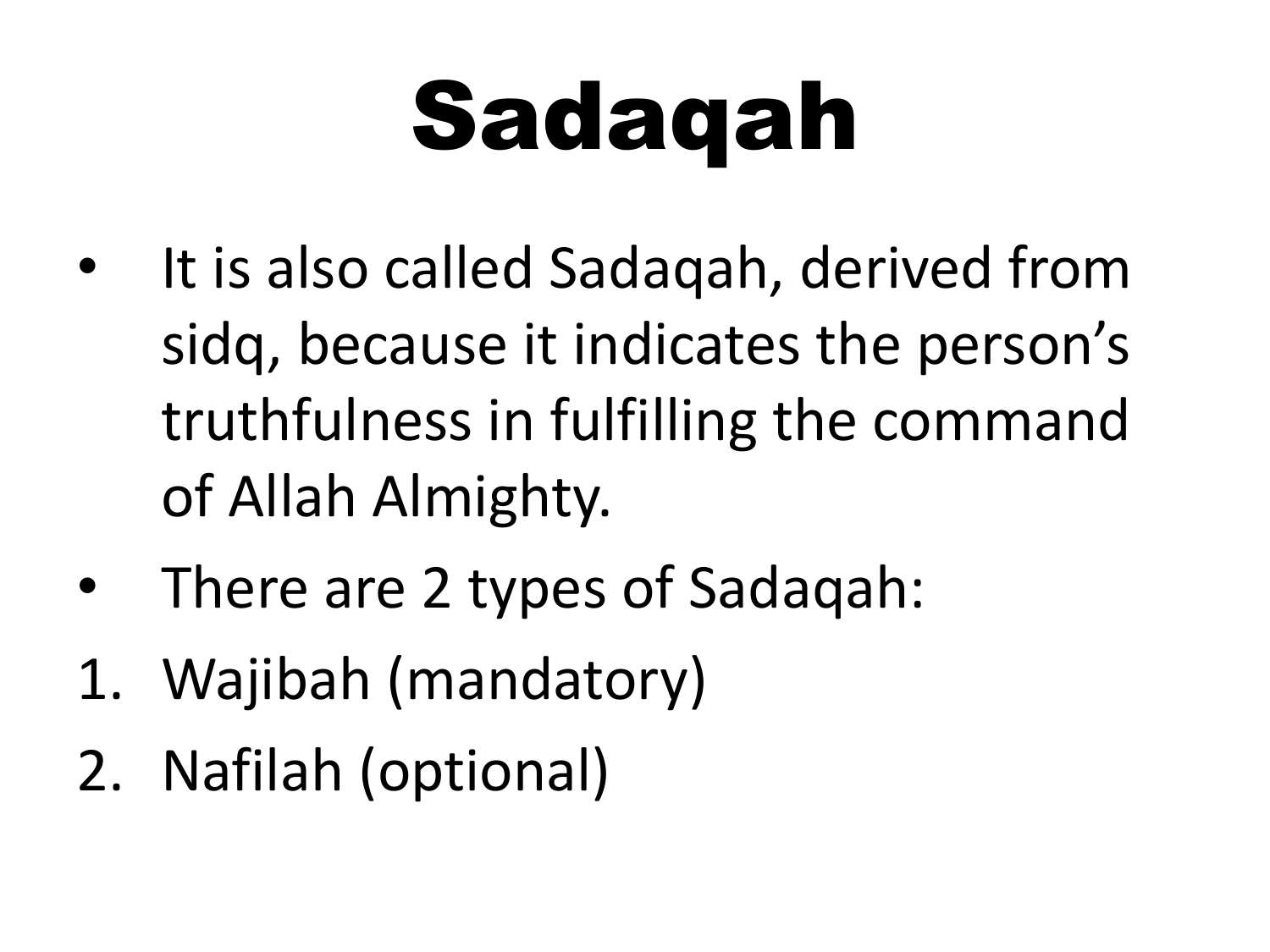## Sadaqaat Wajibah

- 1. Zakat
- 2. Sadaqah Al-Fitr, Fitrah, Zakat Al-Fitr
- 3. Al-Udh'hiyyah
- 4. Kaffaaraat charity for sake of expiation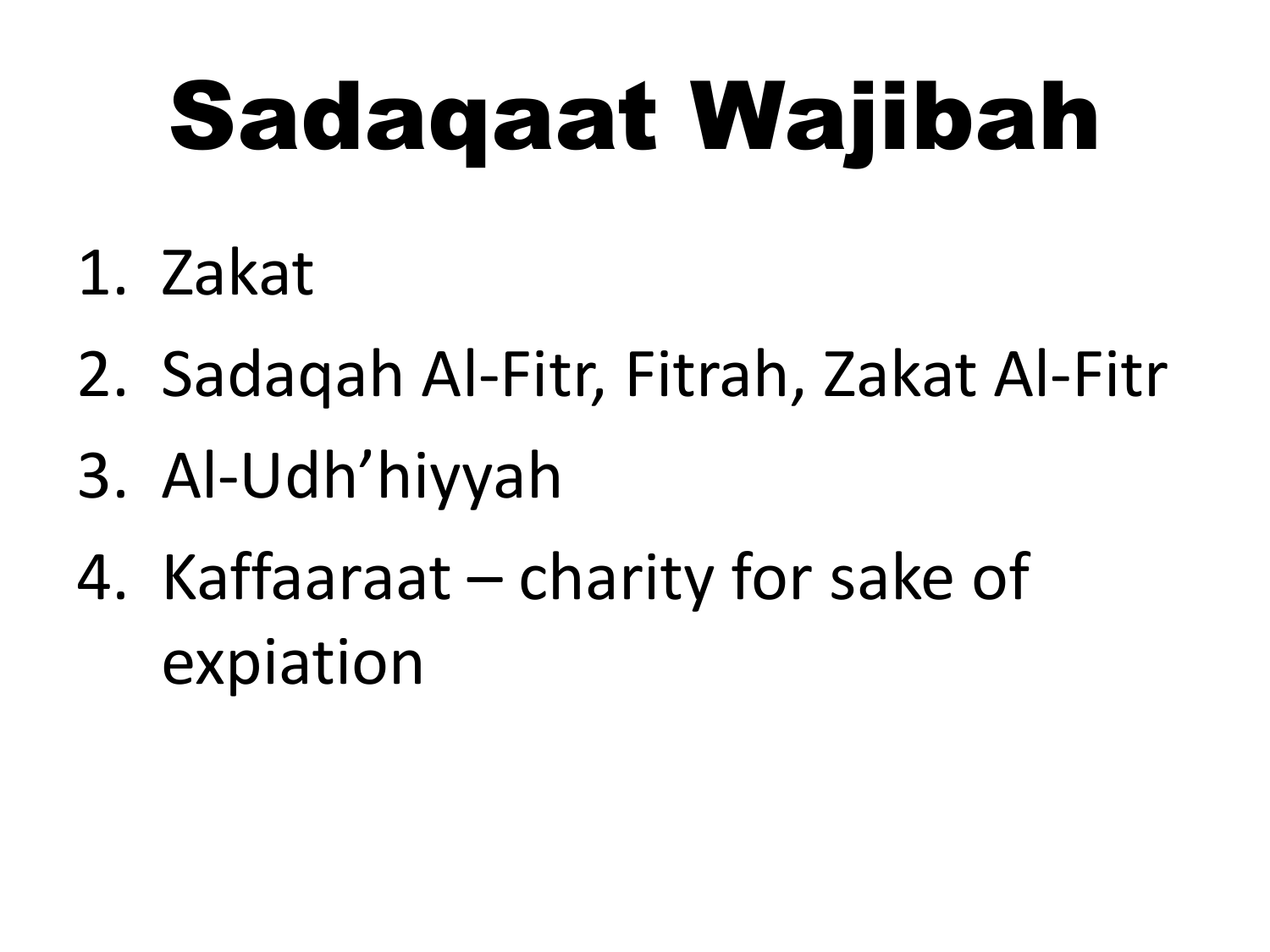## Sadaqaat Naafilah

- Any type of optional charity given for beneficial causes, e.g.
- Construction of Masjids, schools, hospitals etc
- Any charity beyond the mandatory amount of Zakat and other Sadaqaat Waajibah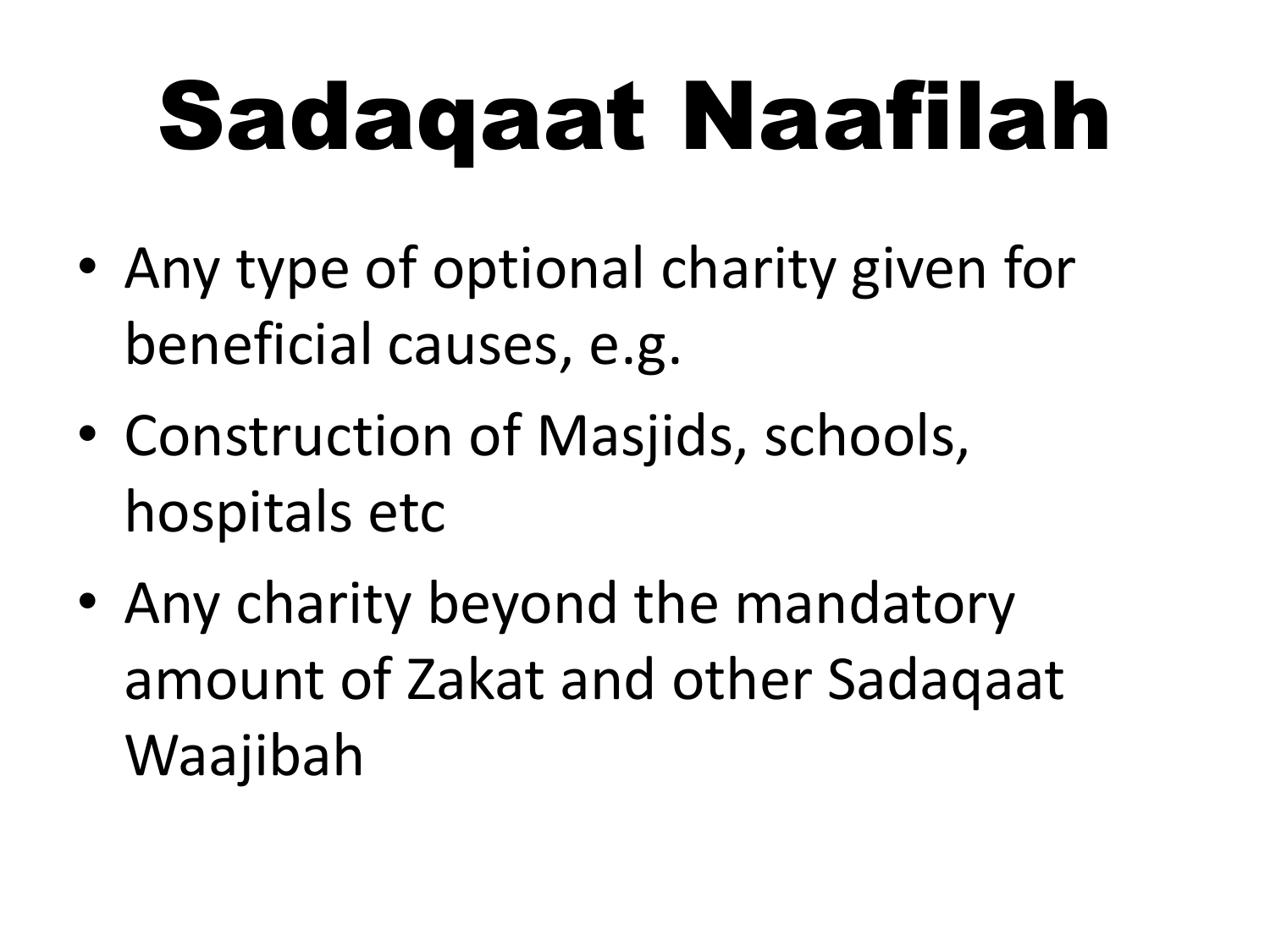## 2. Wisdom

- To decrease the difference between the wealthy and the rich
- To protect the wealth from all types of calamities
- To help the needy
- To purify the self of miserliness
- To create generosity
- To demonstrate gratitude to Allah for the wealth provided by Him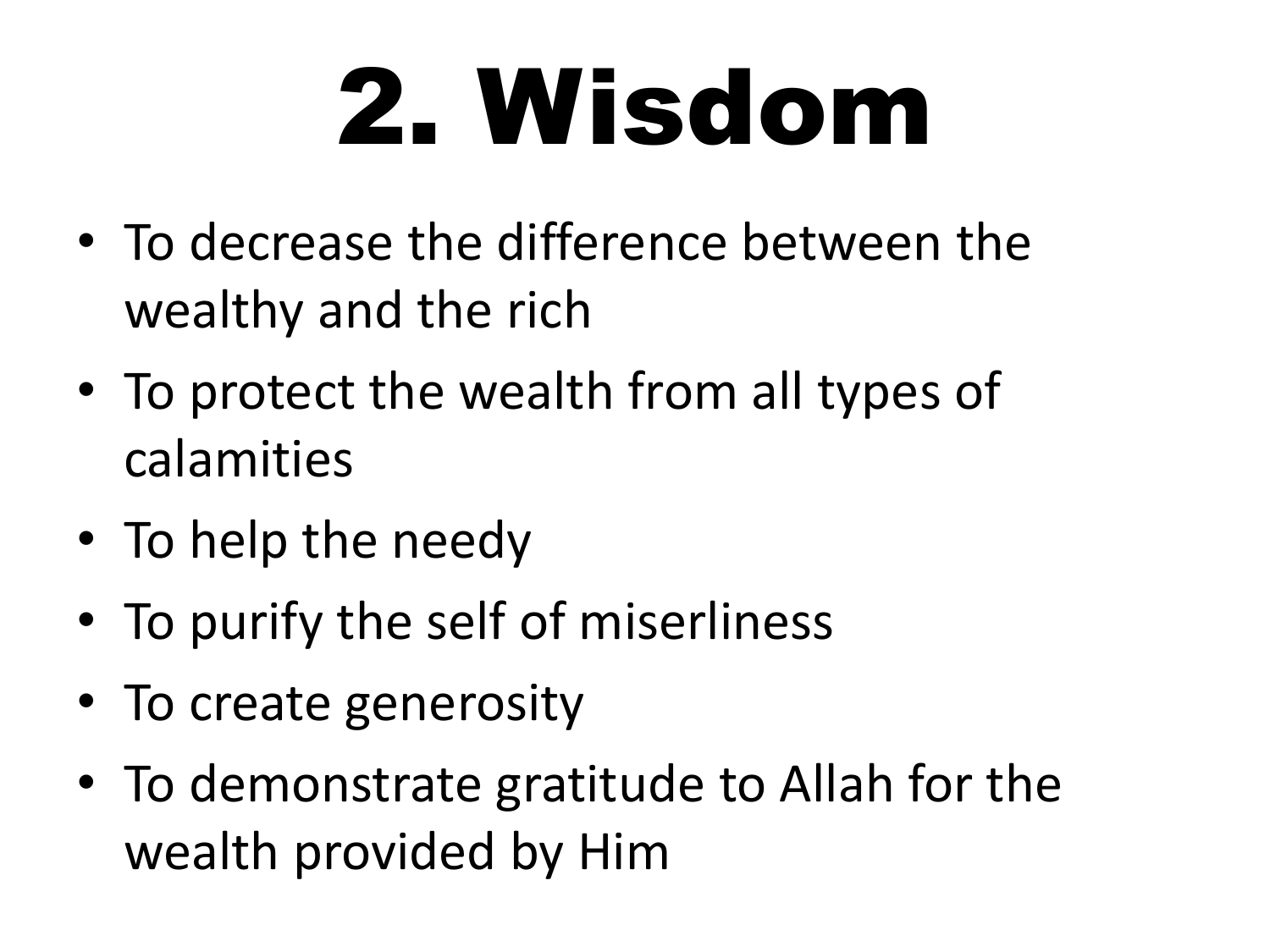# 3. History

- Previous nations had to give it.
- Obligated in:
	- Shawwal, 2nd Hijrah before sawm
	- 9<sup>th</sup> Hijrah
	- Before Hijrah
- Scholars reconcile all 3 opinions by stating that Zakat as a general form of charity was obligated before Hijrah. In the 2<sup>nd</sup> year after Hijrah, it was obligated with details. In the ninth year, it was implemented by the state with appointed agents sent out to collect it.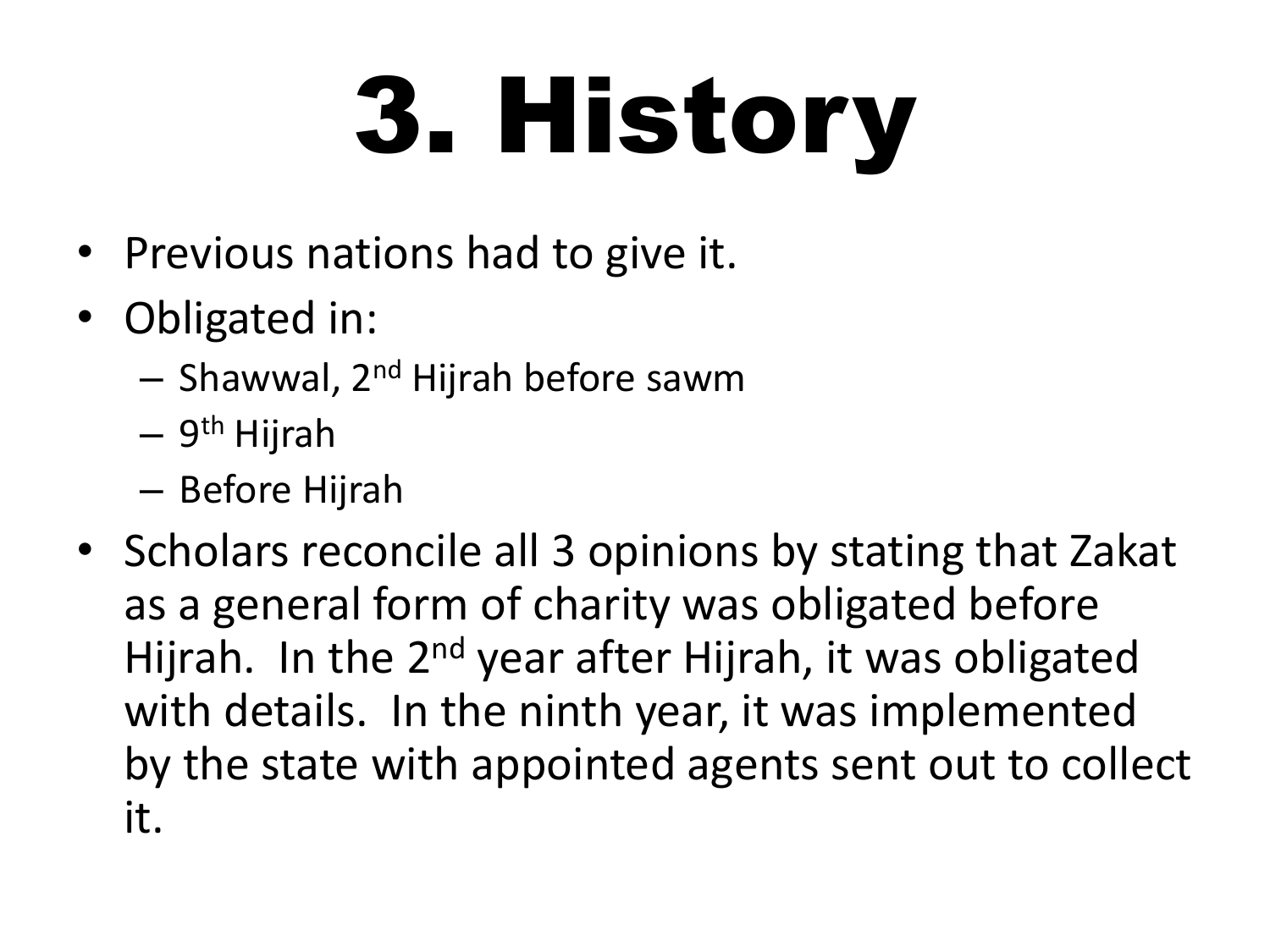# 4. Obligation

- One of the pillars of Islam
- Its obligation is proven by the Quran, Sunnah and Ijma
- In 32 places in the Quran, we have been ordered to give Zakat along with the command of offering salah.
- All books of Hadith have mentioned it.
- Consensus of the Sahaba to fight those who rejected it.
- Whoever denies its obligation, will leave the fold of Islam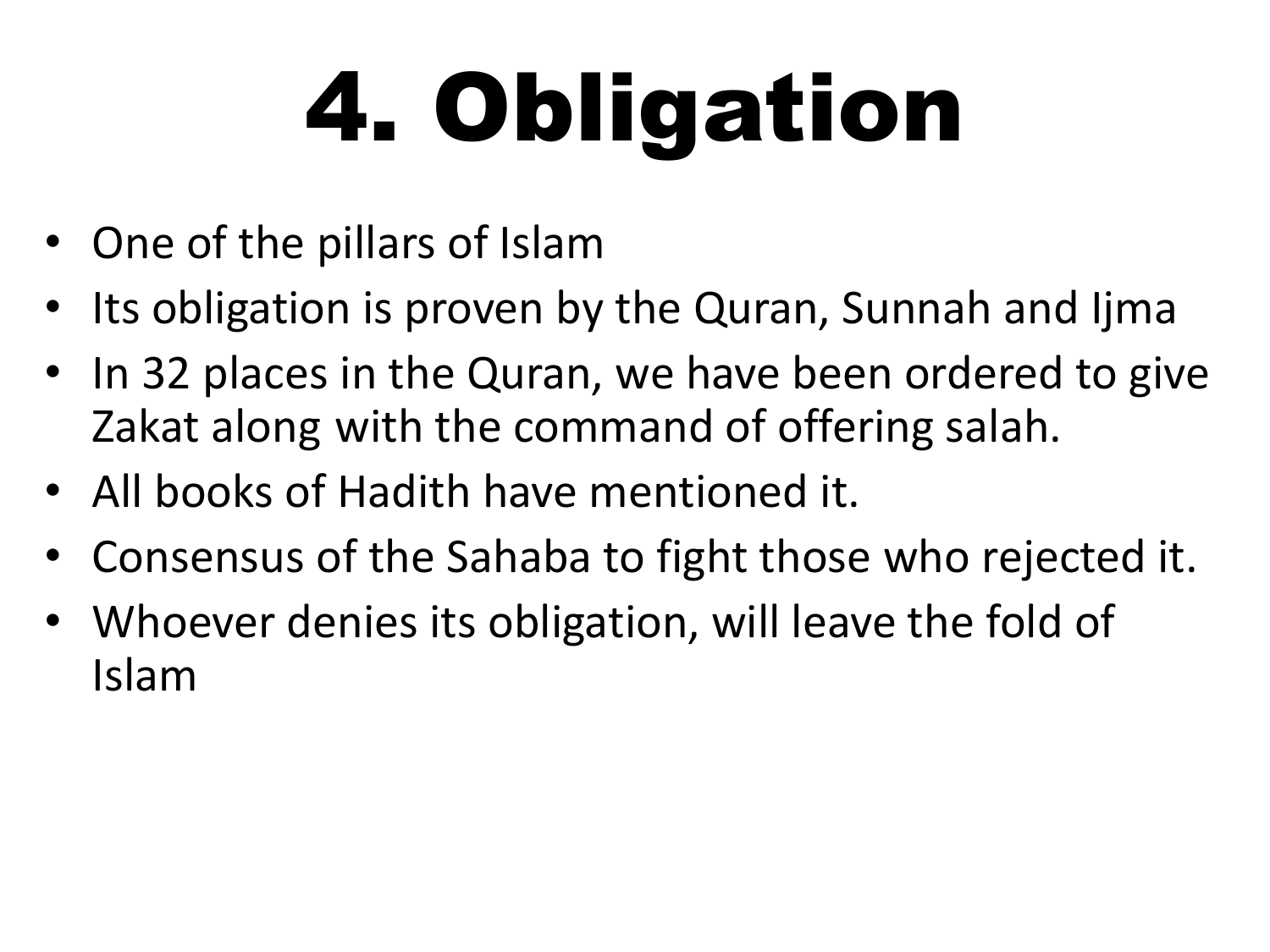• Those who accumulate gold and silver and do not spend it in the path of Allah, convey them the glad tidings of a tormenting punishment. On the day it will be heated up in the fire of hell, then their foreheads, their sides and backs will be branded with it; this is what you accumulated for yourself so taste what you have been accumulating. (At-Tawbah: 33-34)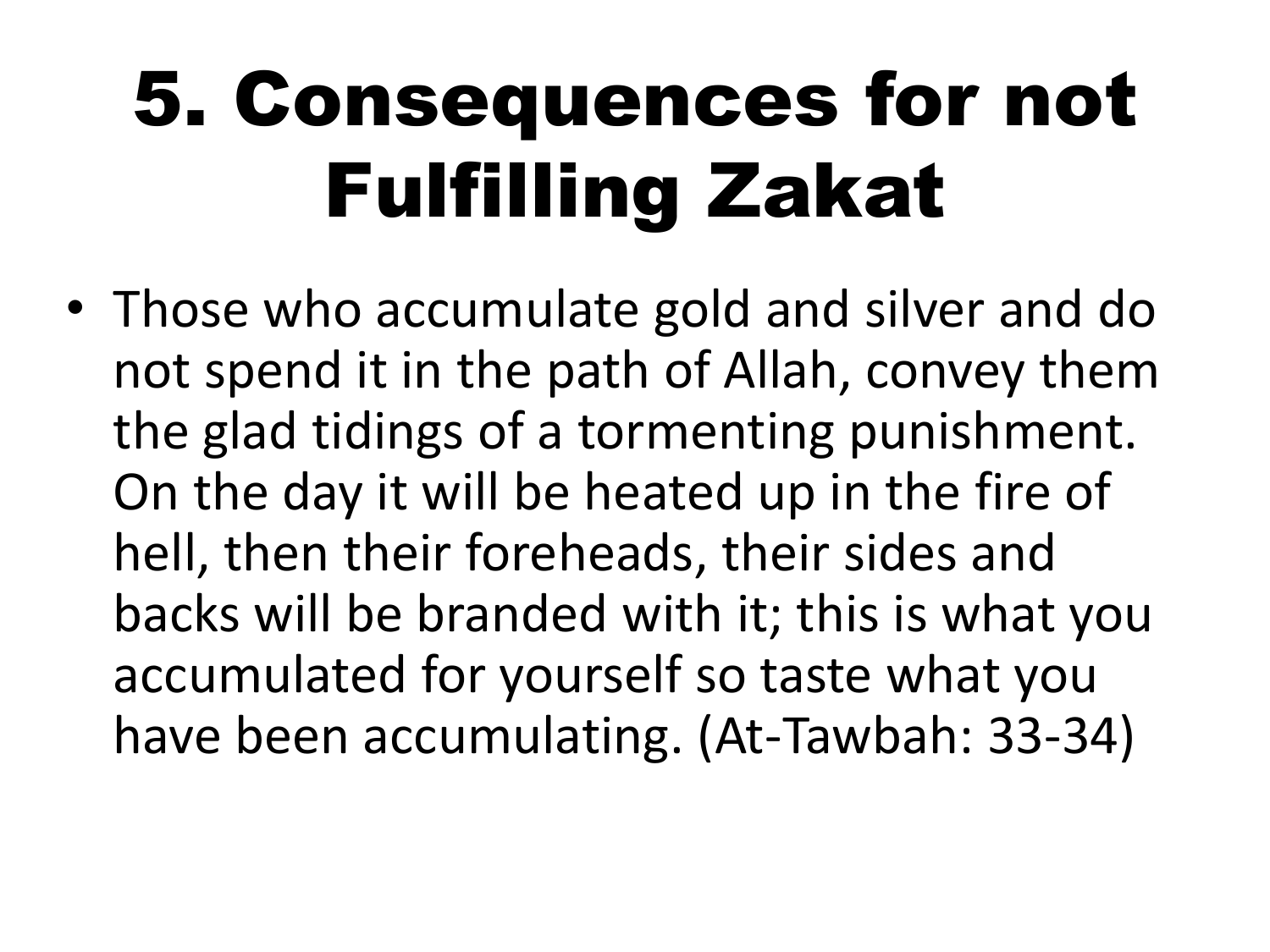• Abdullah bin Mas`ud (may Allah be pleased with him) reported Allah's Messenger (pbuh) as saying, "There is no owner of property who does not pay Zakat but it (his property) will turn into a bald snake and enclose his neck. The Prophet (pbuh) then recited, 'And let not those who covetously withhold of the gifts which Allah hath given them of His Grace, think that it is good for them: nay, it will be the worse for them; soon shall the things which they covetously withheld be tied to their necks like a twisted collar on the Day of Judgment.'" (Surah Aal `Imran 2: 180).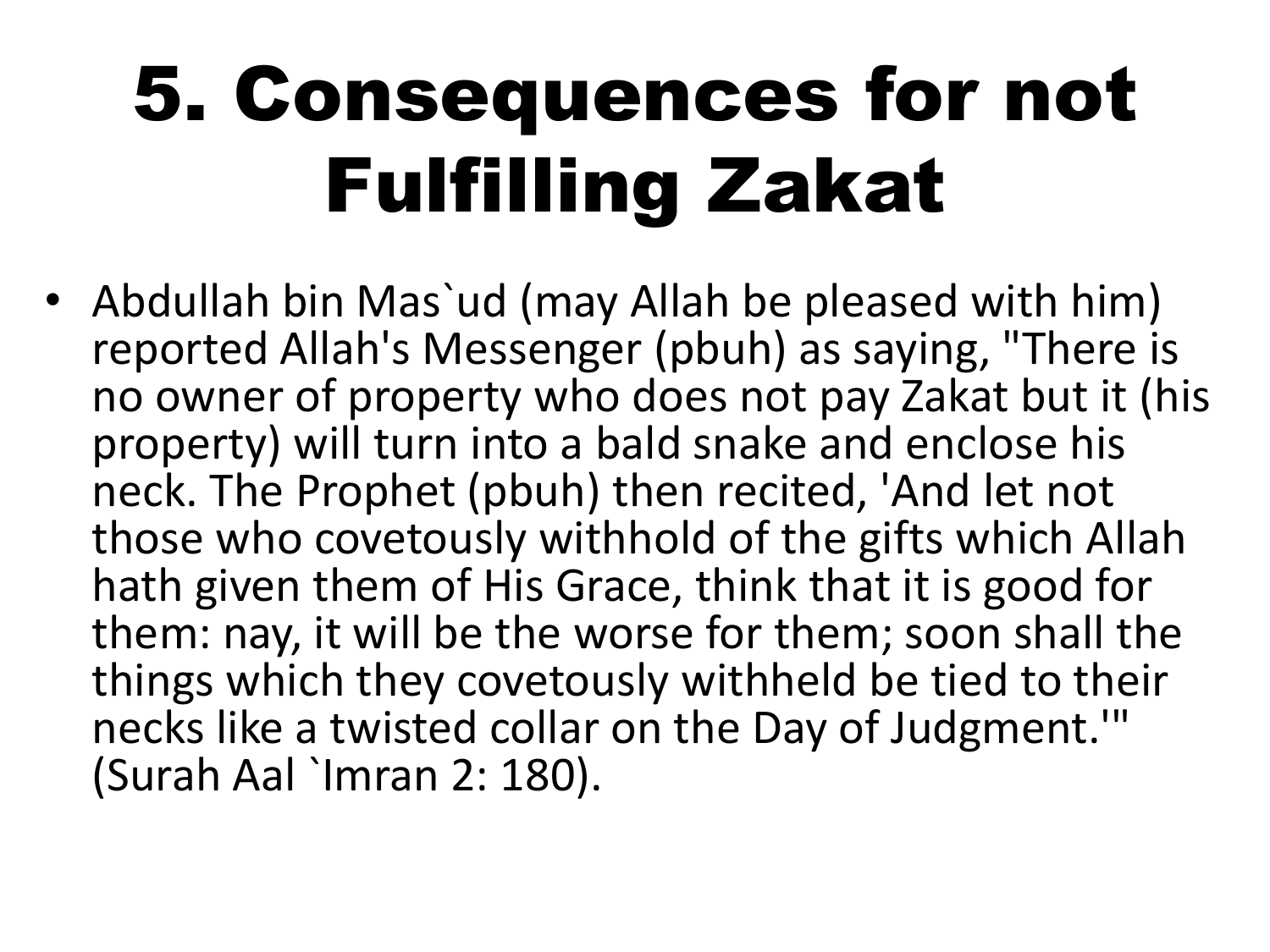• At-Tabarani relates, on the authority of 'Ali, that the Prophet (pbuh) said: "Allah has enjoined upon rich Muslims a due to be taken from their properties corresponding to the needs of the poor among them. The poor will never suffer from starvation or lack of clothes unless the rich neglect their due. If they do, Allah will surely hold them accountable and punish them severely." (related by At-Tabarani in Al-'Awsat and as-Saghir).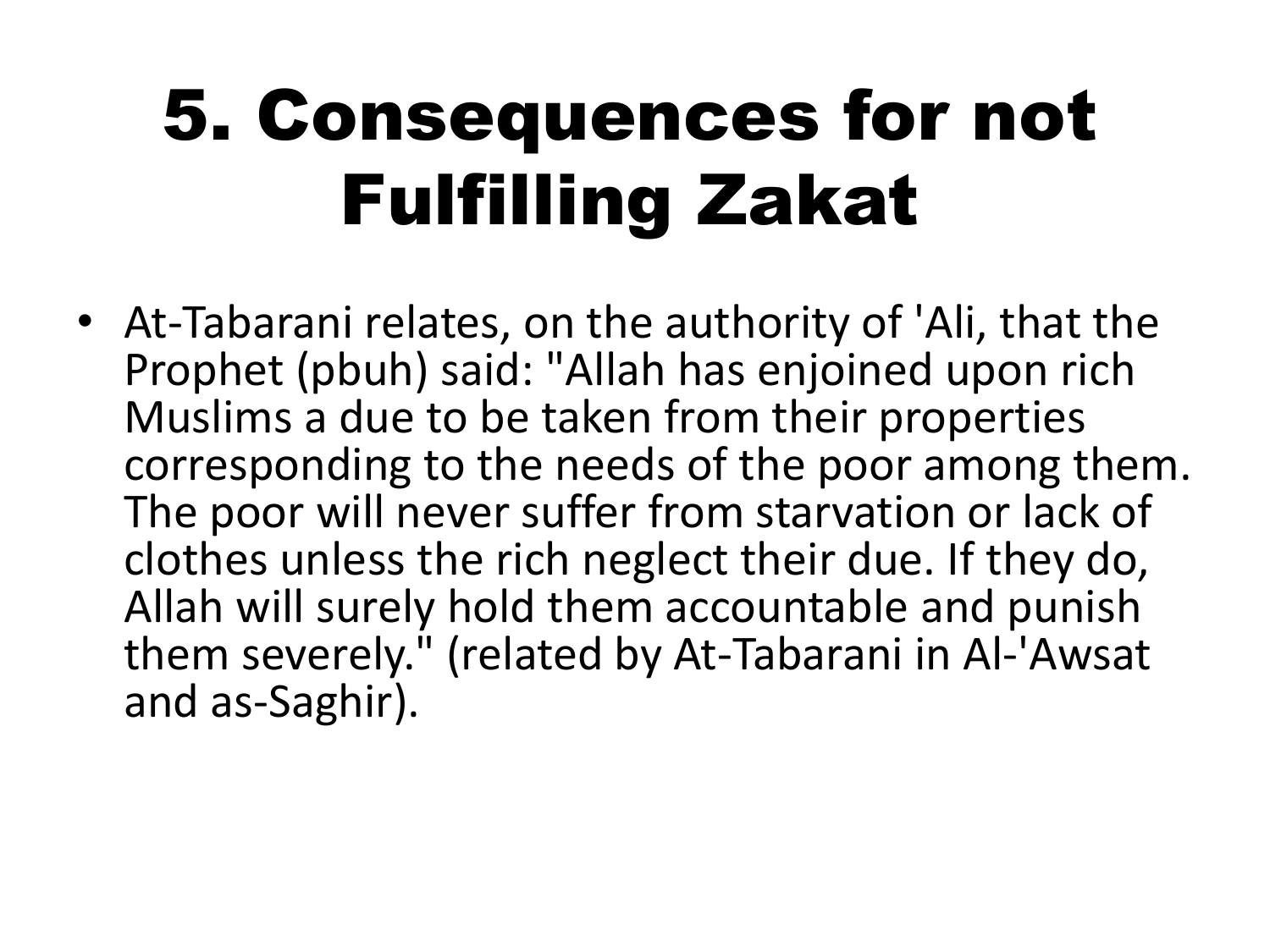• The Messenger of Allah (pbuh) said, "Allah will afflict the nation with drought who does not fulfill it's obligation of giving Zakat." (Bukhari)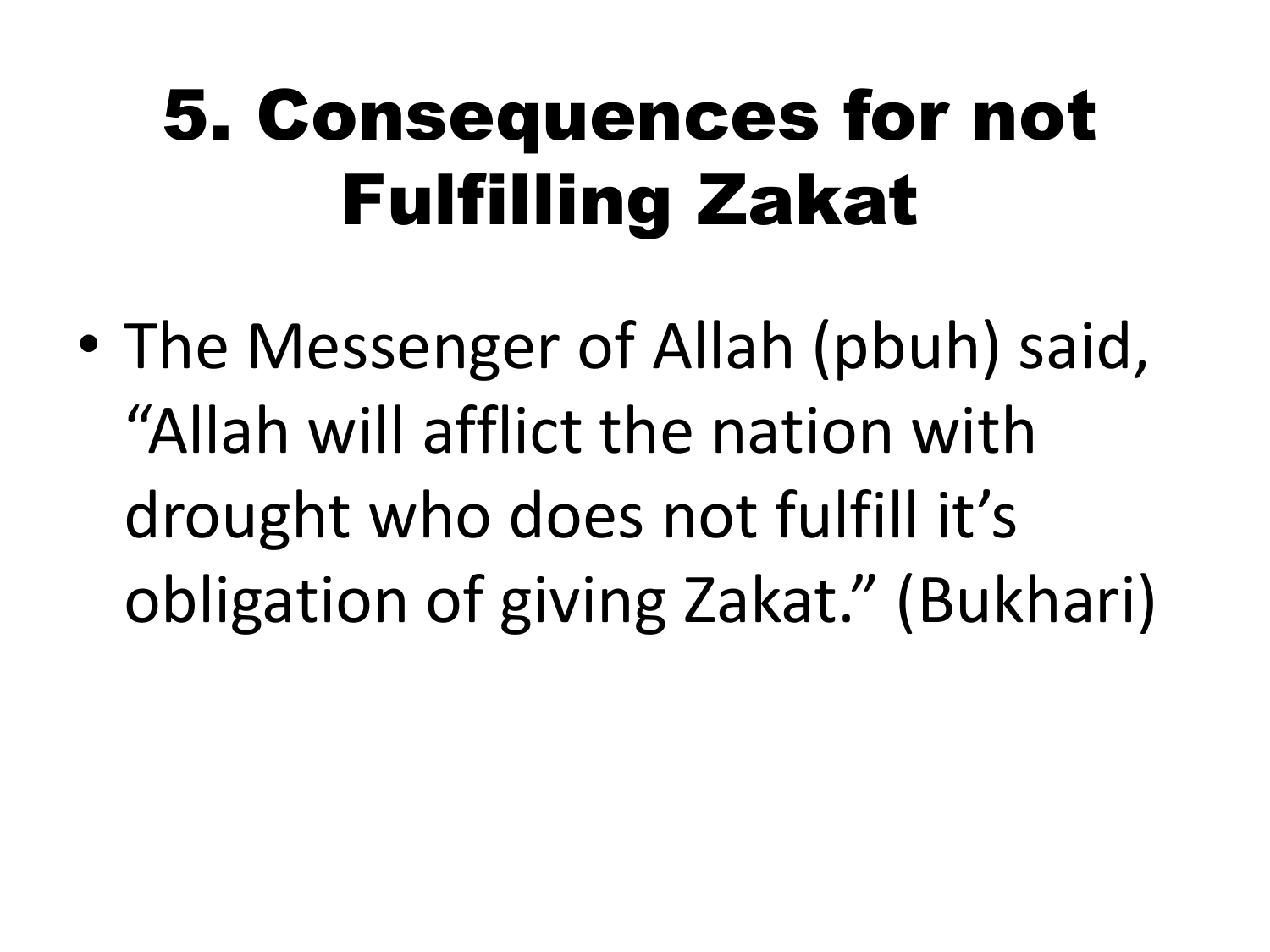## 6. Glossary of Necessary Terms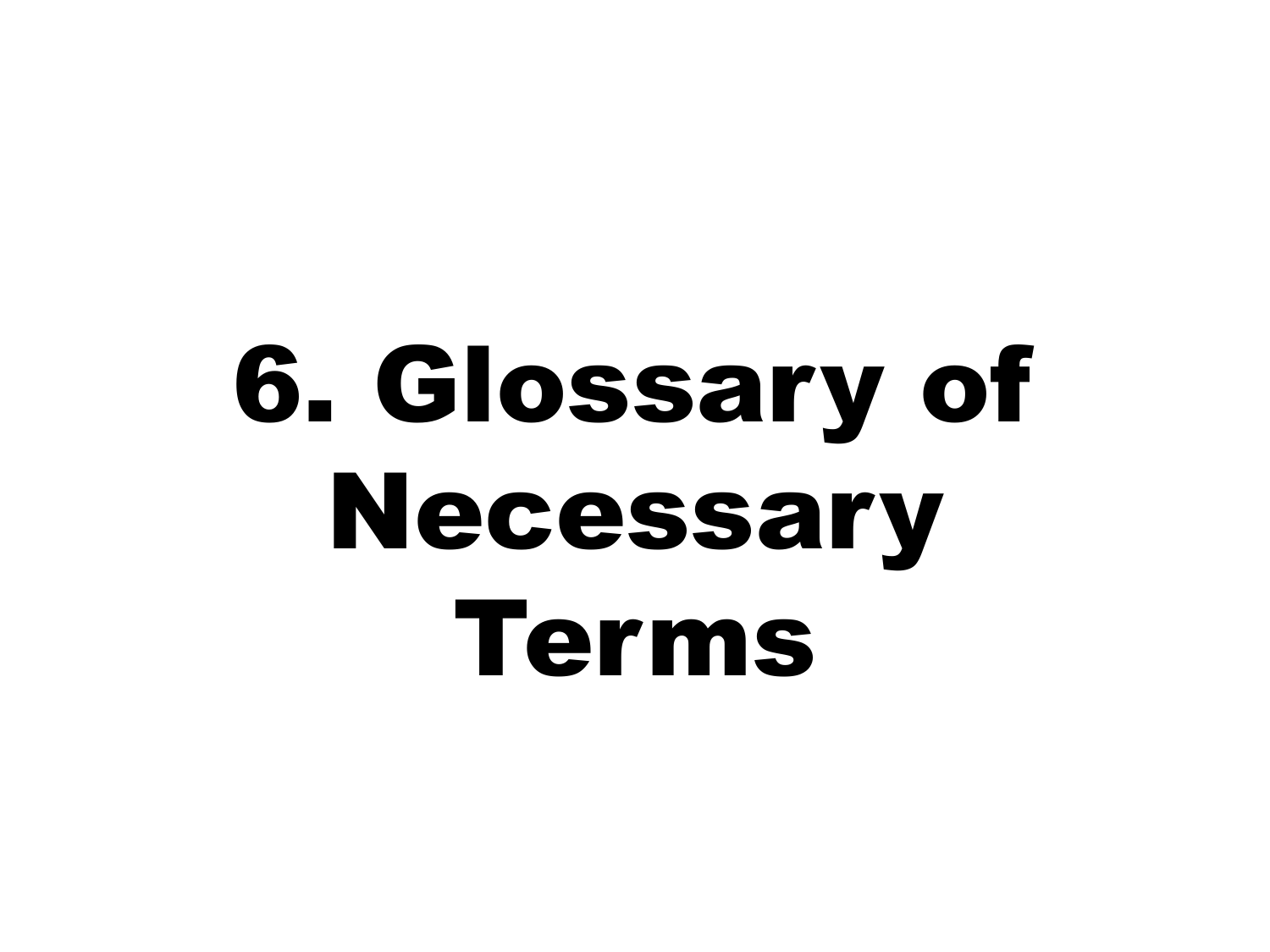## Possessions

- Possessions are of 3 types:
- 1. Zakatable; upon which Zakat is due
- 2. Non-Zakatable & part of basic necessities; e.g. one car, clothes for everyday wear, basic food supplies, basic kitchen utensils, fridge, stove, essentials for survival and job, etc.
- 3. Non-Zakatable, but beyond one's basic necessities, e.g. extra cars, extra fridge, extra microwave, novelties etc.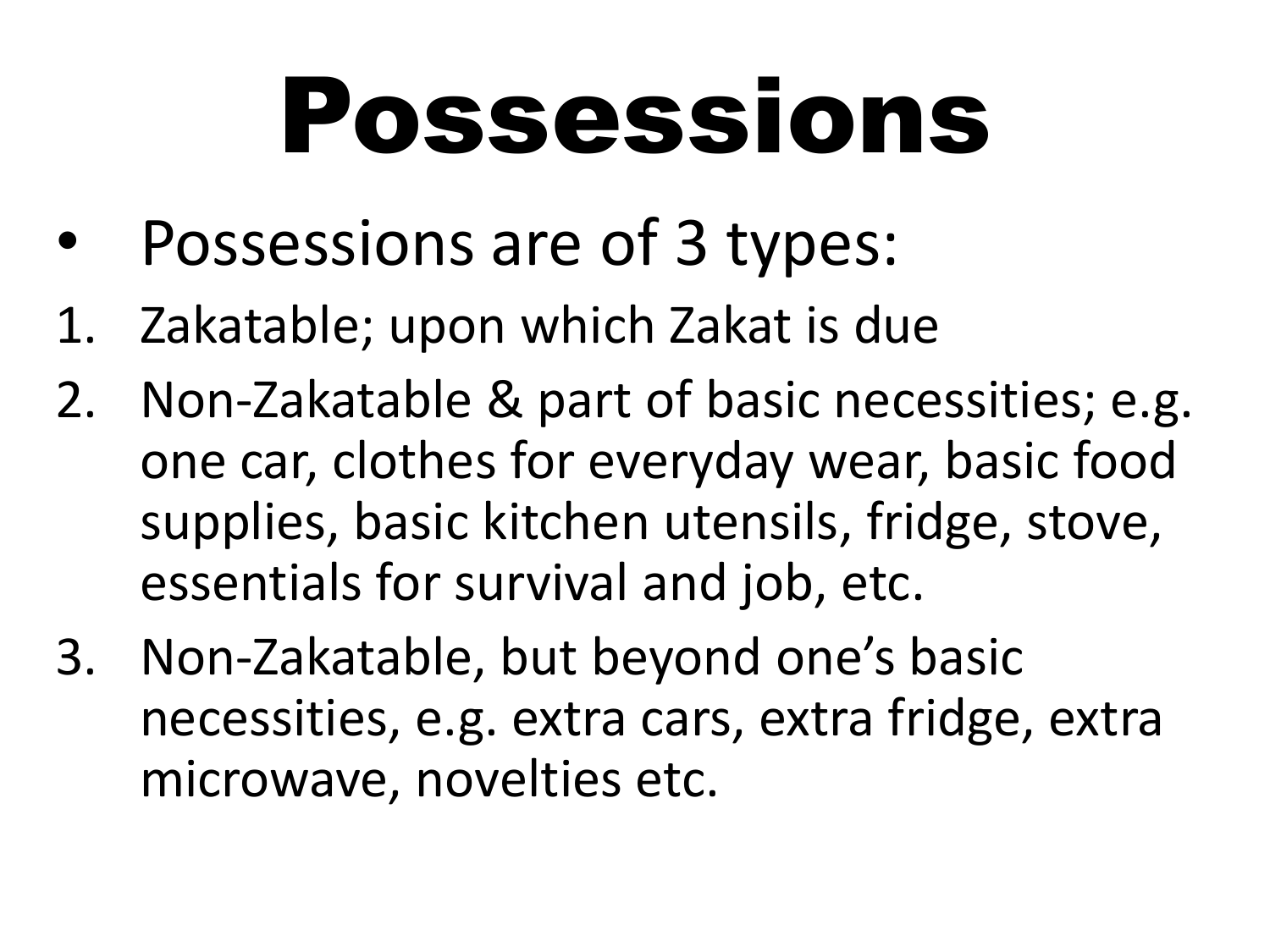## Zakatable Items

- Items that are liable to Zakat are 7:
	- 1. Gold
	- 2. Silver
	- 3. Currency (in use)
	- 4. Business goods or stock in trade
	- 5. Agricultural produce
	- 6. Livestock grazing on unowned open pasture
	- 7. Treasure troves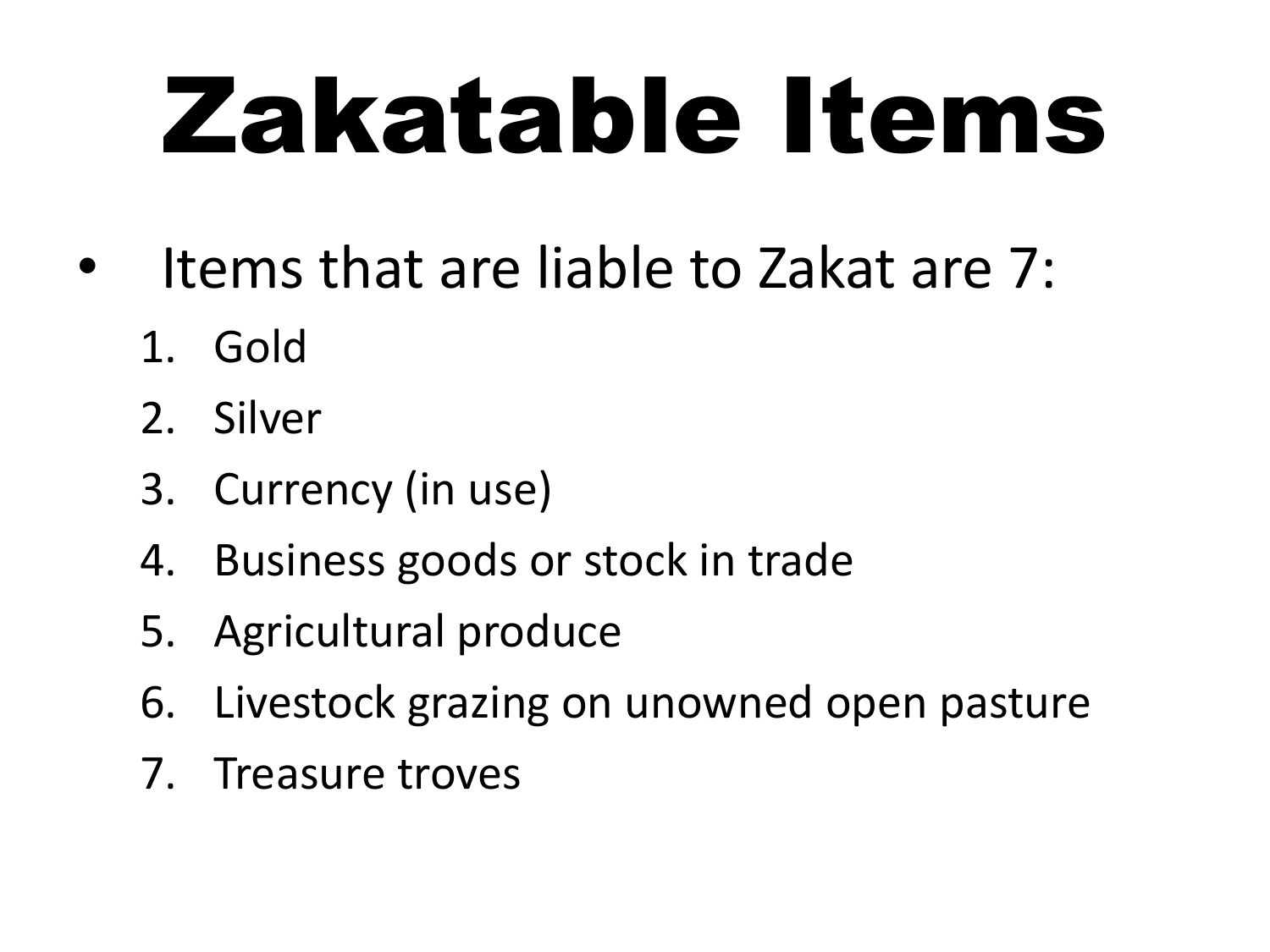# 6. Glossary

- Dinar/Mithqaal: A gold coin = 4.374g / 0.141oz (troy)
- Dirham: A silver coin =  $3.0618g / 0.108oz$

Note: In the era of the Messenger of Allah (pbuh) there was not much difference in the value of gold and silver.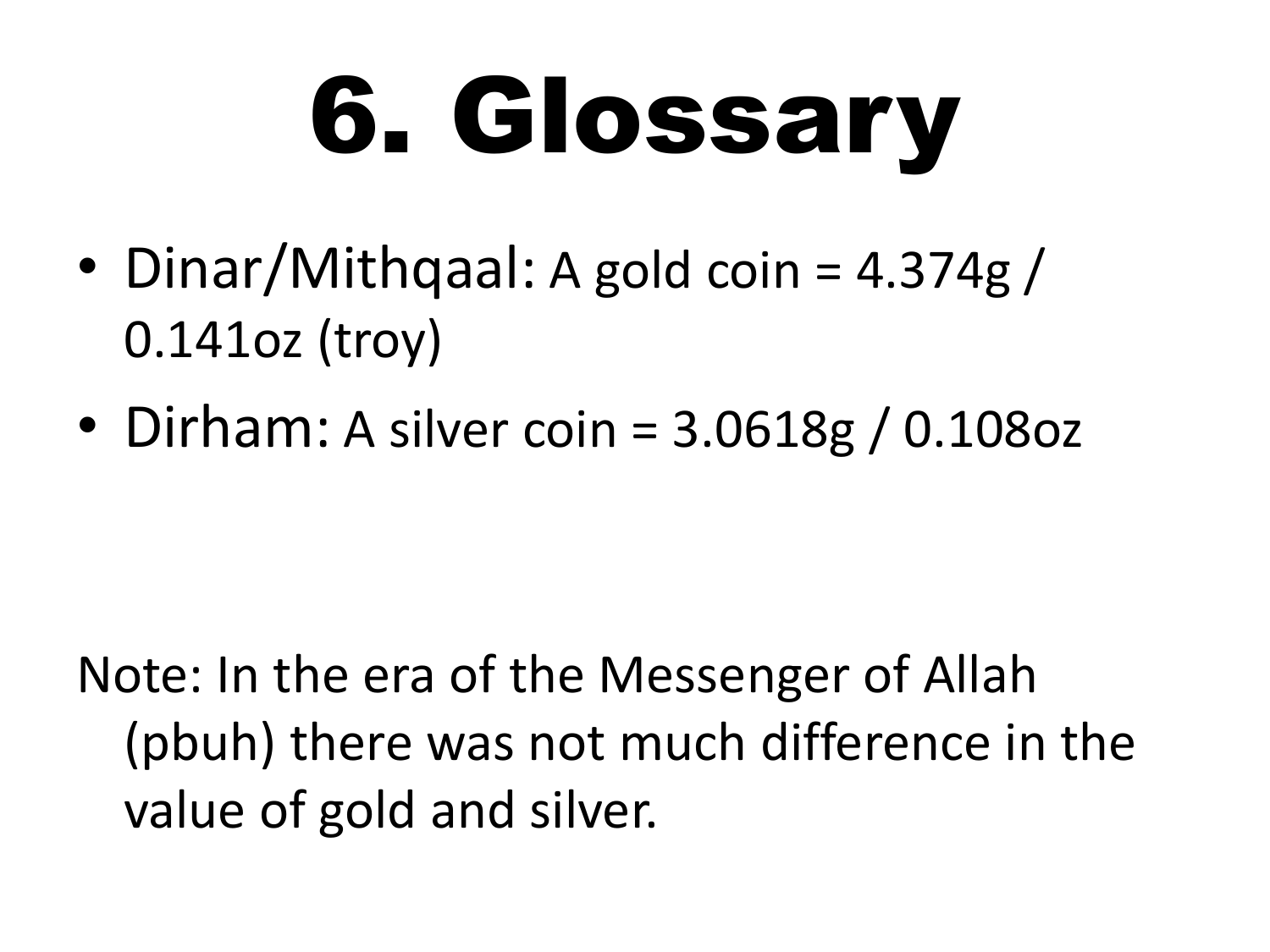## Nisab

Nisab – The threshold for Zakatable assets at which Zakat becomes due. It is of 2 types:

| 20<br>Mithqals/<br><b>Dinars</b> | 87.48  | 3.08 | 2.8125  | 7.5  |
|----------------------------------|--------|------|---------|------|
| 200<br><b>Dirhams</b>            | 612.36 | 21.6 | 19.6875 | 52.5 |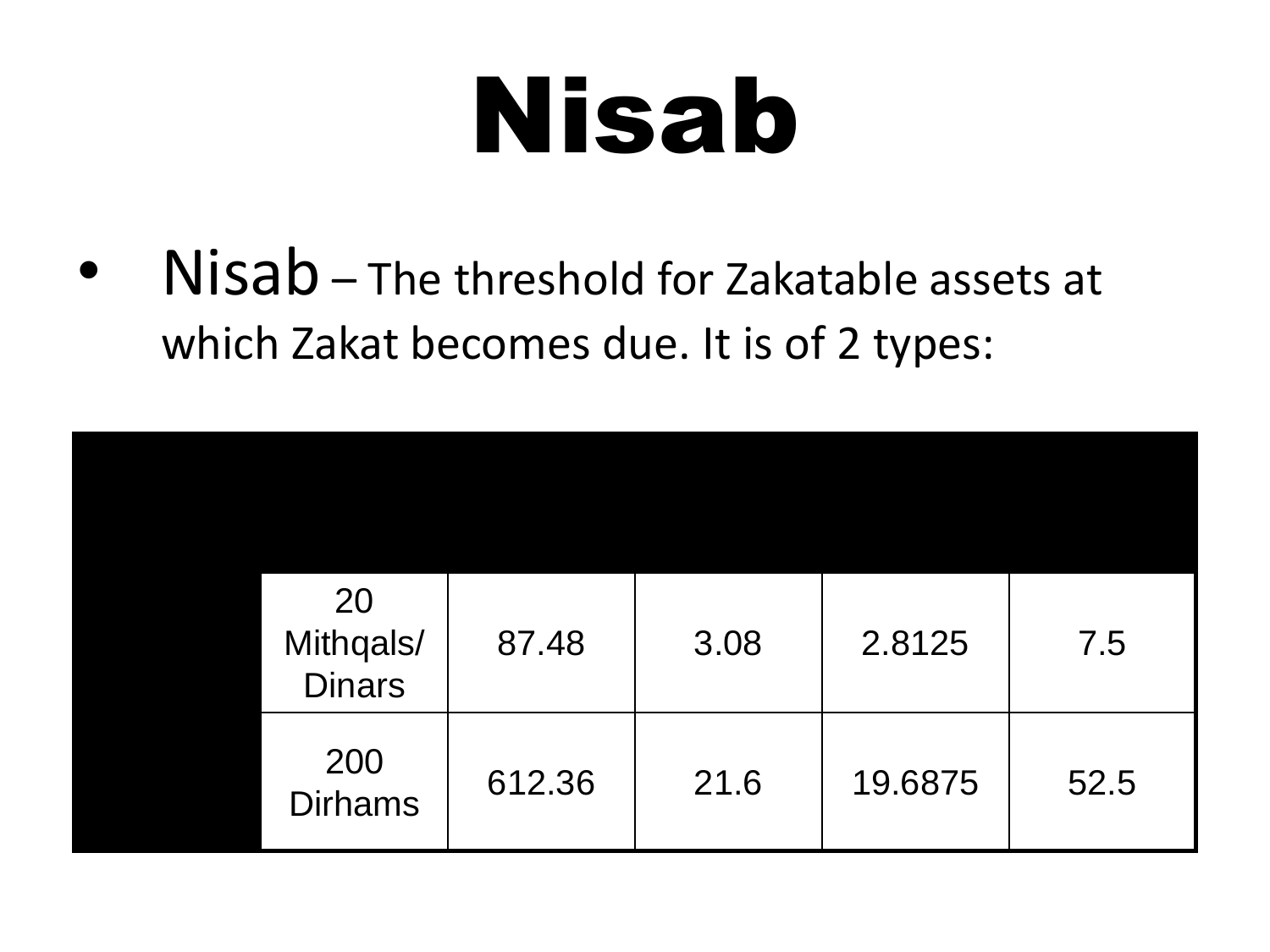#### How to Check Price of Gold and Silver

- Go to a website such [www.goldprice.org](http://www.goldprice.org/) or [www.silverprice.org](http://www.silverprice.org/)
- Click on the link for gold per gram
- Silver is mostly measured by ounce



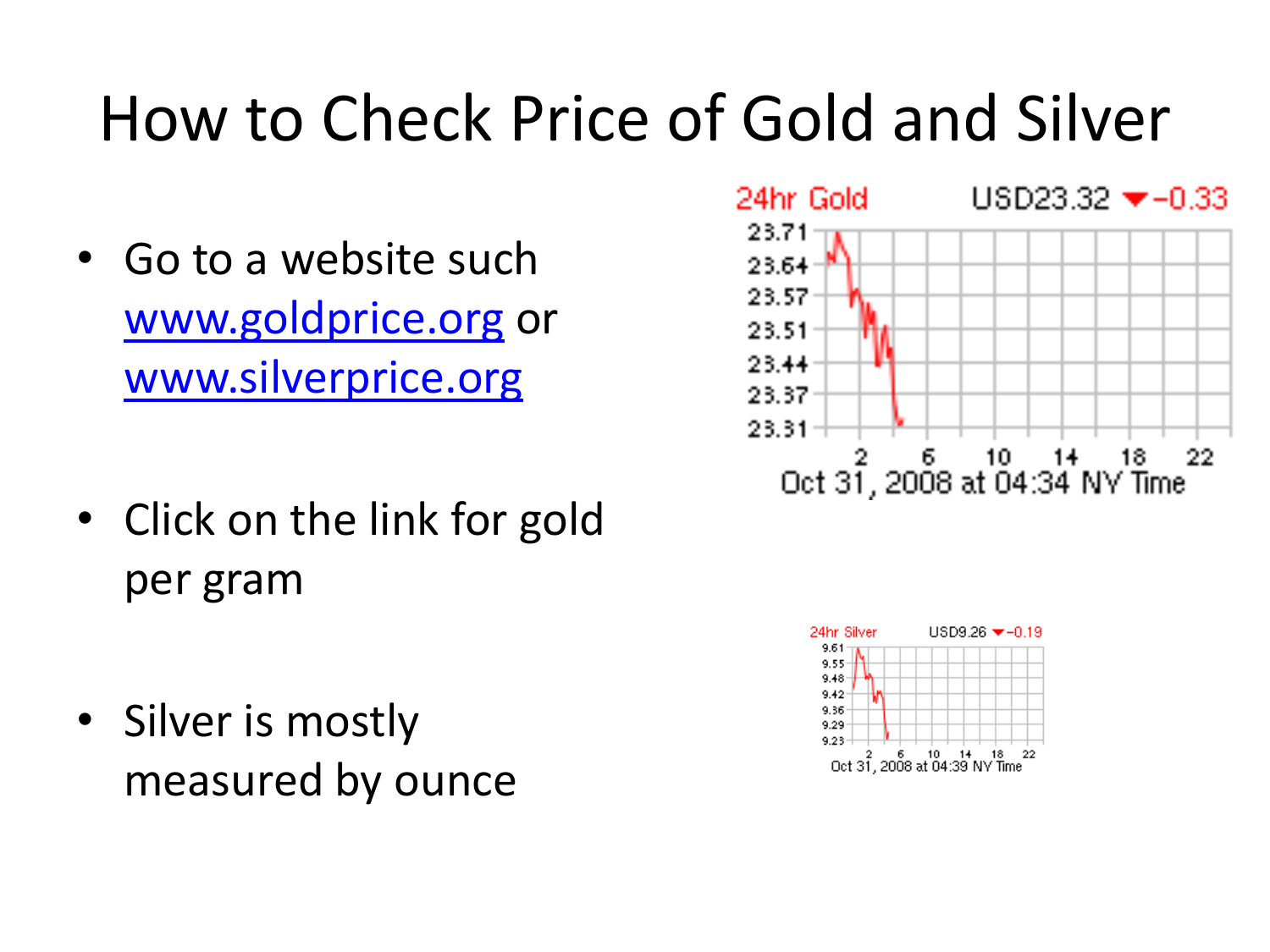# 6. Glossary

- Malik Nisab / Sahib Nisab
	- The possessor of the nisab. A person who possesses any one or a combination of any of the zakatable assets equivalent to 20 mithqaals/dinars gold or 200 dirhams silver after deducting debts.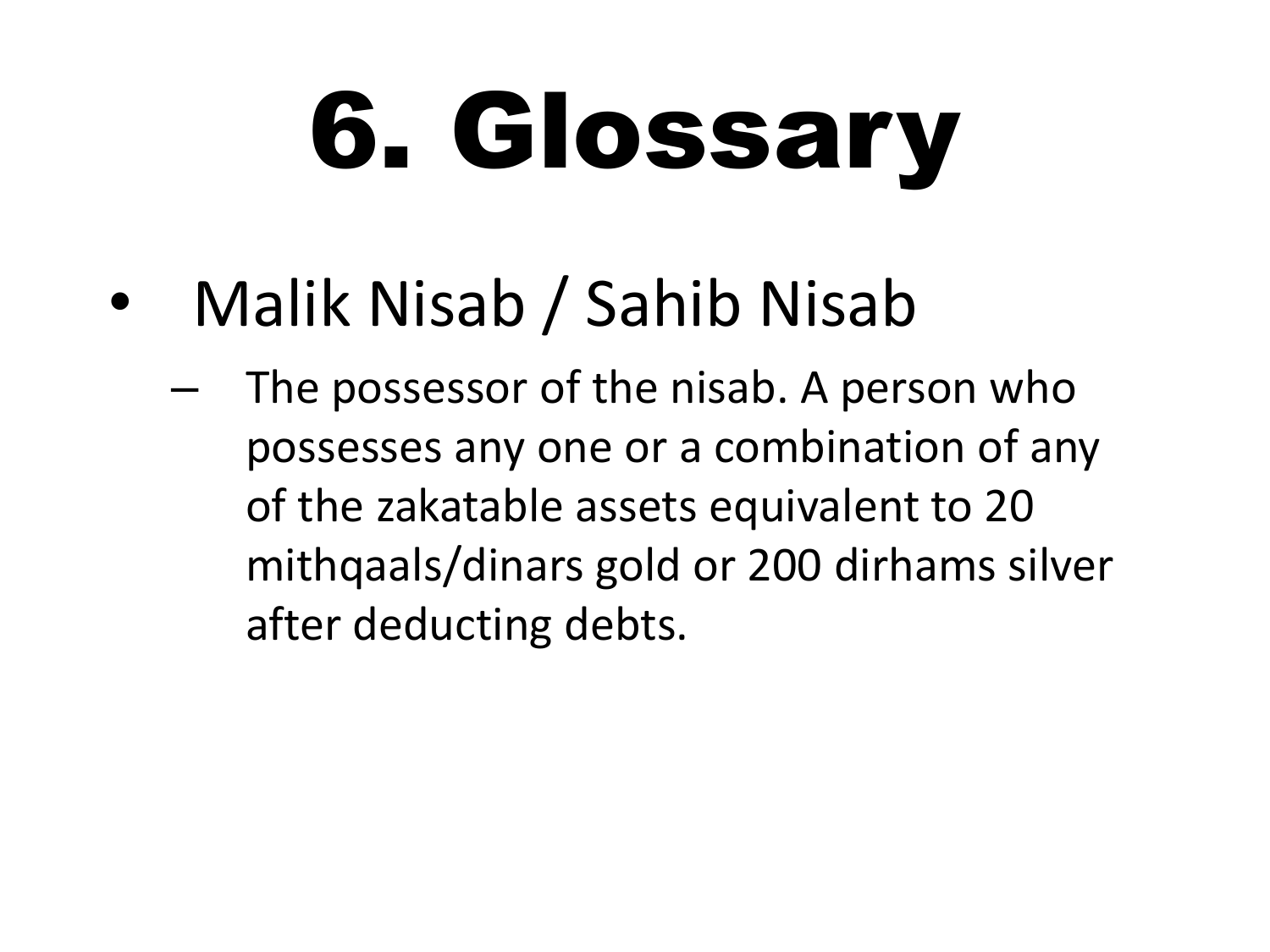# 6. Glossary

- People are of 3 types concerning Zakat:
- 1. Sahib Nisab Those who are obligated to give Zakat
- 2. Those who are not obligated to give Zakat, and they are eligible to receive Zakat
- 3. Those who are not obligated to give Zakat, but they are not eligible to receive Zakat
	- Such people, however are obligated to give Sadaqah Al-Fitr and perform sacrifice.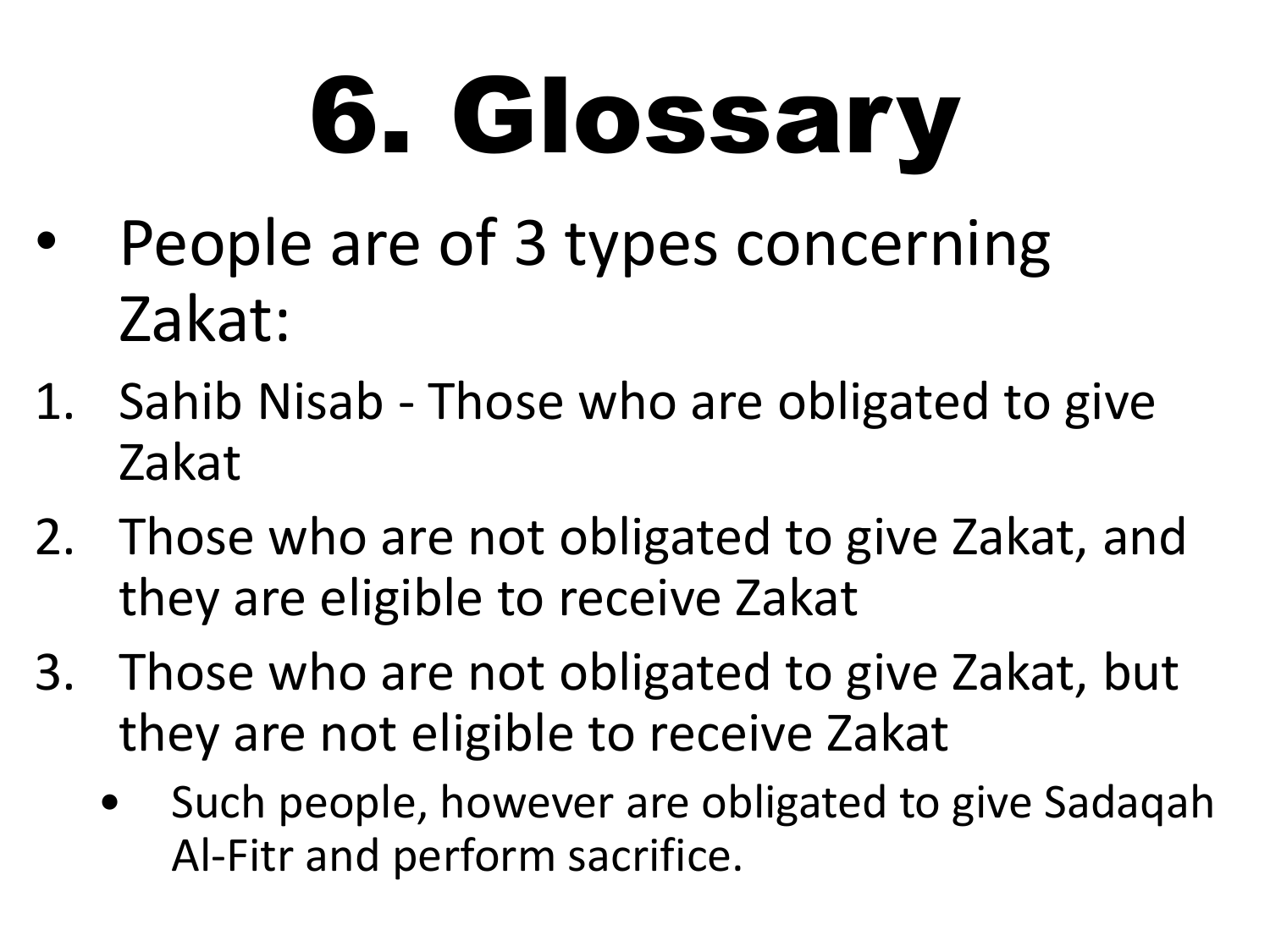# **الزكوة** Zakat

Part 2: An Explanation of its Conditions in Detail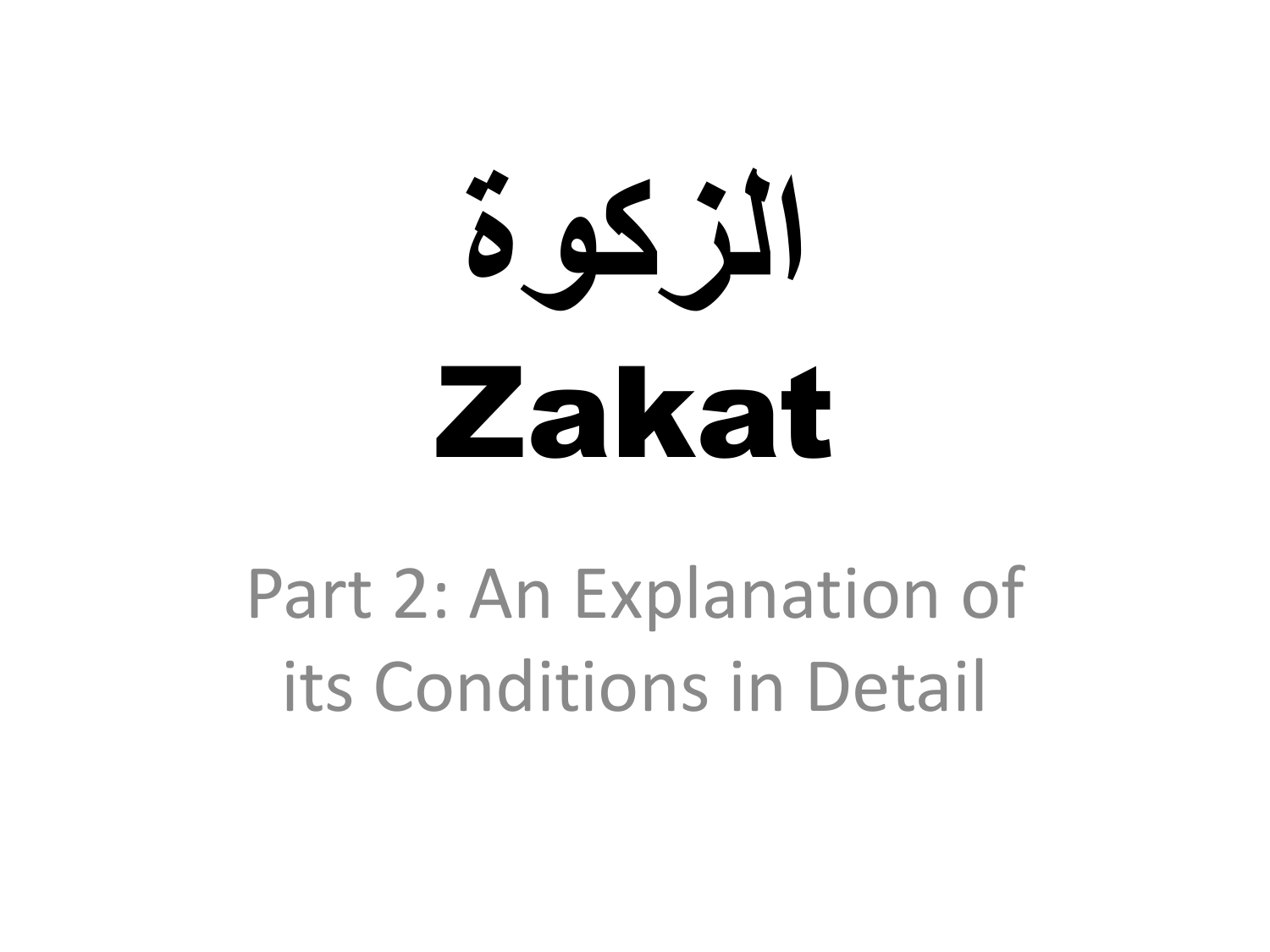# Outline

### We will discuss the following:

- 1. Conditions of the one giving Zakat
- 2. Conditions of Wealth
- 3. Conditions of Giving Zakat
- 4. Conditions for the eligibility of receiving Zakat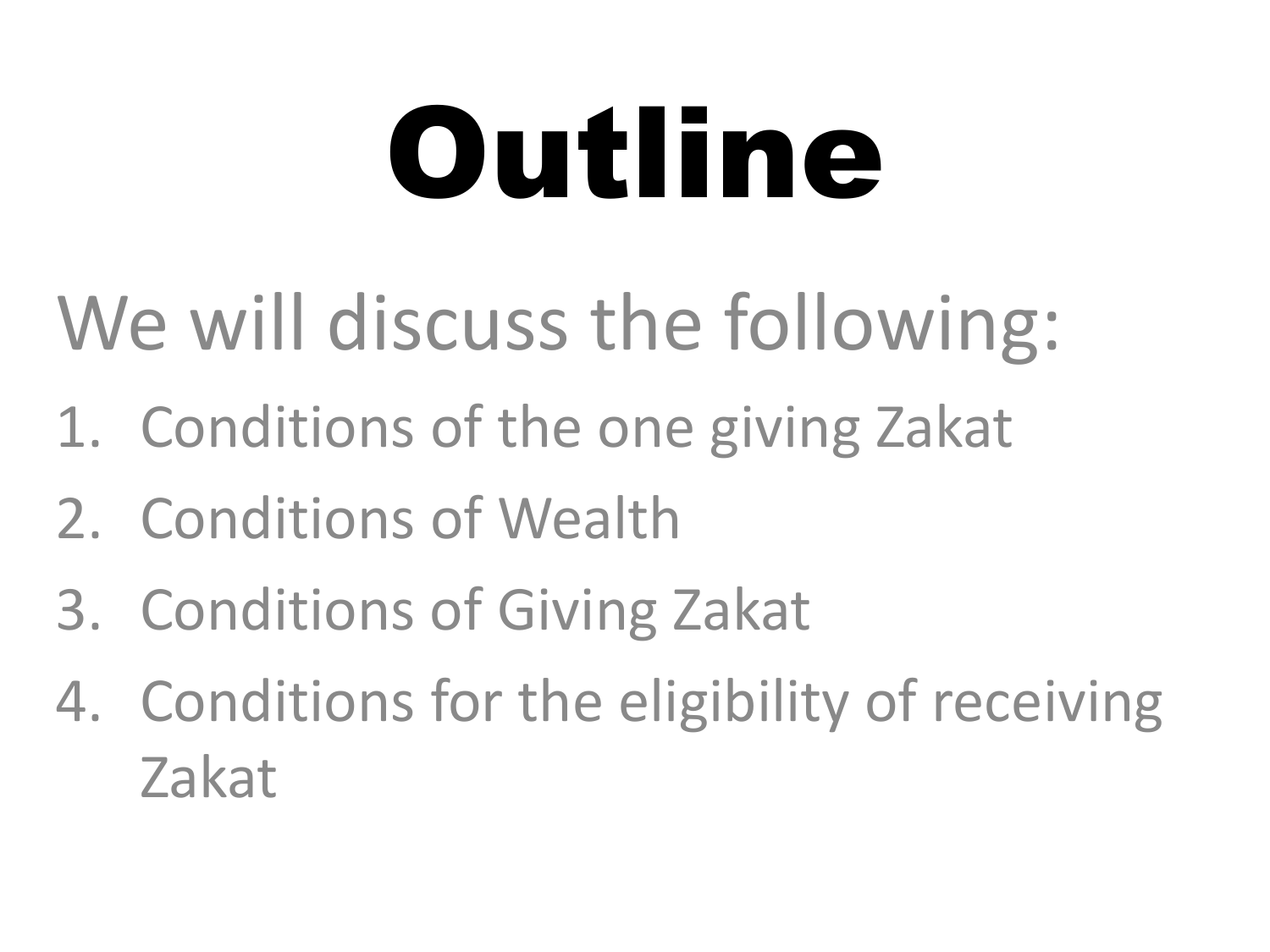### 1.1. Conditions for the one Giving Zakat

- 1. Freedom
- 2. Islam
- 3. Age of puberty according to Abu Hanifah, while the rest say the guardian must give it on behalf of minor if he/she possesses Nisab.
- 4. Sanity
- 5. Ownership of Nisab
- 6. Absence of exhaustive debts
- 7. Each adult must pay separately
	- Wife must calculate & pay her own Zakat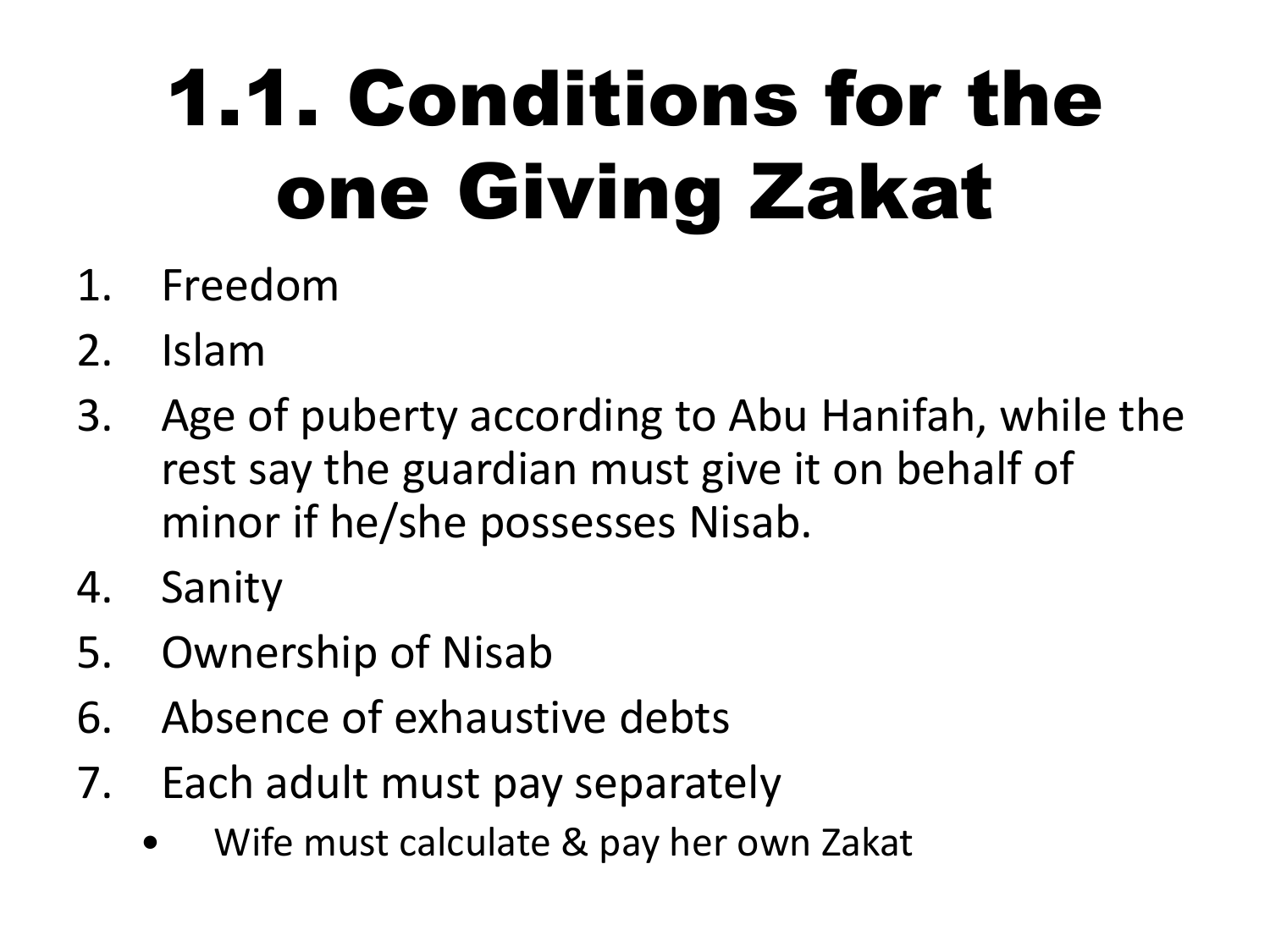### 1.6. Absence of Exhaustive Debts

- Shafi: Absence of debts not necessary thus they are not deductible.
- Abu Hanifah & Ahmed: Absence of debts necessary, thus they are deductible.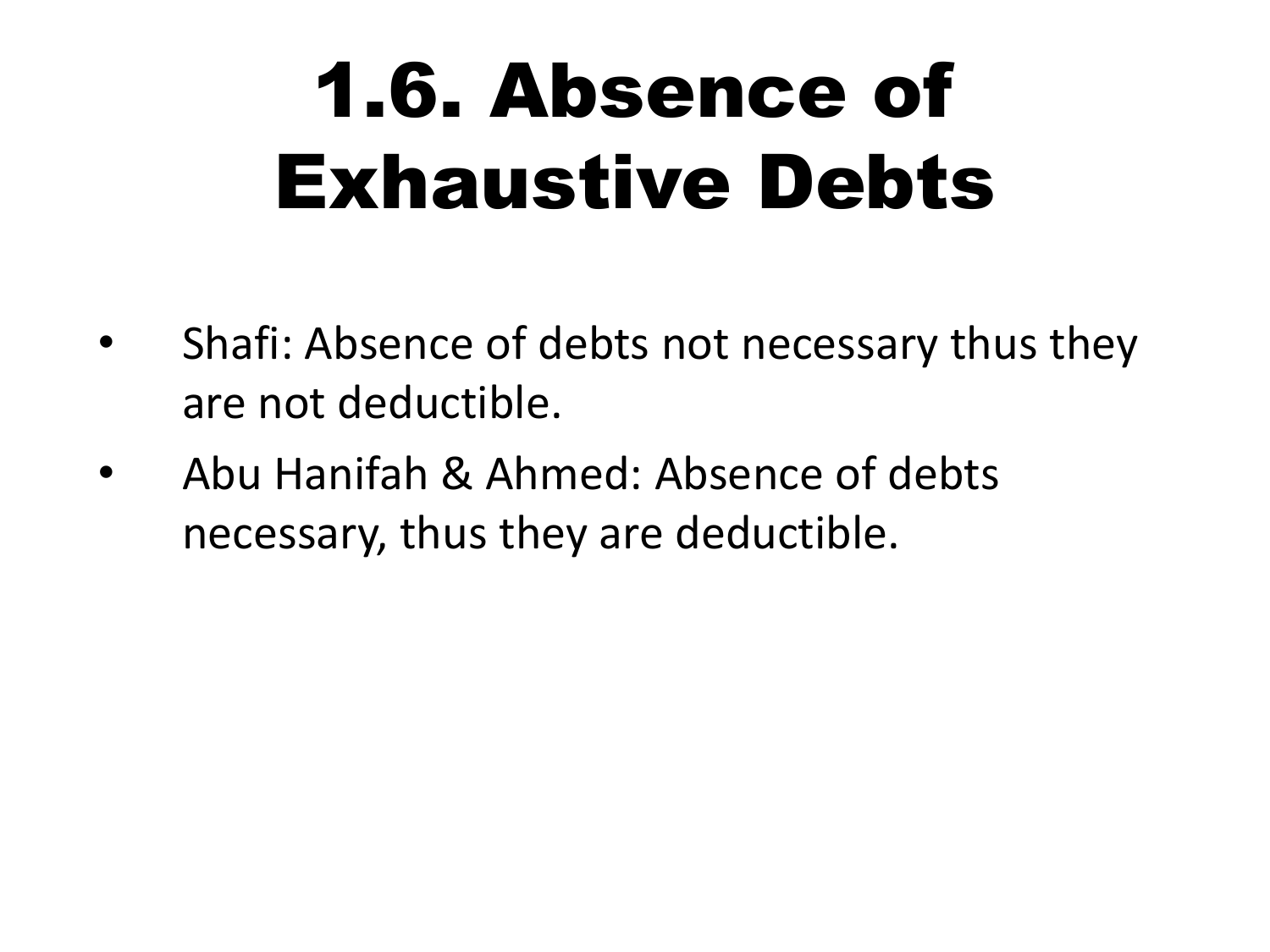## 1.6. Debts Payable

- Debts that may be deducted:
	- Price of goods purchased
	- Rent due
	- Utility bills of units already consumed
	- Wages due to employees
	- Mahr owed to wife
	- Taxes due
	- Personal debts
	- Commercial loans minus interest
		- If borrowed to buy Zakatable assets like raw materials or finished goods etc., they are deductible
		- If borrowed to buy non-zakatable assets e.g. machinery etc., they are not deductible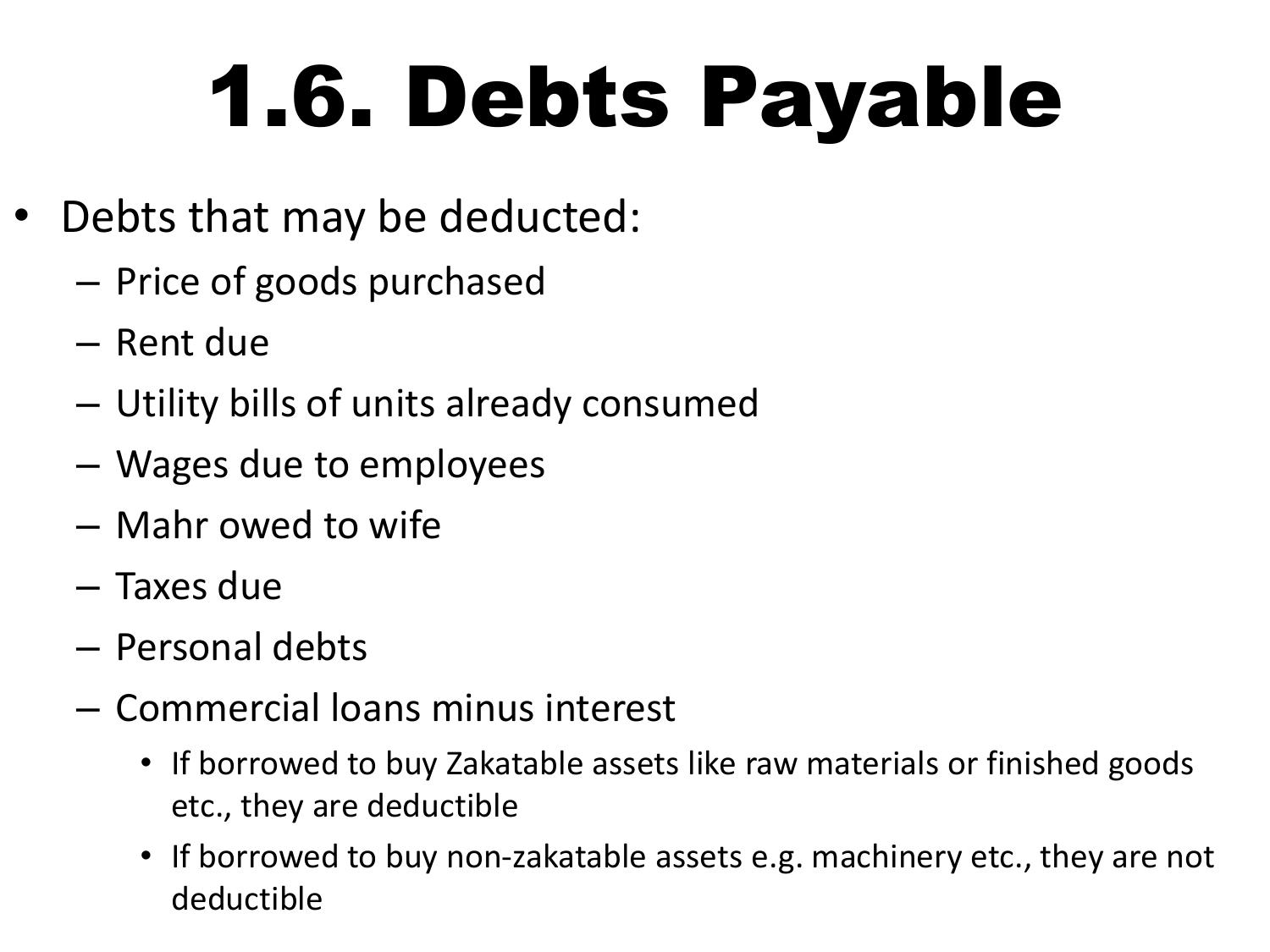### 1.6. Debts Payable

- Debts that may be deducted:
	- Mortgages & Student Loans minus interest
		- If repayment is done monthly then only the amount due that month in which Zakat is due may be deducted
		- If repayment is done leaving barely any savings then the remaining principle amount may be deducted
	- In the case of Islamic Financing through Murabahah, the profit is to be included in the debt.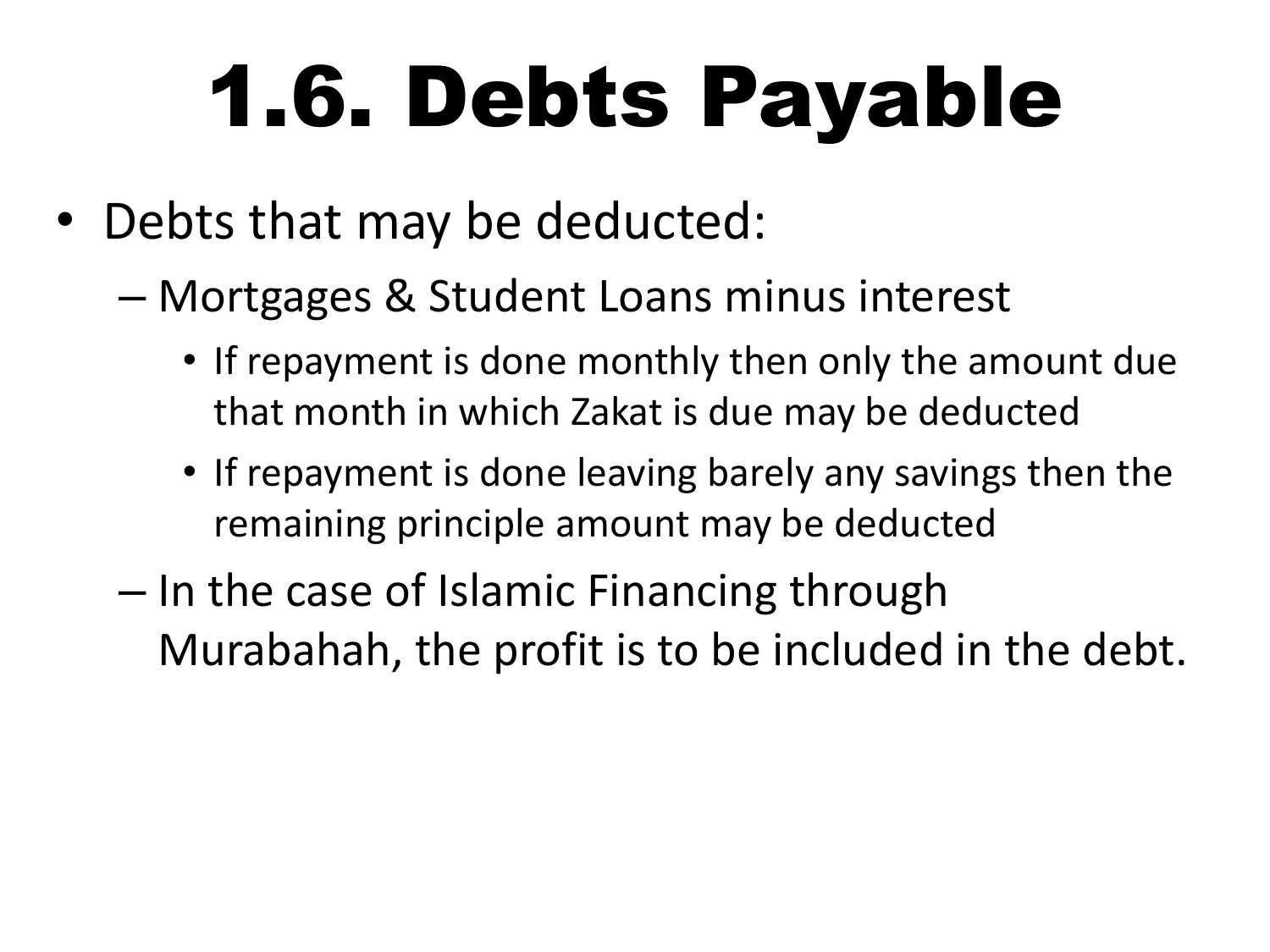### 1.2. Conditions for the Wealth

- 1. Wealth must be Zakatable
- 2. The wealth must be equivalent to or greater than the Nisab (Zakat-payable amount) after deducting debts.
- 3. Lapse of a lunar year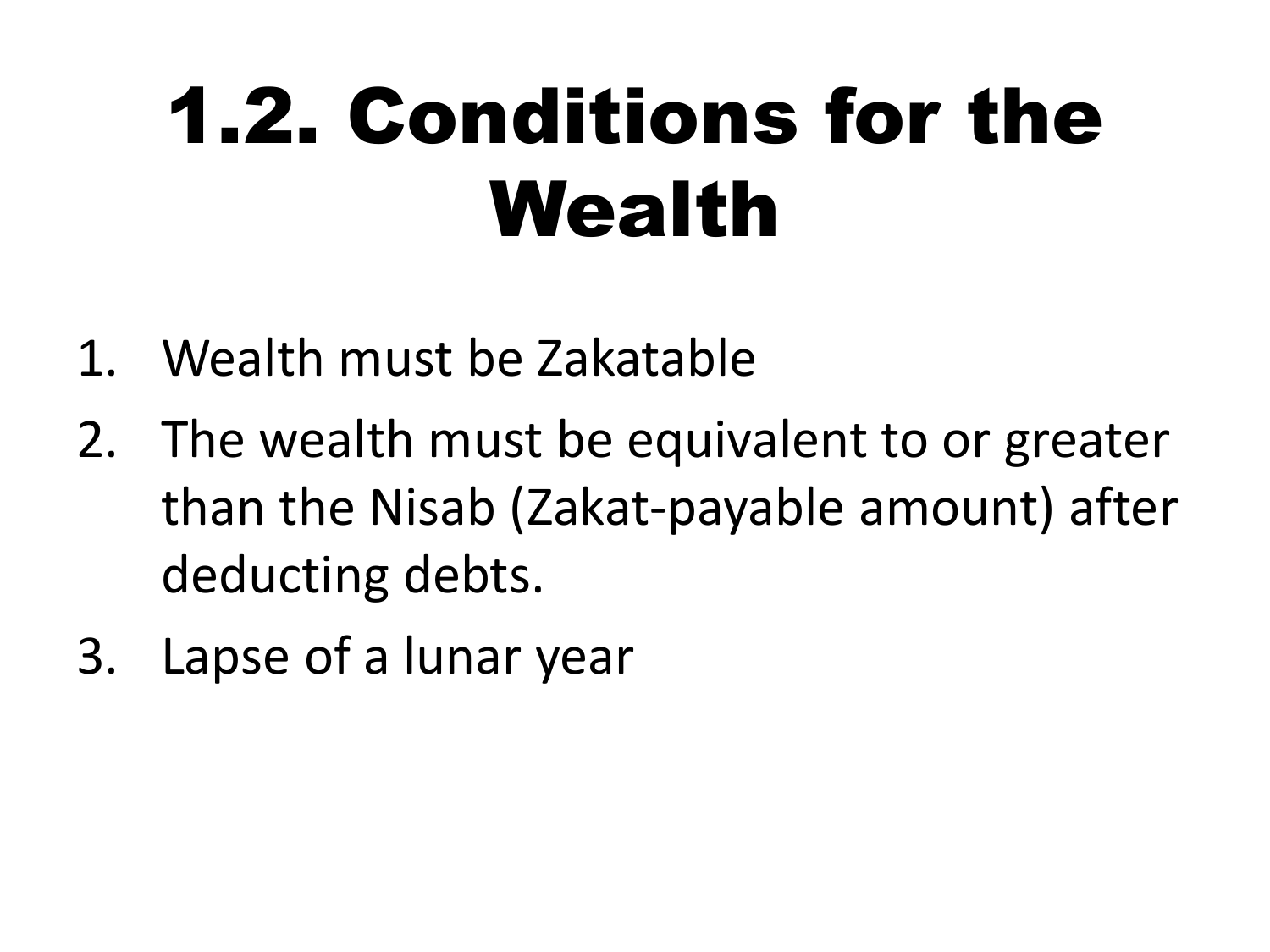### 1.2.1. Zakatable Wealth

- 1. Gold
- 2. Silver
- 3. Currency (in use)
- 4. Business goods or stock in trade
- 5. Agricultural produce
- 6. Livestock grazing on un-owned open pasture
- 7. Treasure troves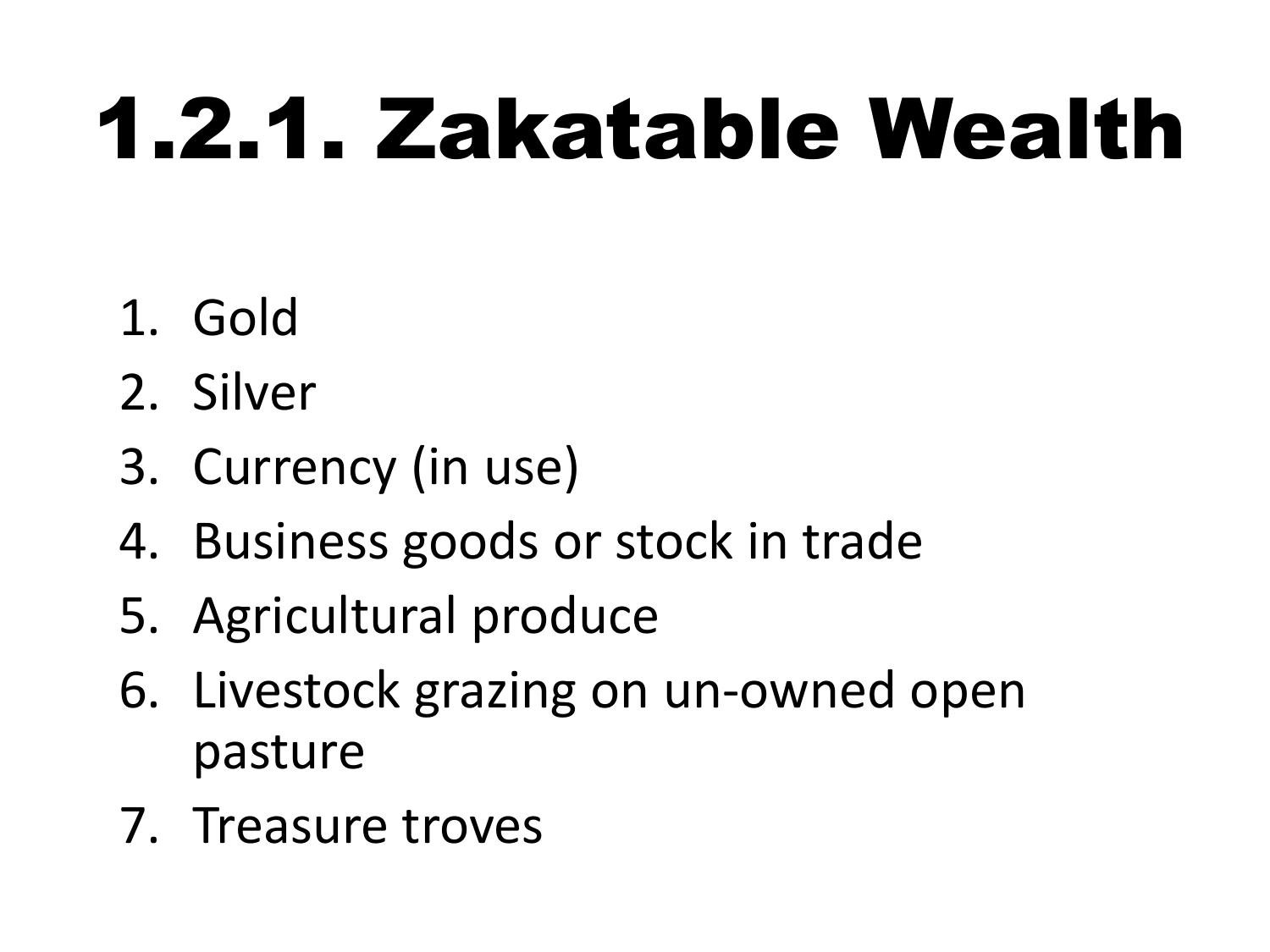# Gold & Silver

- In any form whether raw or in the form of coins, ingots, cutlery, utensils, jewelry etc.
- For whatever purpose whether it's for investment, novelty, decoration, personal use etc.
- Both must be at least 50% pure
- White gold is 75% pure
- There is no Zakat on any other metals regardless of their value e.g. diamonds, platinum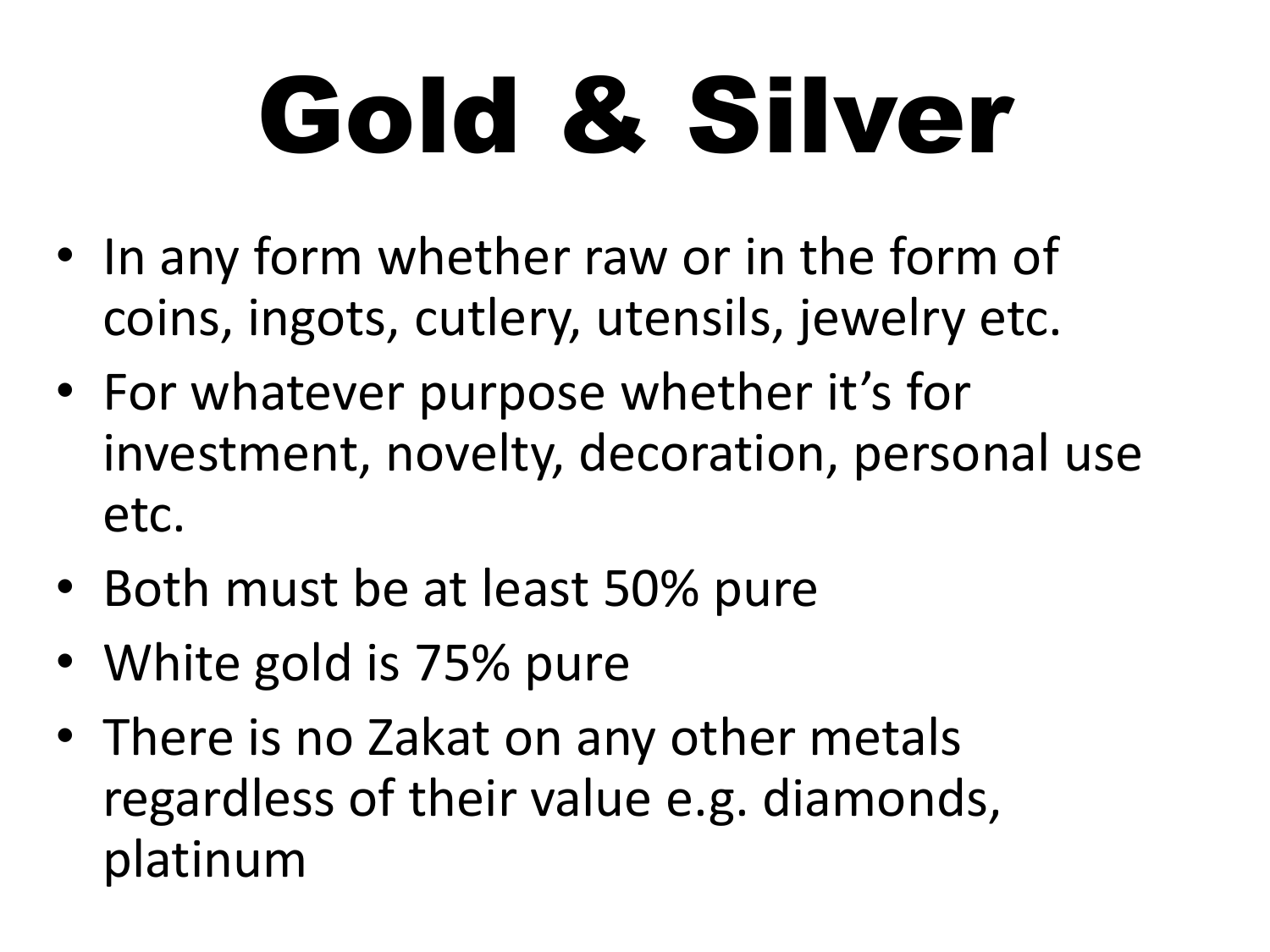# **Currency**

- For whatever purpose
- Whether at home or in banks
- Of any country as long as it is in use
- Cash deposited or set aside for marriage or Hajj
- Deposited in trusts
- Rent from real estate
- Debts receivable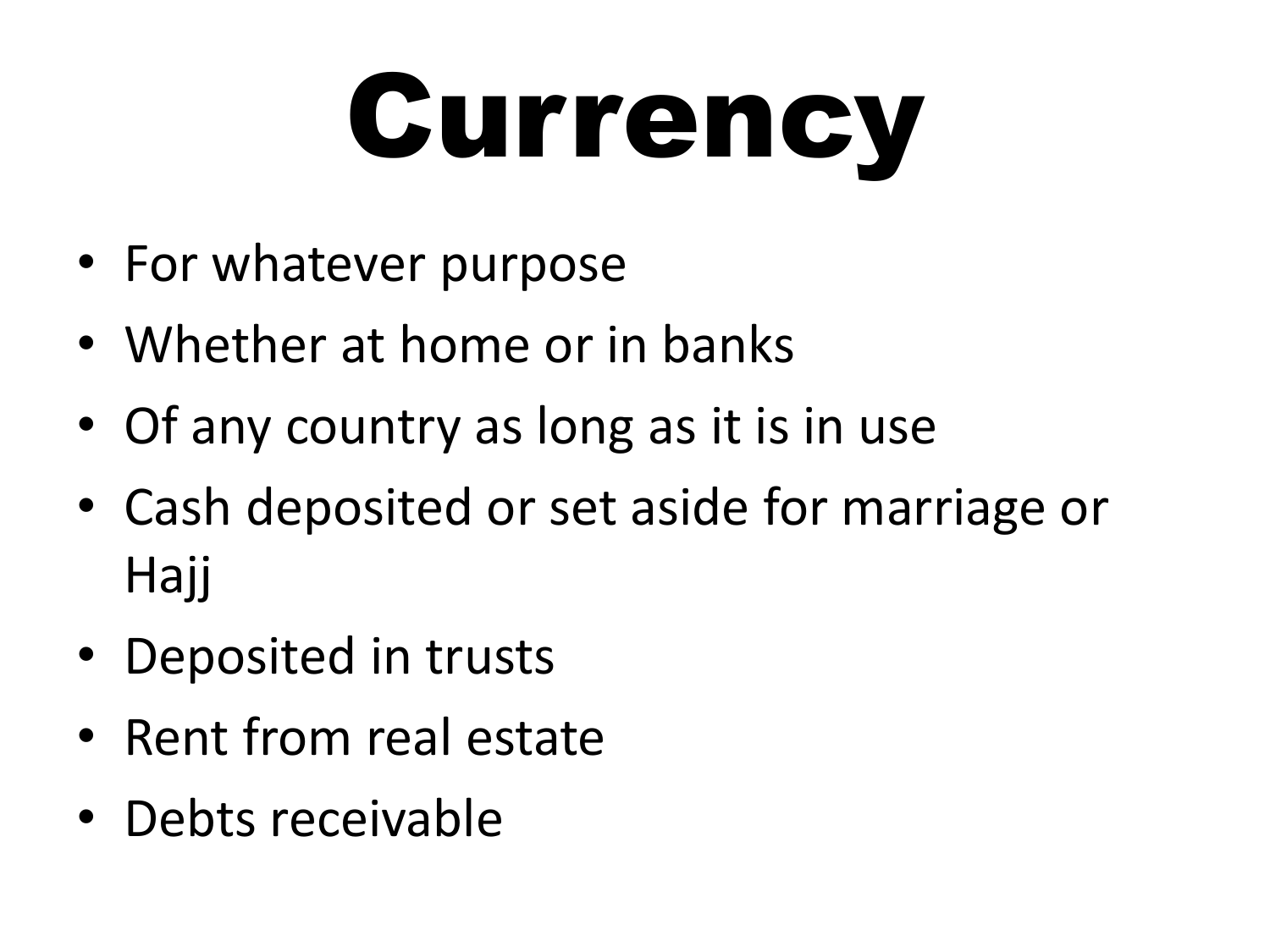## Debts Receivables

- The following are Zakatable even before they are received:
	- Loans advanced with hope of repayment
	- Receivables from the sale of commercial goods
- One may however pay Zakat after they are received, but in that case, Zakat of the previous years will also have to be given.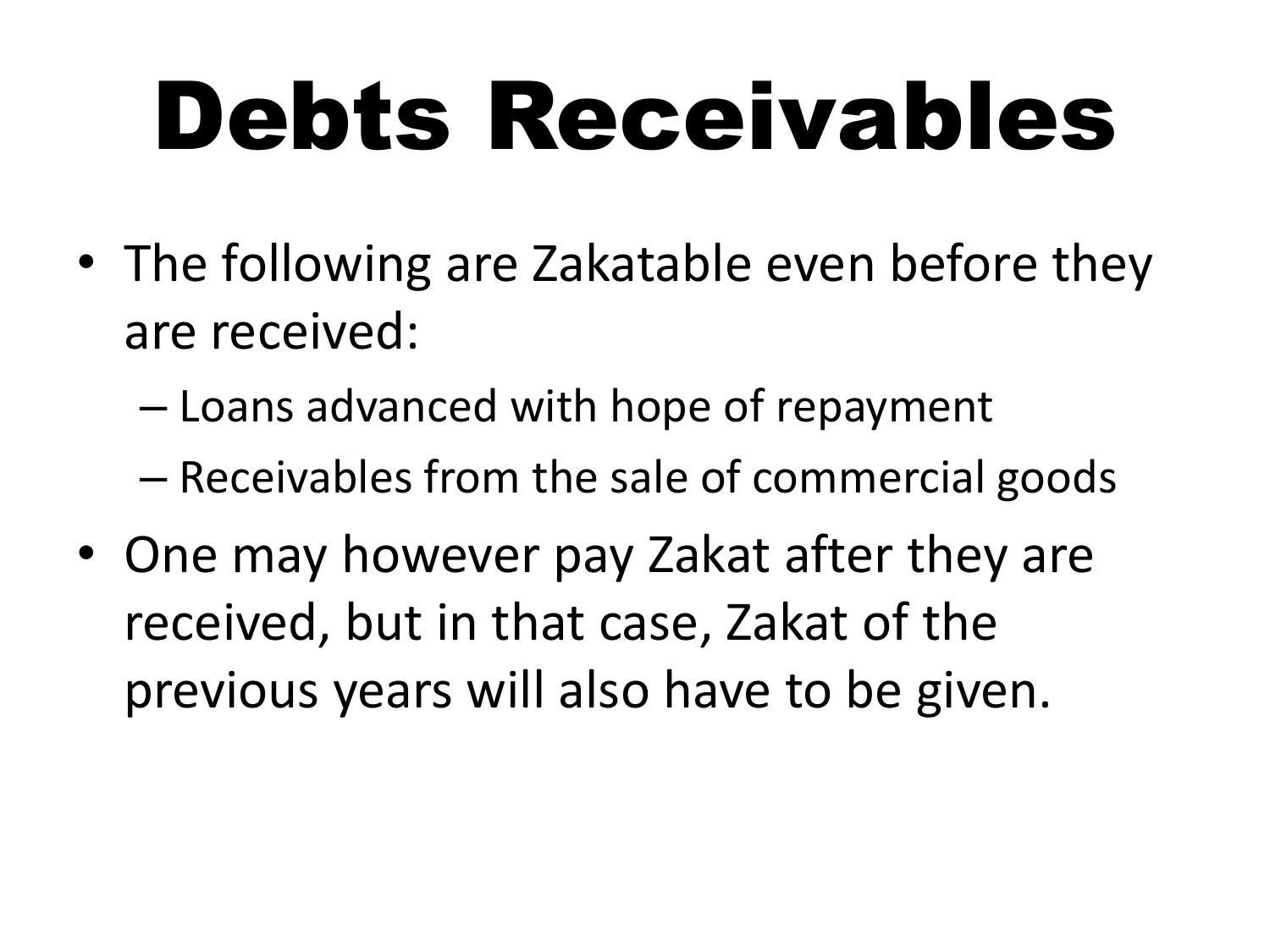## Debts Receivables

- The following are not Zakatable unless they are actually received:
	- Loans advanced without any hope of repayment, and or without proof
	- Used personal belongings sold and awaiting payment
	- Wages, fees, remuneration of services
	- Mahr owed to wife
	- Inheritance shares
	- Amount deducted from wages without consent or choice from employee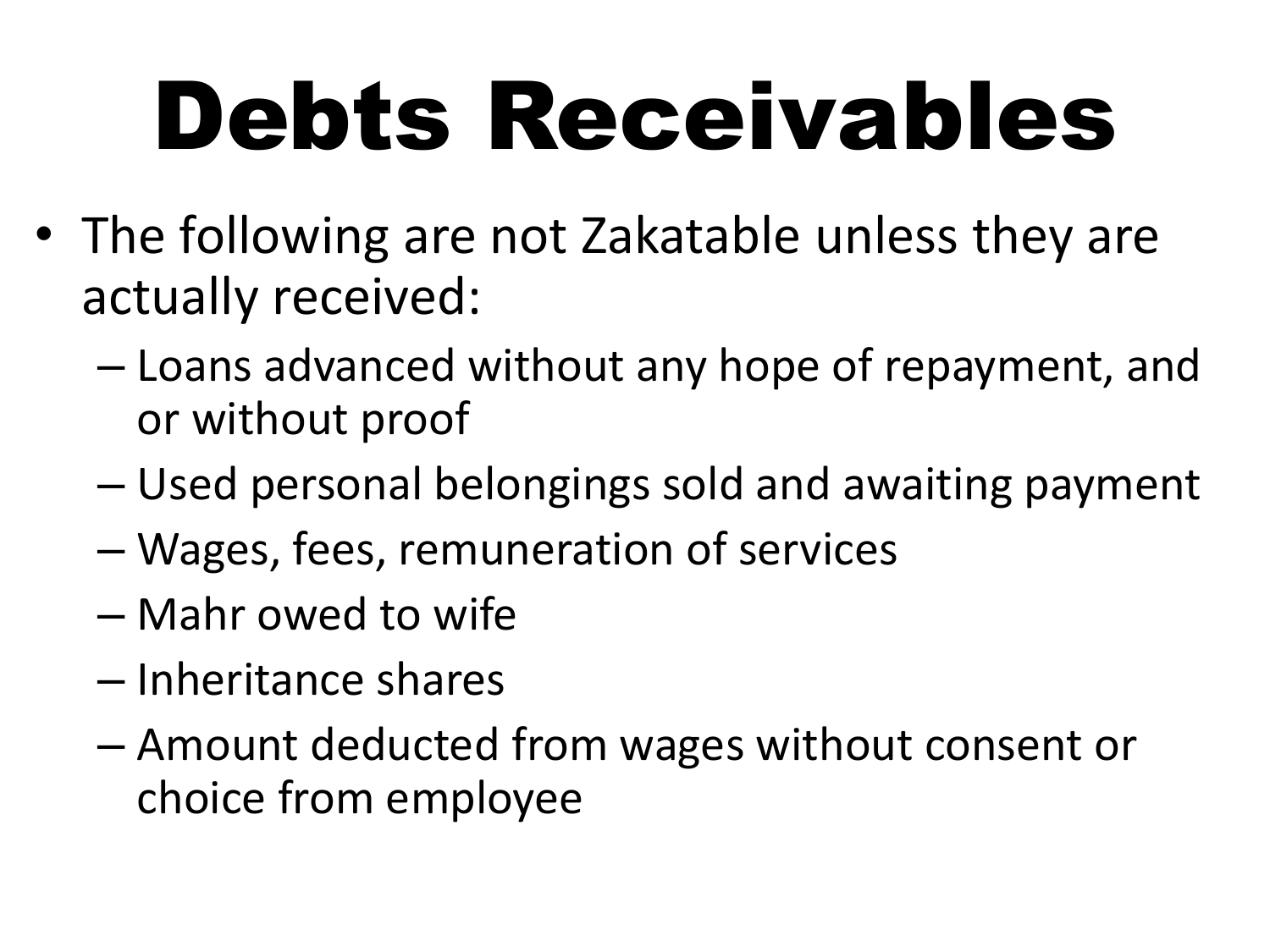## Business Goods

- Anything bought with the intention of reselling.
	- If at the time of buying, the intention to resell was not made, it will not be a business good.
	- If the intention to resell was not made at the time of buying, but later on the person changed his intention and wanted to resell, it will still not be categorized as a business good.
- Raw material for manufacture
- Finished factory products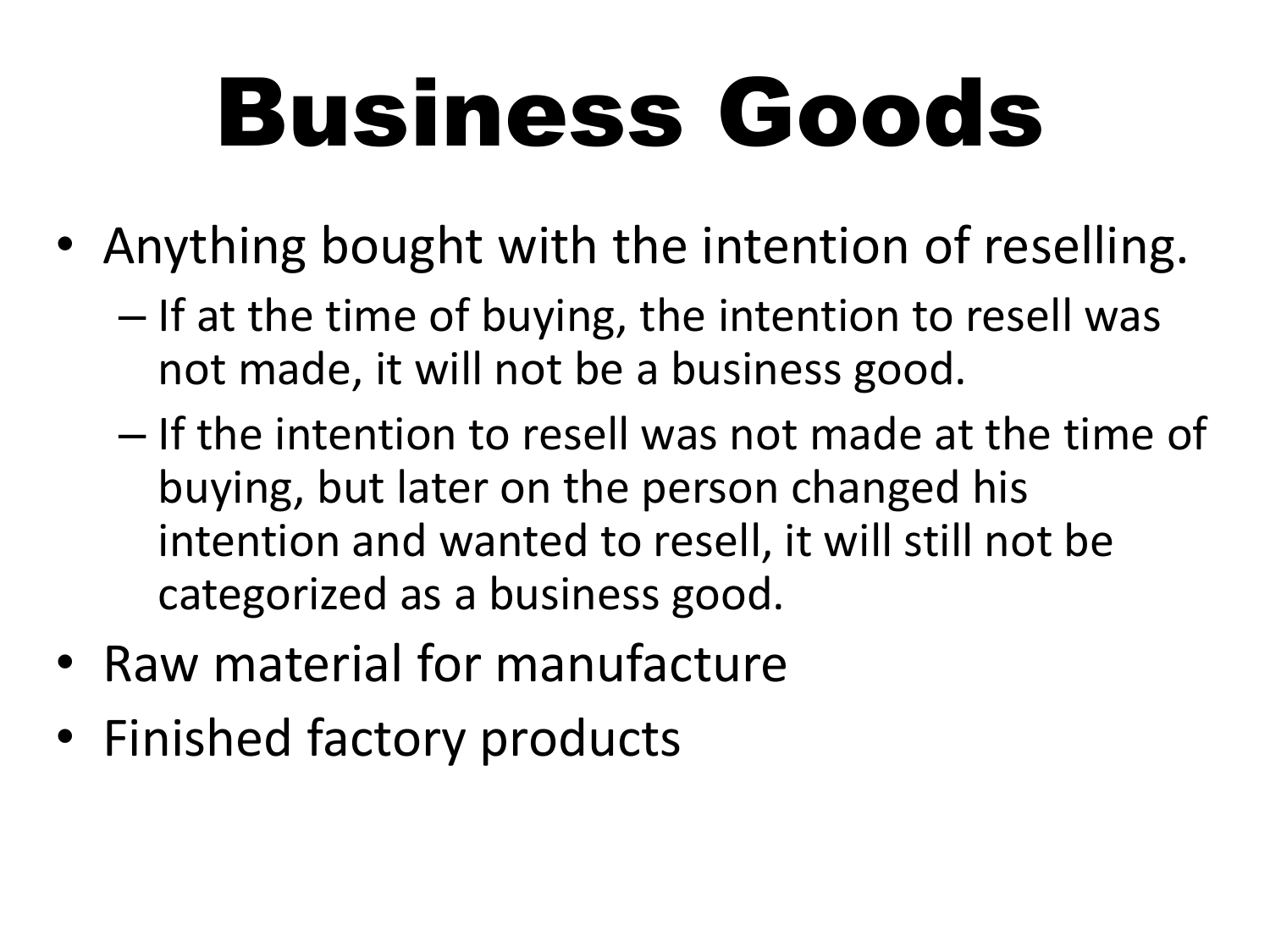### Stocks

- Shares bought for capital gain
	- Market value is Zakatable
- Shares bought for long term investment
	- The non-Zakatable assets of the company may be deducted from the market value

| <b>Market</b><br><b>Value of</b><br><b>Share</b> |      |      |      |      |      |
|--------------------------------------------------|------|------|------|------|------|
| \$100                                            | \$30 | \$30 | \$15 | \$15 | \$10 |
|                                                  |      |      |      |      |      |
|                                                  |      |      |      |      |      |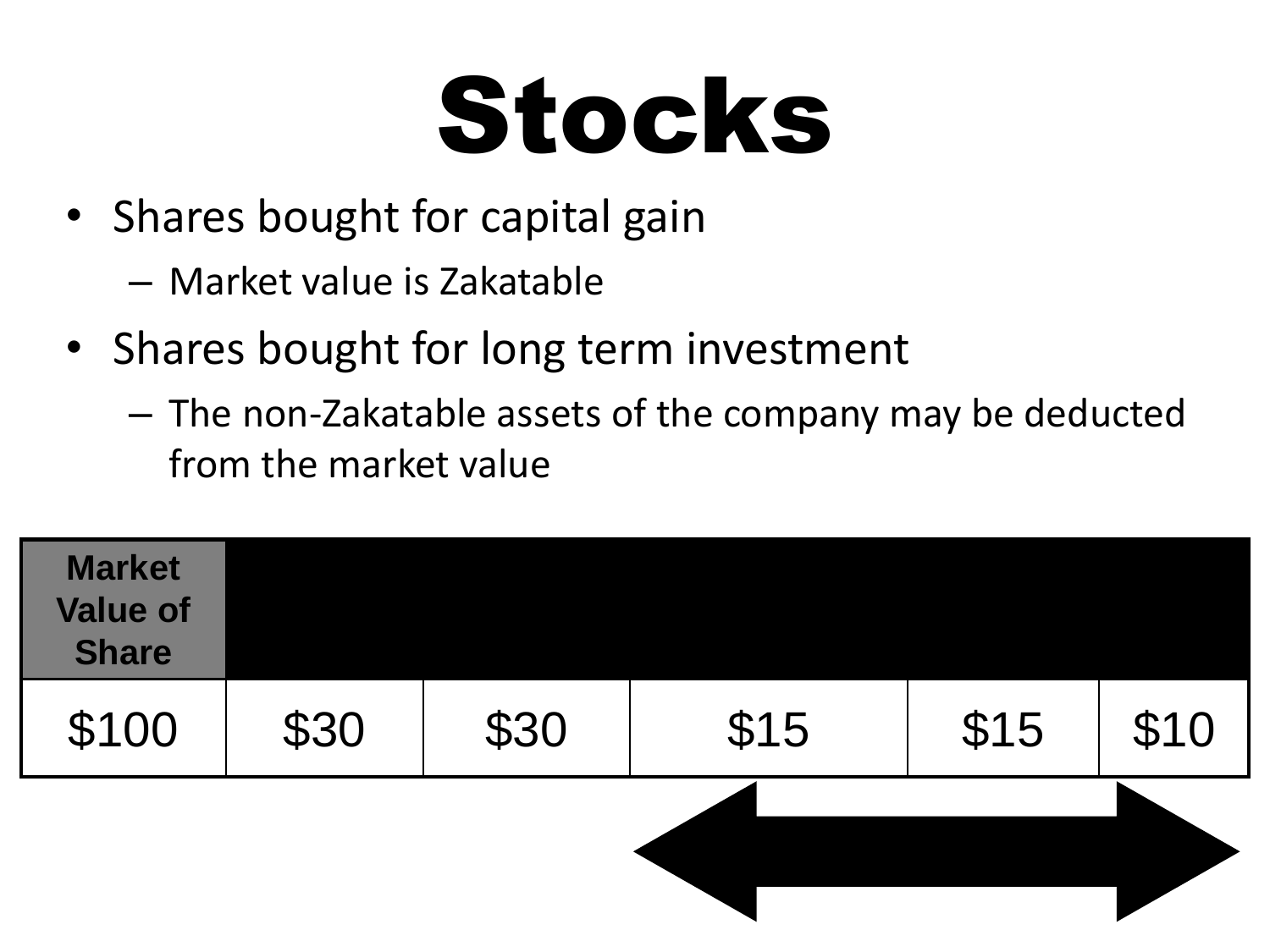### Pension Funds

- 401Ks, IRAs are Zakatable because they are considered the ownership of the investor
	- This includes any such fund that an employee invests in by optionally having a portion of his wages deducted.
	- Taxable amount may be deducted.
- Pension plans are not Zakatable until received.
	- This includes any such fund that an employer invests in by deducting from wages without the employees' consent.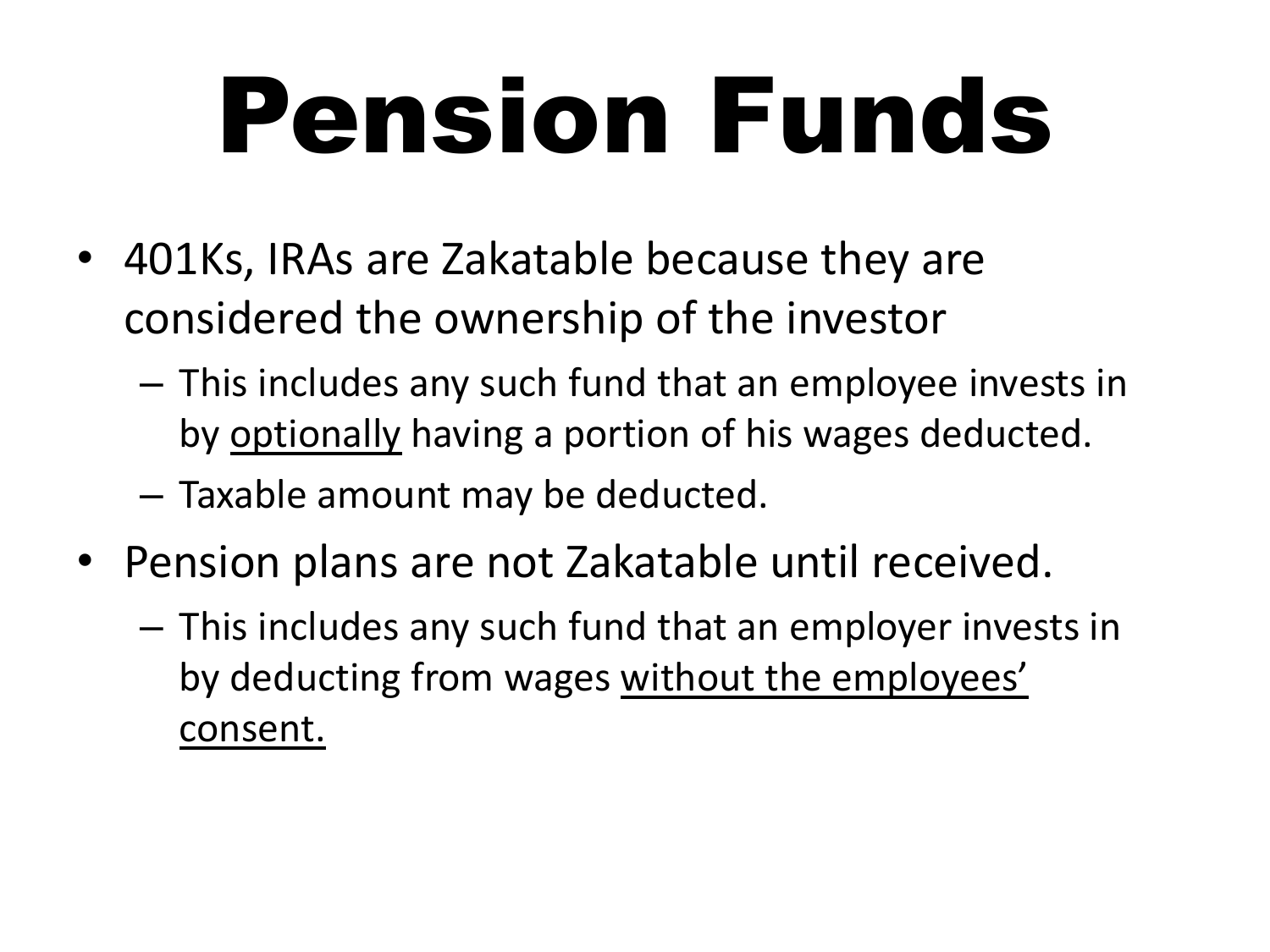### Trusts

- Whether family trusts or created under a will, Zakat is payable each year on the Zakatable assets of the trust less allowable liabilities.
- If a family trust is created solely for tax planning purposes, the Zakat is payable by the true donor i.e. the person whose assets are transferred into the trust.
- In all other cases, the Zakat is payable by the beneficiaries of the trust in proportion to their respective shares.
- Guidance must be sought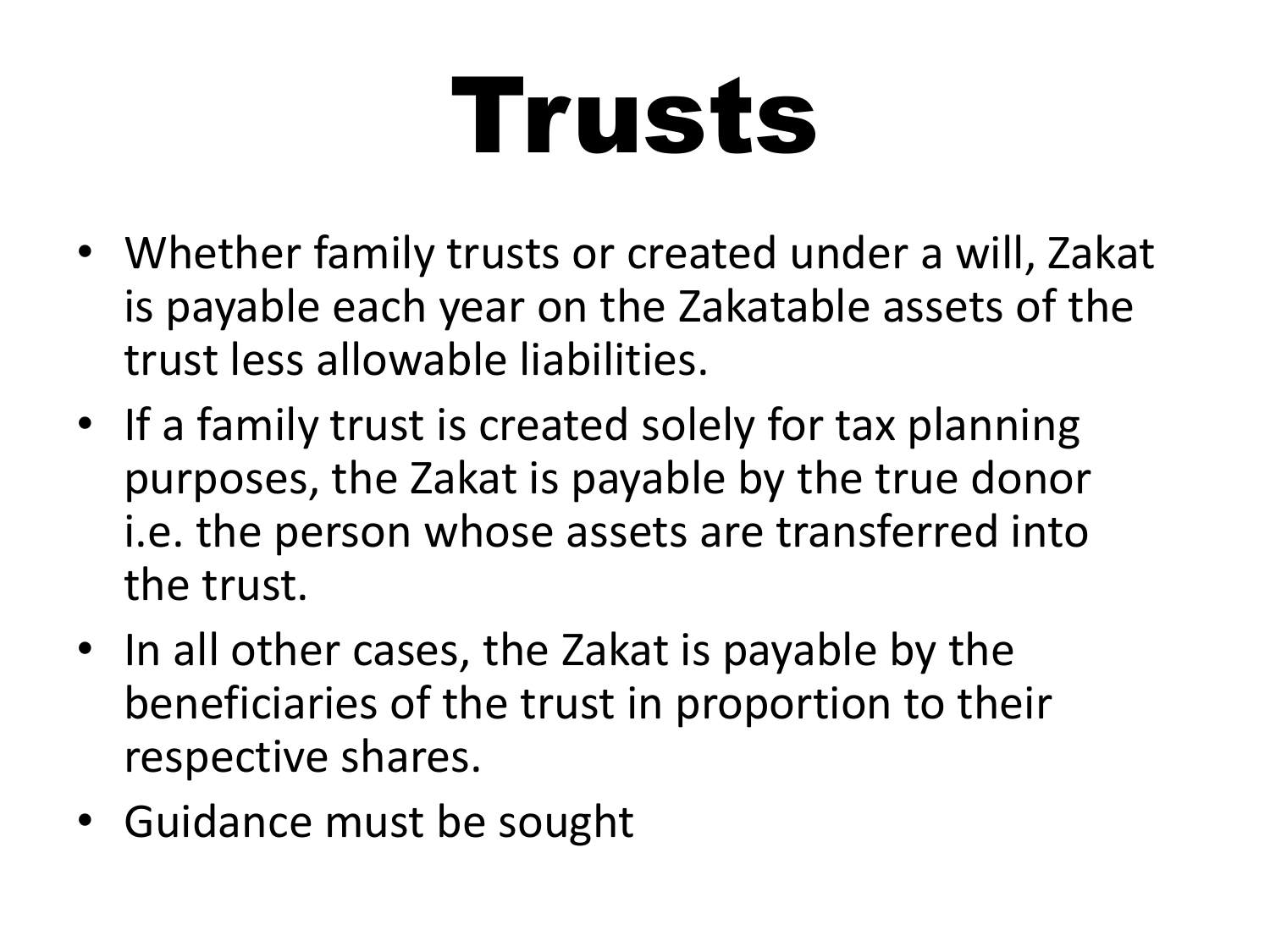## Pledges & Deposits

- Any Zakatable asset (cash, gold) that is pledged to a creditor as a security (rahn) is not Zakatable.
- Similarly the amount forwarded as deposit for rent or any other service is also non-Zakatable.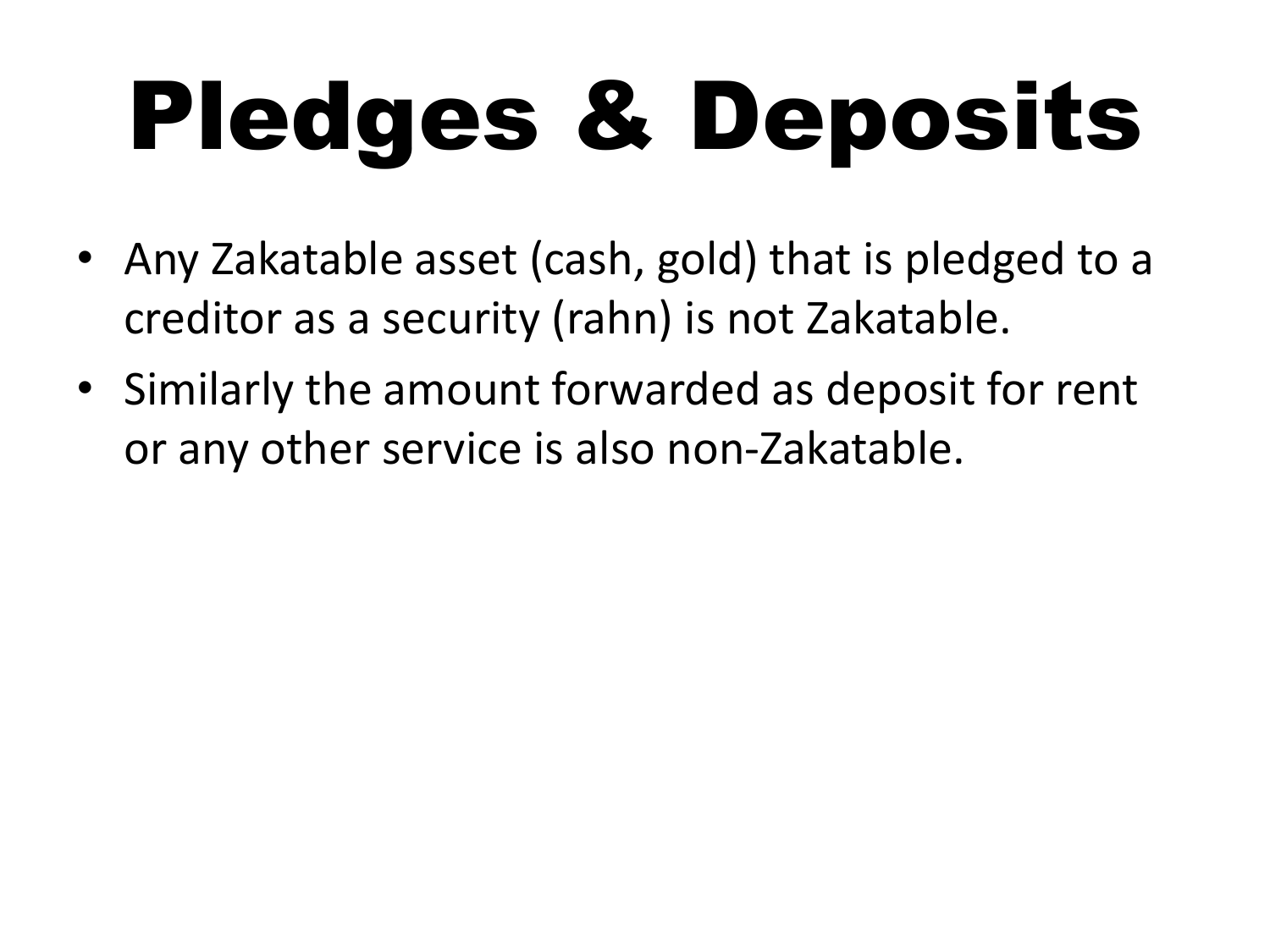#### 1.2.3. Lapse of a lunar year

- Abu Hanifah: If the Nisab is complete at the beginning and ending of the year, it will be considered as if he possessed the Nisab for the whole year regardless of whether it decreased during the year or not.
- Whatever is earned during this period is added to the existing Nisab and Zakat is paid on it at the end of the year if the Nisab is complete.
- However, if the Nisab reaches zero or minus zero, then Zakat will not be obligated again until he repossesses the Nisab and a whole lunar year elapses on it.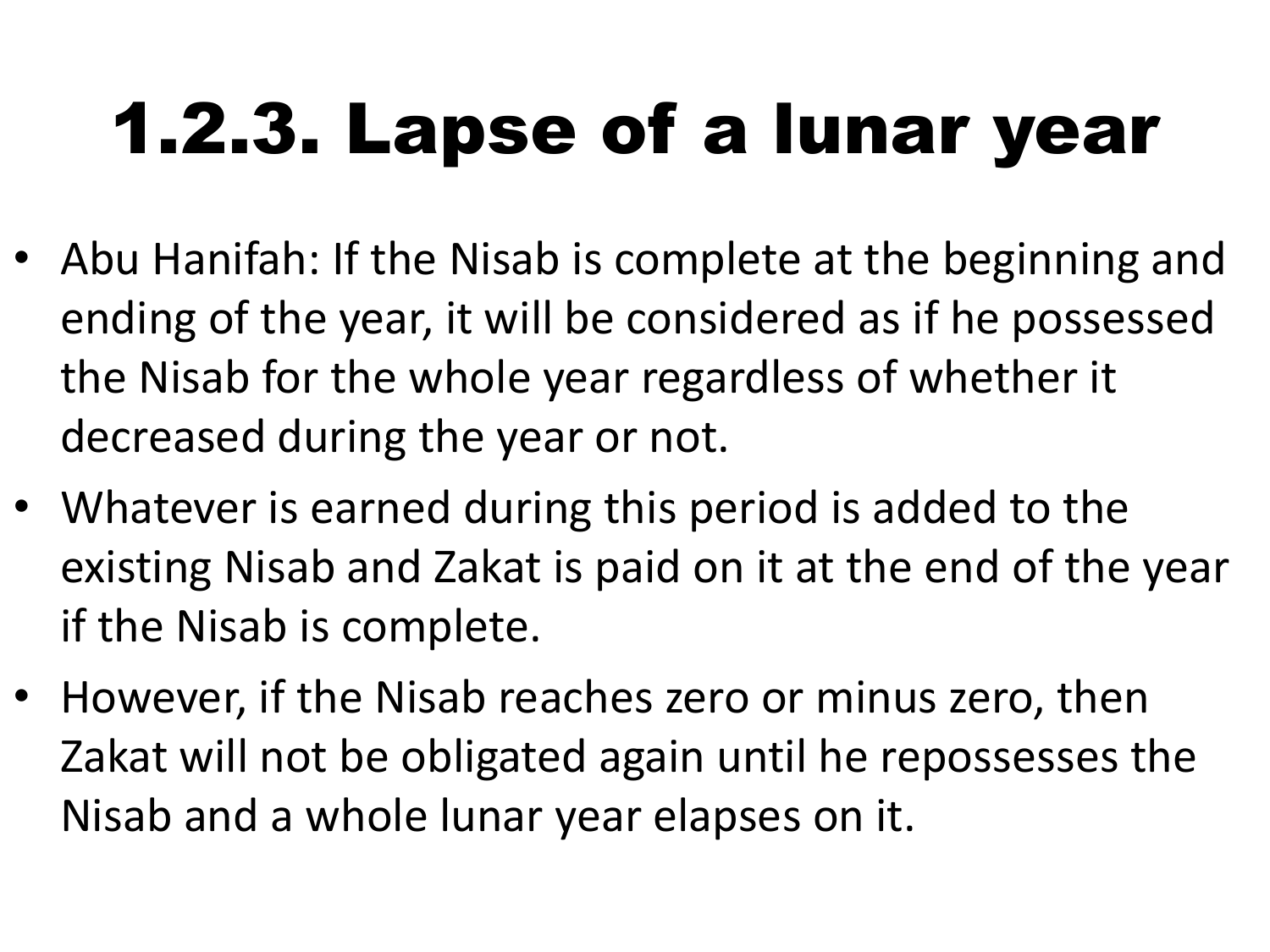#### 1.2.3. Lapse of a lunar year

- The day on which:
	- a person acquires the Nisab for the very first time, and;
	- after deducting his liabilities from his total Zakatable assets, he still remains a possessor of the Nisab, i.e. his Zakatable assets are not reduced to less than the Nisab;

is his valuation date for the purpose of giving Zakat.

• After the lapse of one complete lunar year from this date, Zakat will become due if he still possesses the Nisab.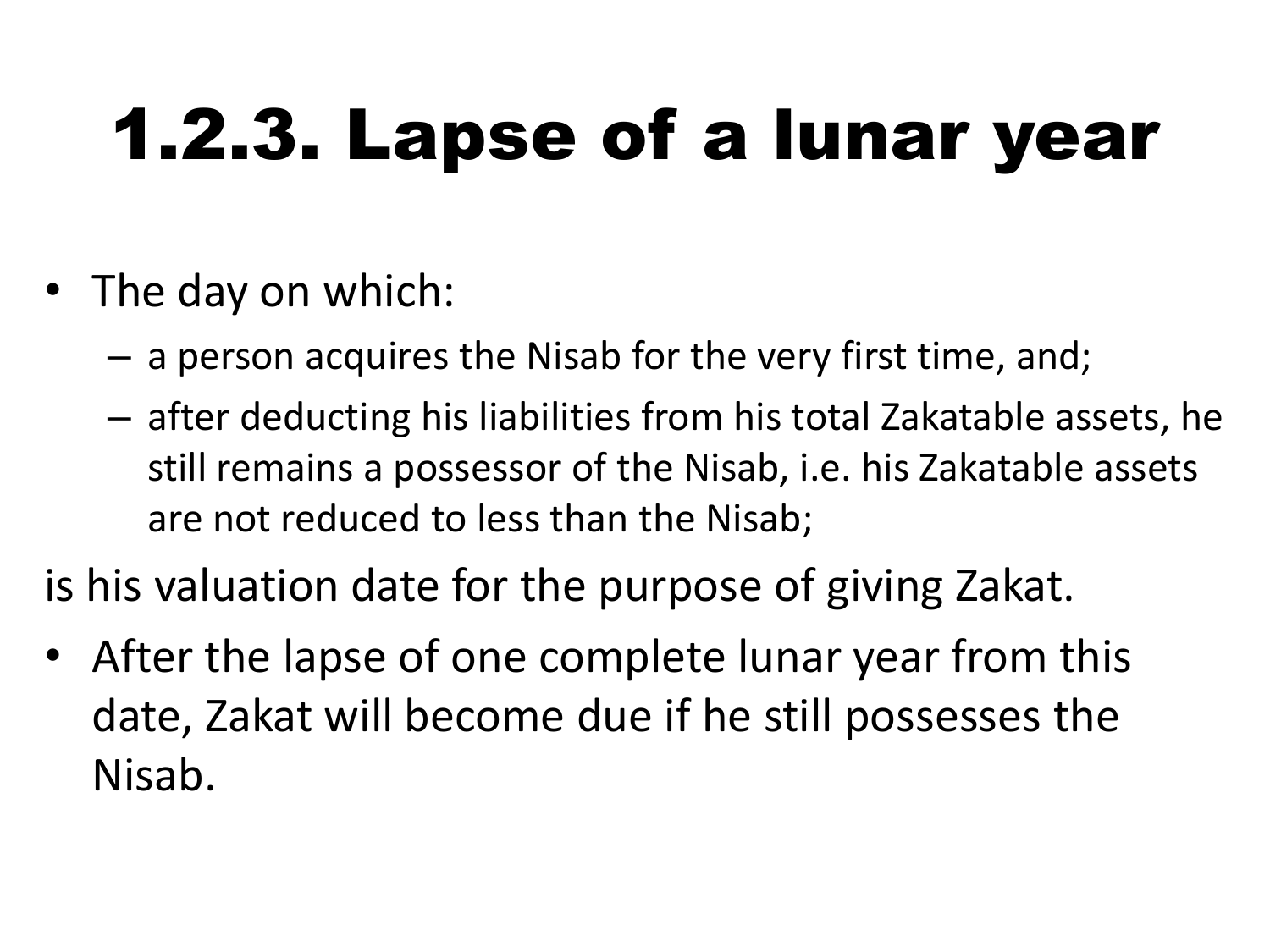### 1.2.3. Lapse of a Lunar Year

- Each of the Zakatable assets should be considered as a separate category on its own when calculating the lapse of a year.
- It is not necessary that a year lapses on each separate acquisition of Zakatable assets.
- Whatever of the Zakatable assets is acquired throughout the year will be added to the existing Zakatable assets of the same category.
- It is not necessary that each category be equivalent to the Nisab; rather the value of all the categories are to be added up to calculate Zakat.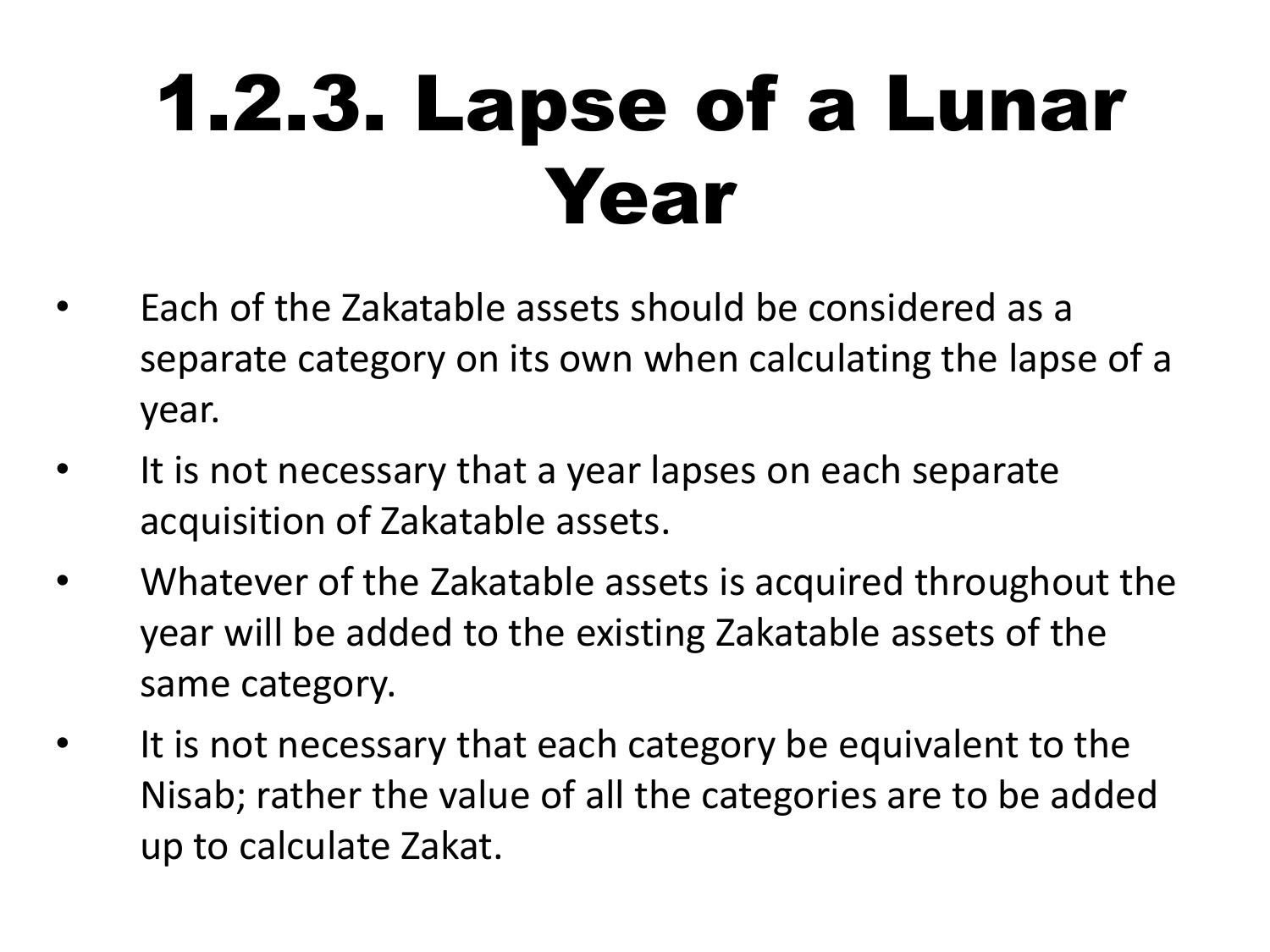- Example #1, Nisab= \$2,000
	- On 10th Rabi Al-Awwal, 1424, a person possessed \$2,000
	- $-$  Thus, he has become Sahib Nisab for the 1<sup>st</sup> time
	- Throughout the year, this amount kept on increasing
	- Now, on 9th Rabi Al-Awwal, 1425, he owns \$6,000
	- Zakat will be due on \$6,000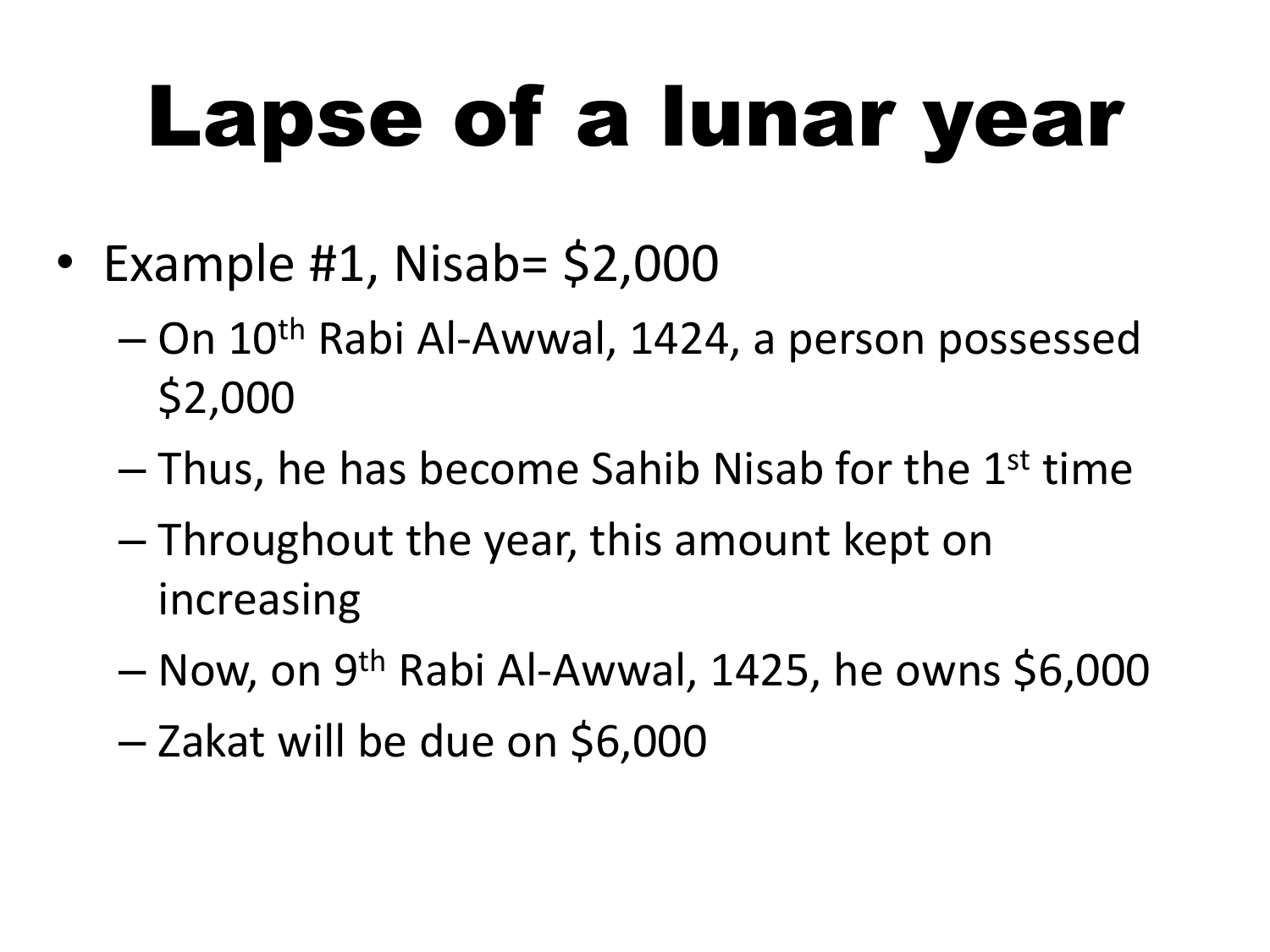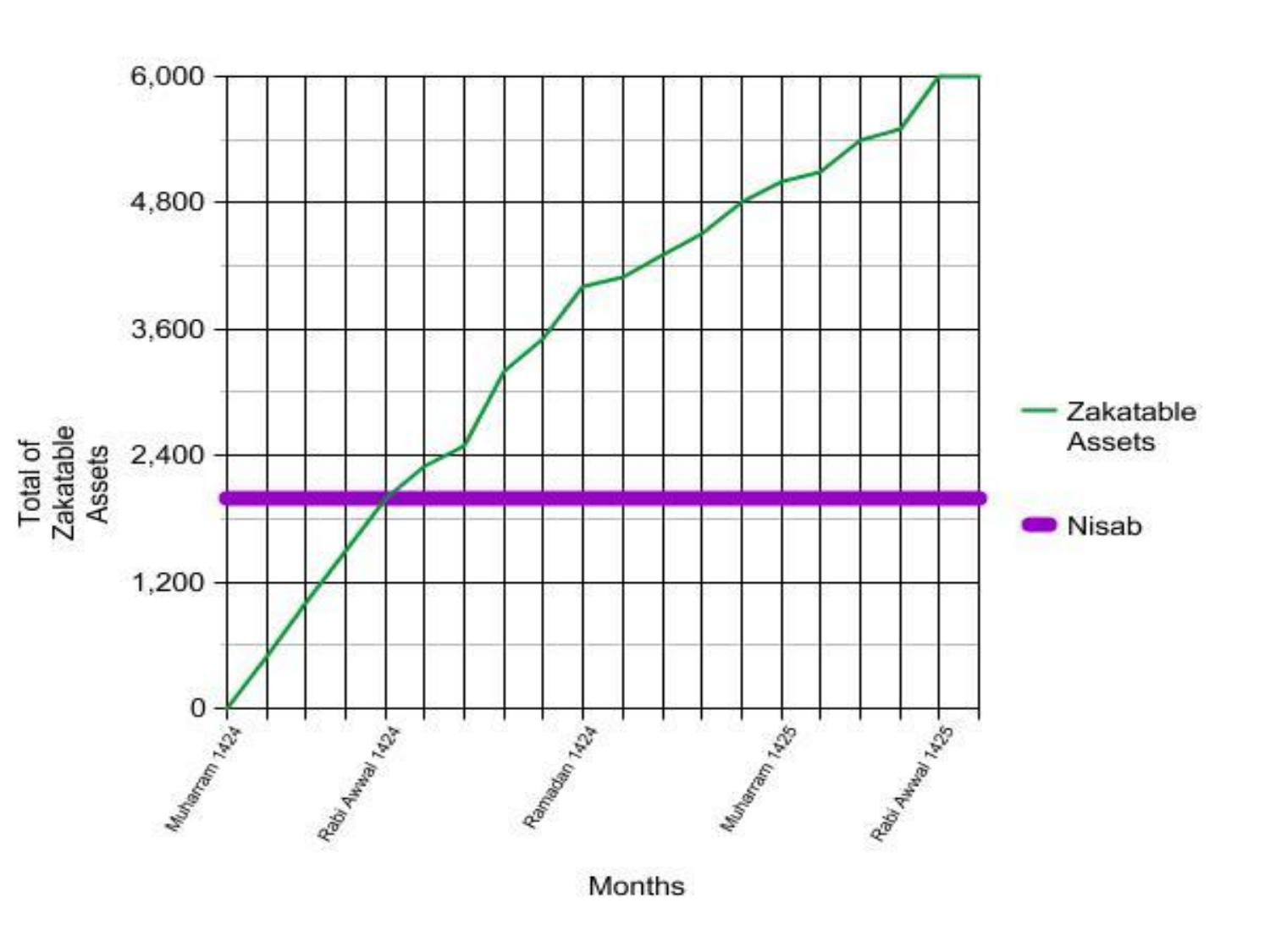- Example #2, Nisab= \$2,000
	- On 10th Rabi Al-Awwal, 1424, a person possessed \$2,800
	- After deducting \$800 debts he has \$2,000 left
	- $-$  Thus, he has become Sahib Nisab for the 1st time
	- Throughout the year, this amount increased and decreased and even went below the Nisab.
	- Then on 9th Rabi Al-Awwal, 1425, he owns \$4,000
	- Zakat will be due on him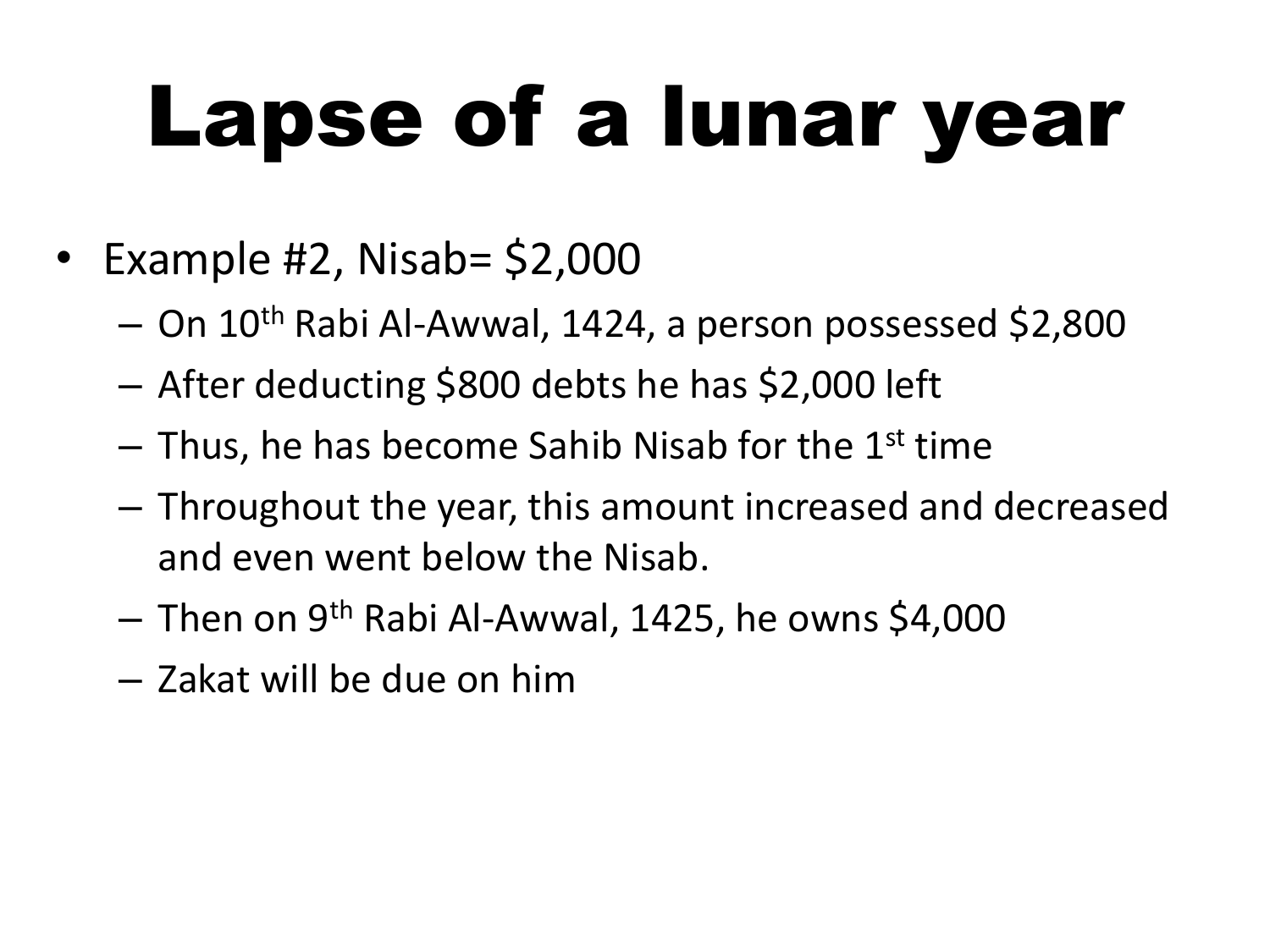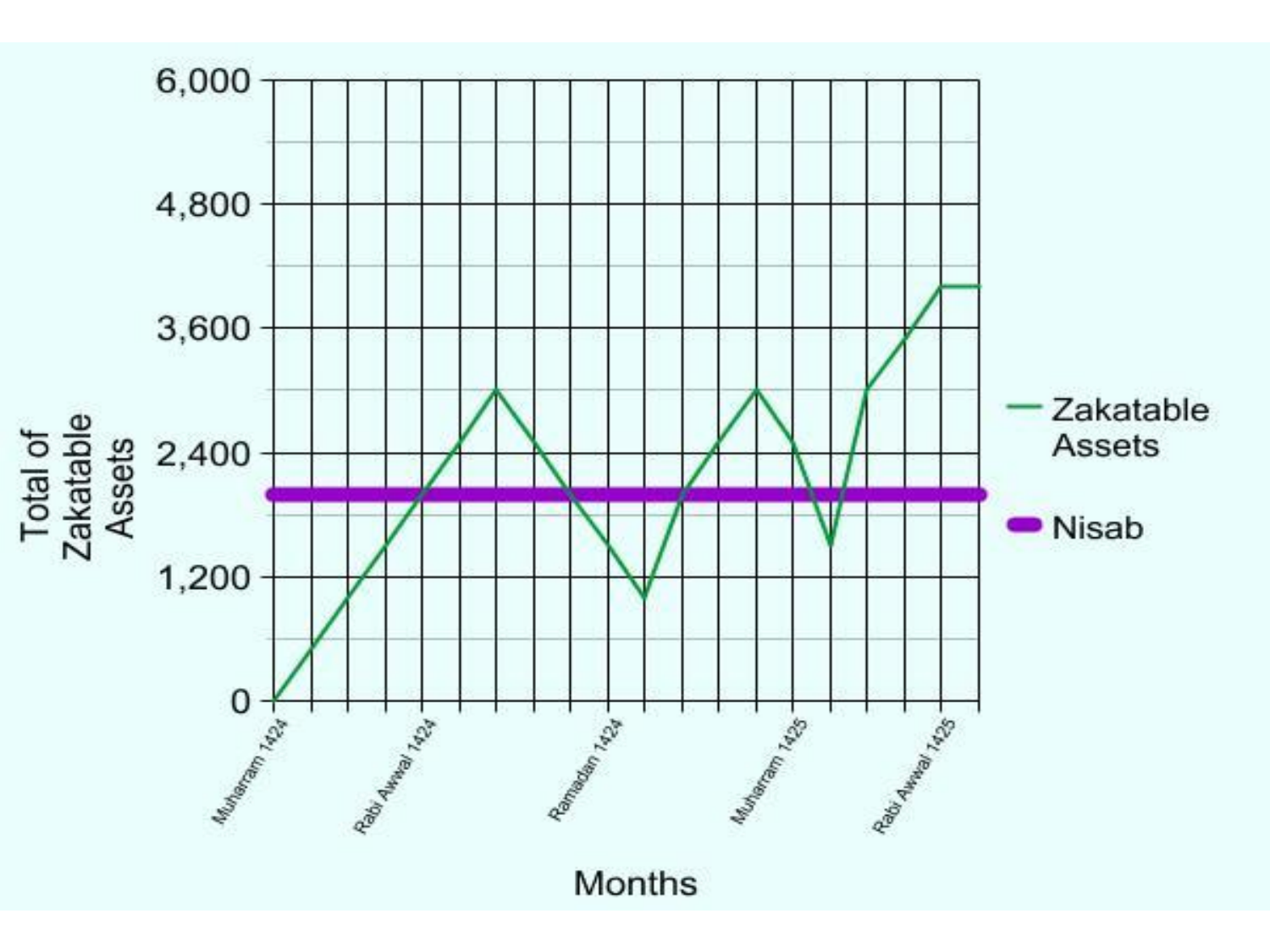- Example #3, Nisab= \$2,000
	- On 10th Rabi Al-Awwal, 1424, a person possessed \$2,000
	- $-$  Thus, he has become Sahib Nisab for the 1<sup>st</sup> time
	- Throughout the year, this amount increased and decreased
	- Now, on 9<sup>th</sup> Rabi Al-Awwal, 1425, he owns \$1,500
	- Zakat will be not be due on him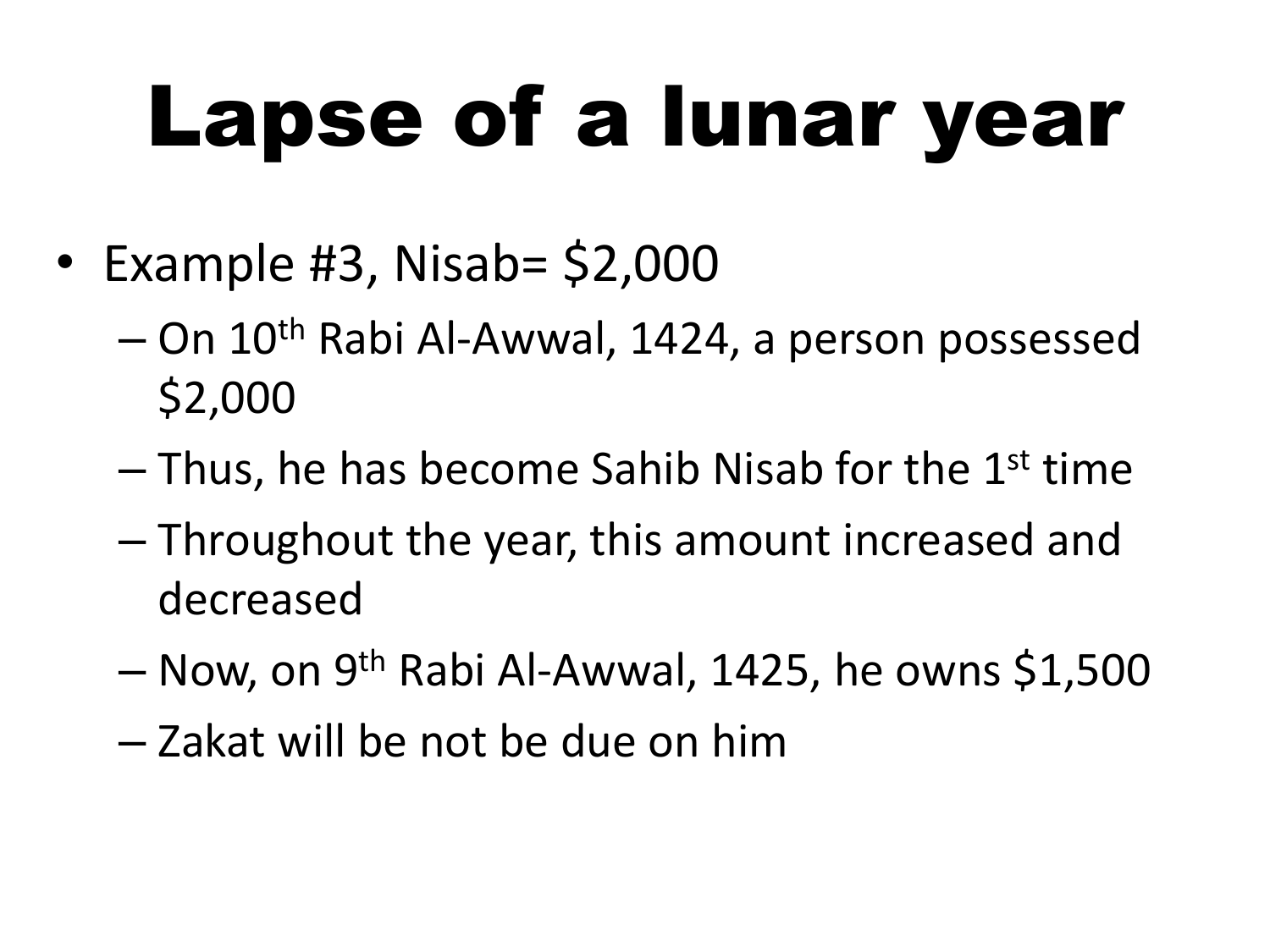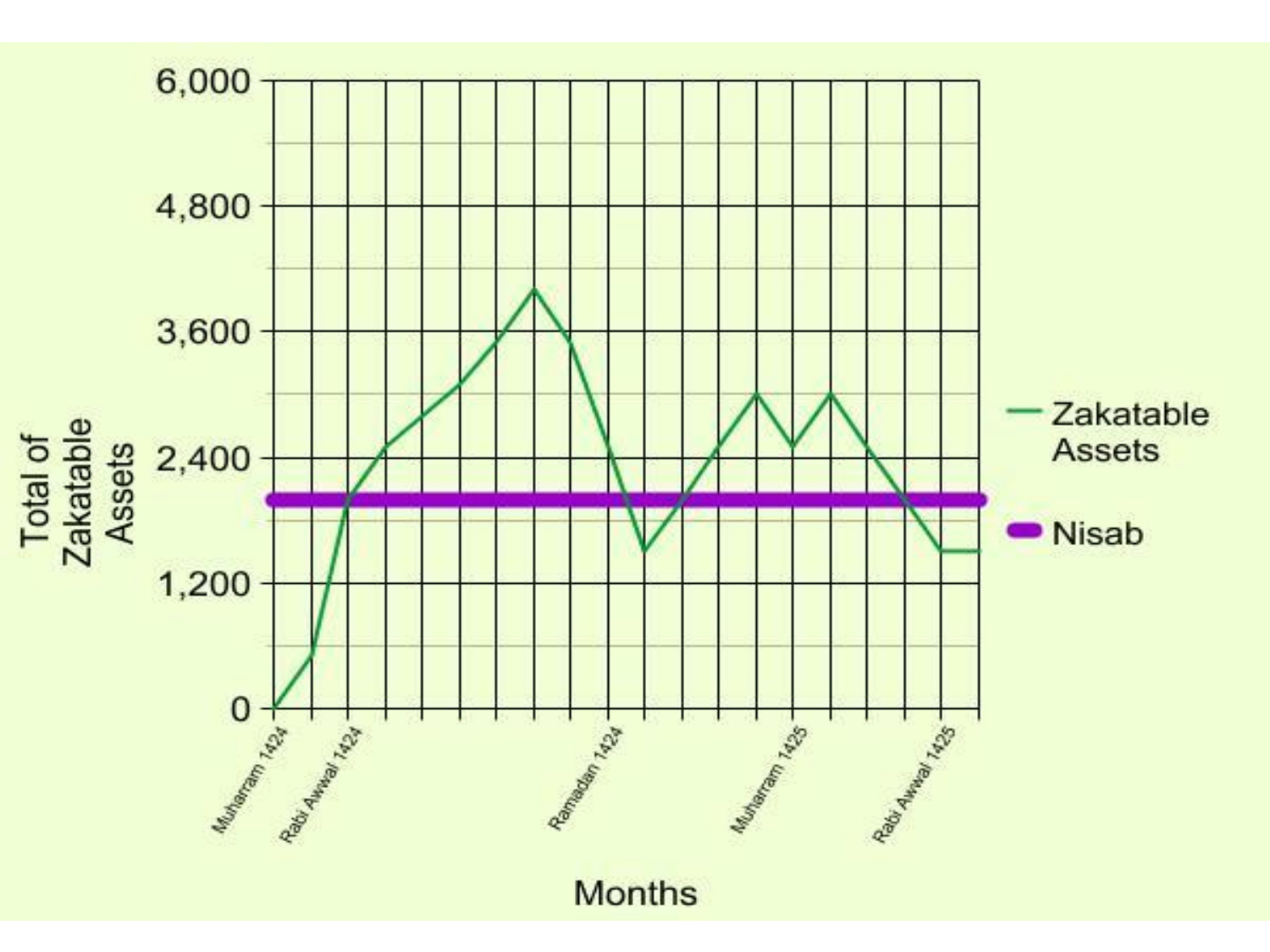- Example #4, Nisab= \$2,000
	- On 10th Rabi Al-Awwal, 1424, a person possessed \$2,000
	- $-$  Thus, he has become Sahib Nisab for the 1<sup>st</sup> time
	- Throughout the year, this amount increased and decreased
	- Now, on 9<sup>th</sup> Rabi Al-Awwal, 1425, he owns \$3,000, but he owes \$1,500
	- Zakat will be not be due on him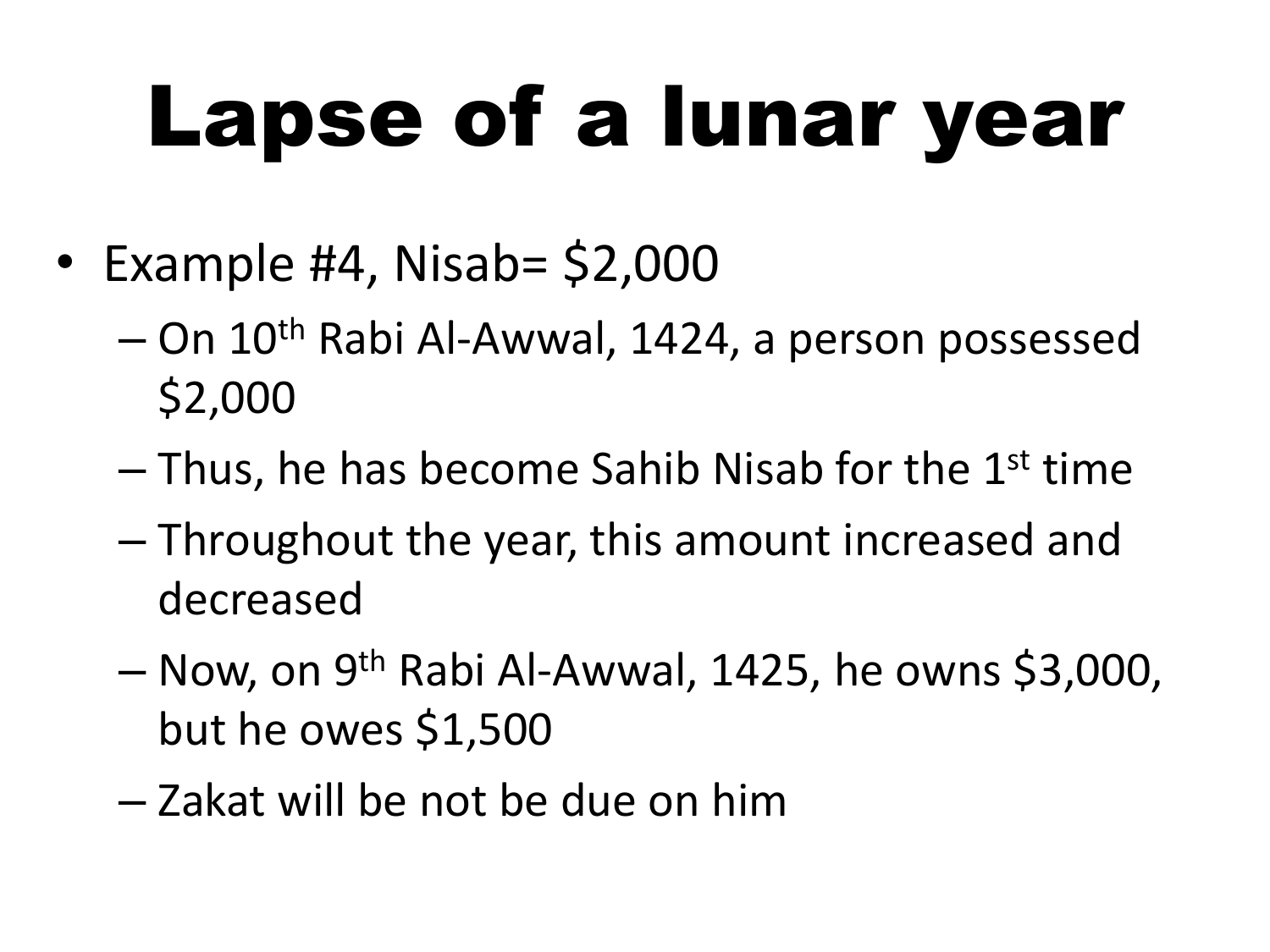- Example #5, Nisab= \$2,000
	- On 10th Rabi Al-Awwal, 1424, a person possessed \$2,800
	- After deducting \$800 debts he has \$2,000 left
	- $-$  Thus, he has become Sahib Nisab for the 1<sup>st</sup> time
	- $-$  On 20<sup>th</sup> Sha'ban 1424, he lost everything, and his balance is \$0
	- Then 3 rd Shawwal 1424, he regained \$2,000 after deducting debts, thus has become Sahib Nisab again
	- Lapse of a complete year will begin again from now
	- $-$  On 2<sup>nd</sup> Shawwal 1425, he owns \$4,000
	- Zakat will be due on \$4,000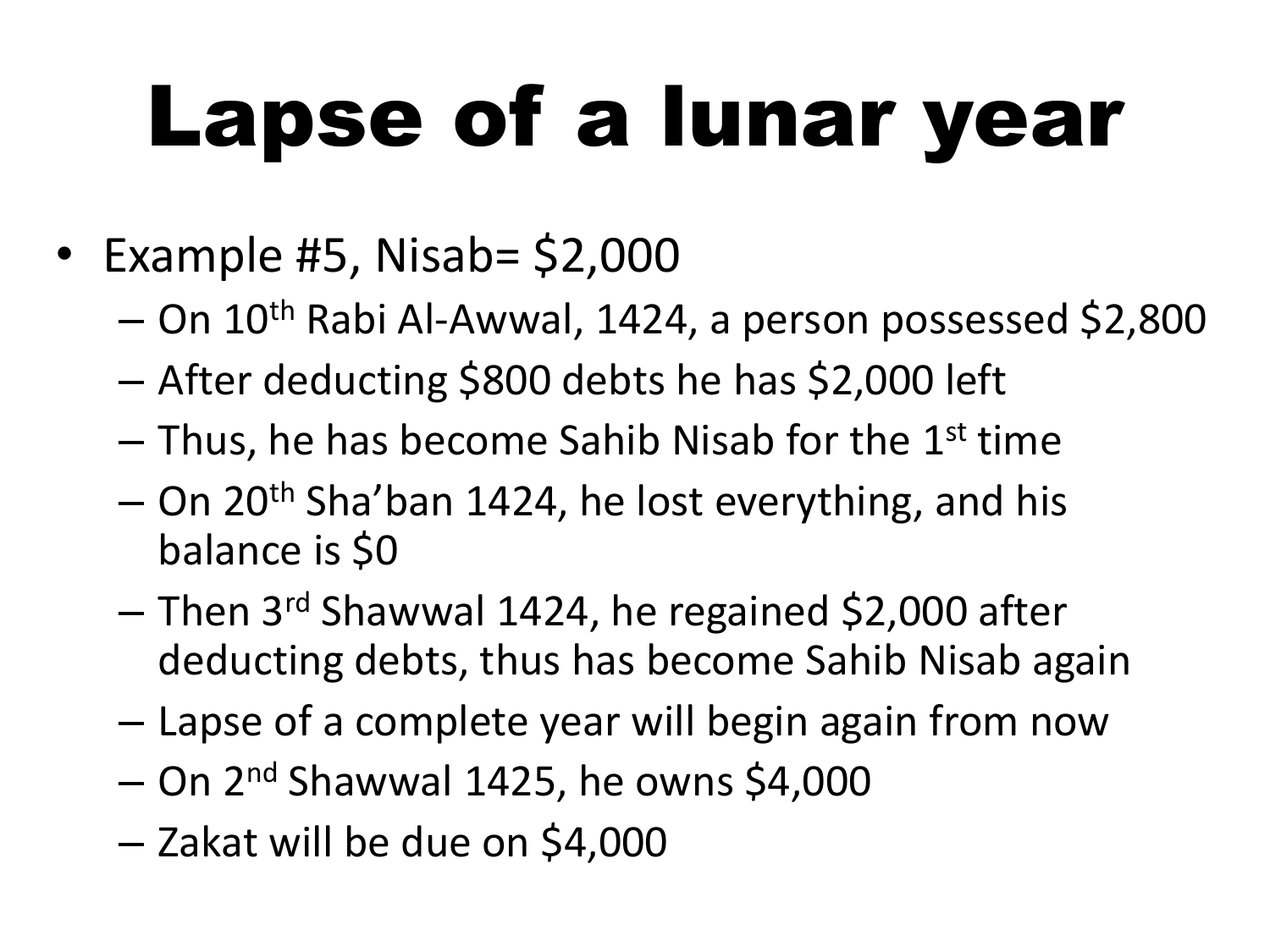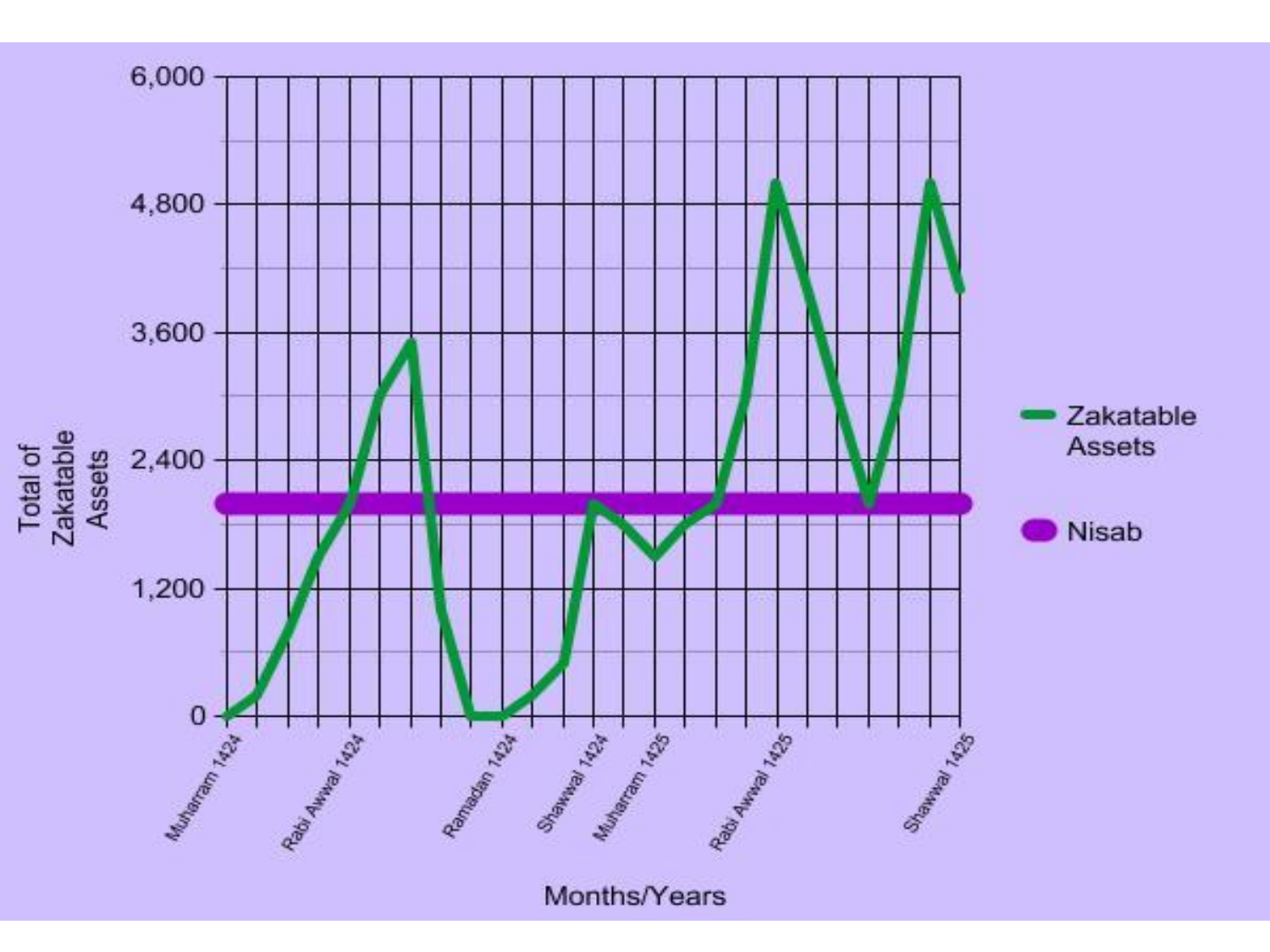- Imam Malik, Shafi and Ahmed say that whatever is accumulated through profiting in business throughout the year will be added to the existing Nisab. If there is no Nisab, then the year will start from the time the Nisab is complete.
- And whatever is accumulated through means other than business, it will not be added to the existing Nisab but rather will require a whole new year to lapse on it.
- If at the beginning of the year, he had the Nisab, then during the year it decreased to lesser than the Nisab, the year will start over again from the time the Nisab is completed the second time.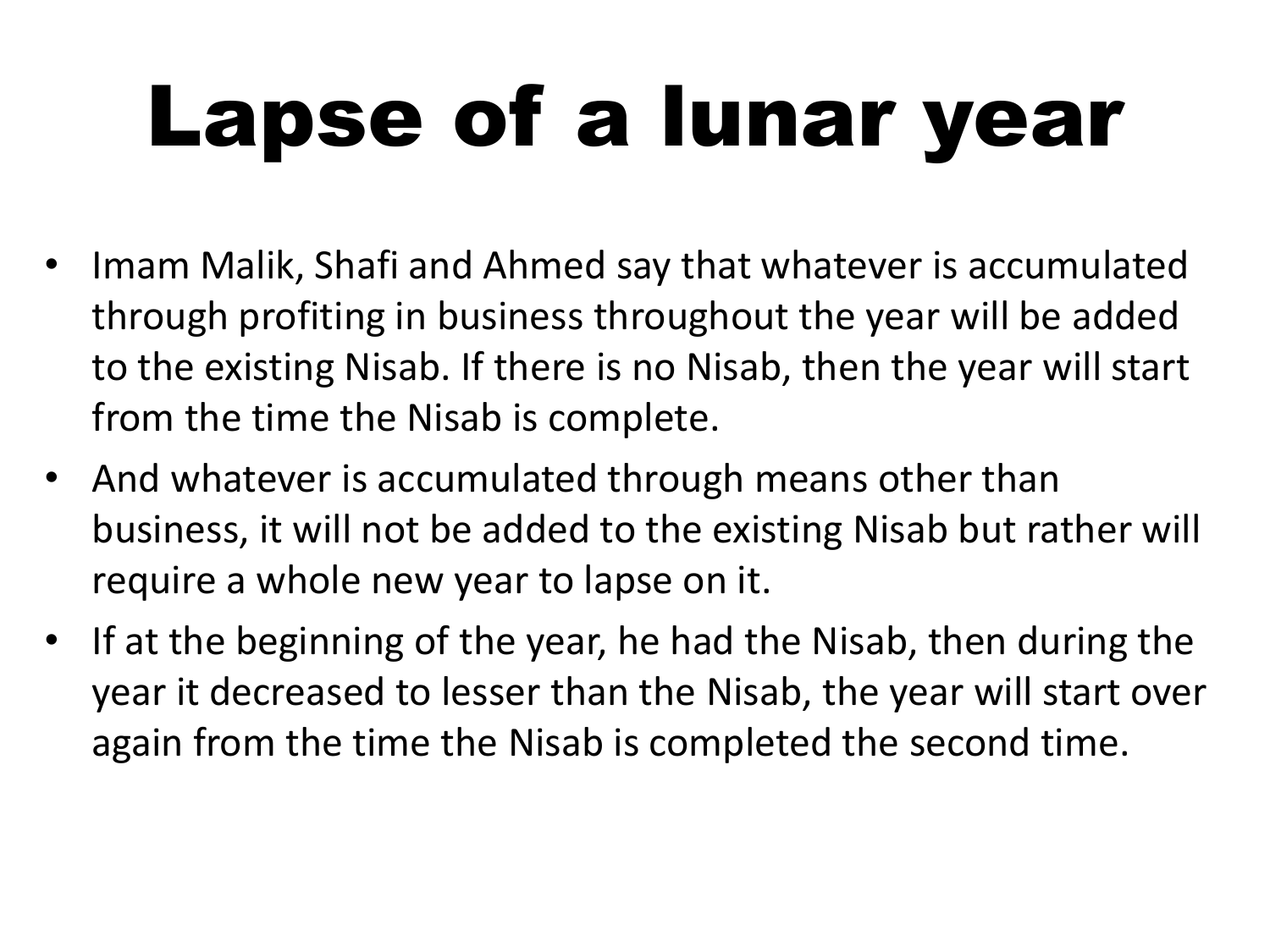### 1.3. Conditions for Giving

#### 1. Intention

The intention must be in the heart at the time of giving Zakat to the poor person or his agent, or at the time of setting it aside for the sake of Zakat to be given at a future date.

It is not necessary to mention to the poor person that this is Zakat as long as the intention of Zakat is in the heart.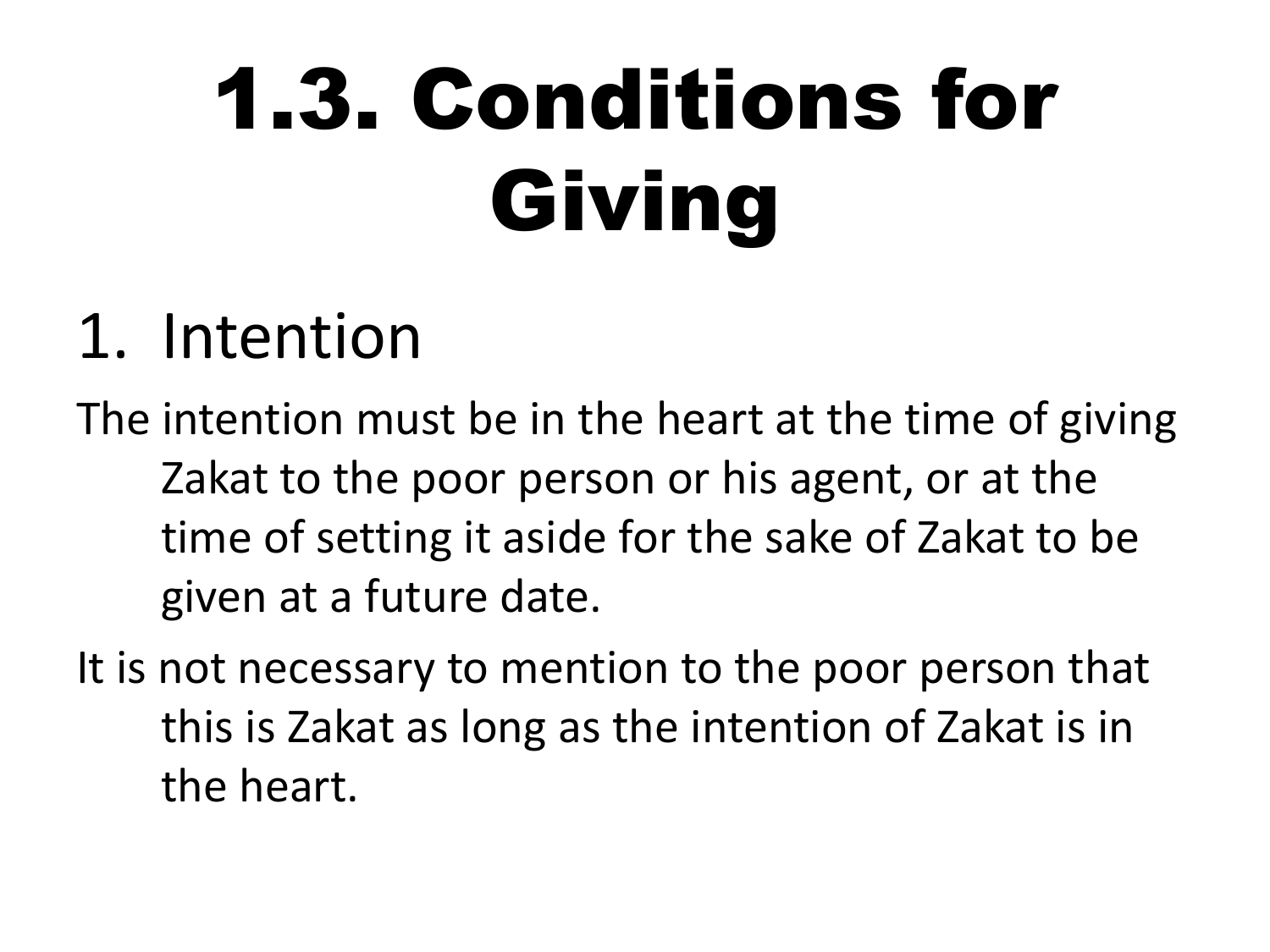### 1.3. Conditions for Giving

- 2. Tamleek (Transfer of ownership):
	- The Zakat must be given to the poor by transferring its ownership completely to the poor.
	- Zakat cannot be spent on construction of buildings, Masajid etc.
- 3. Zakat may be given in kind from the same category or an equivalent amount from another category or in cash.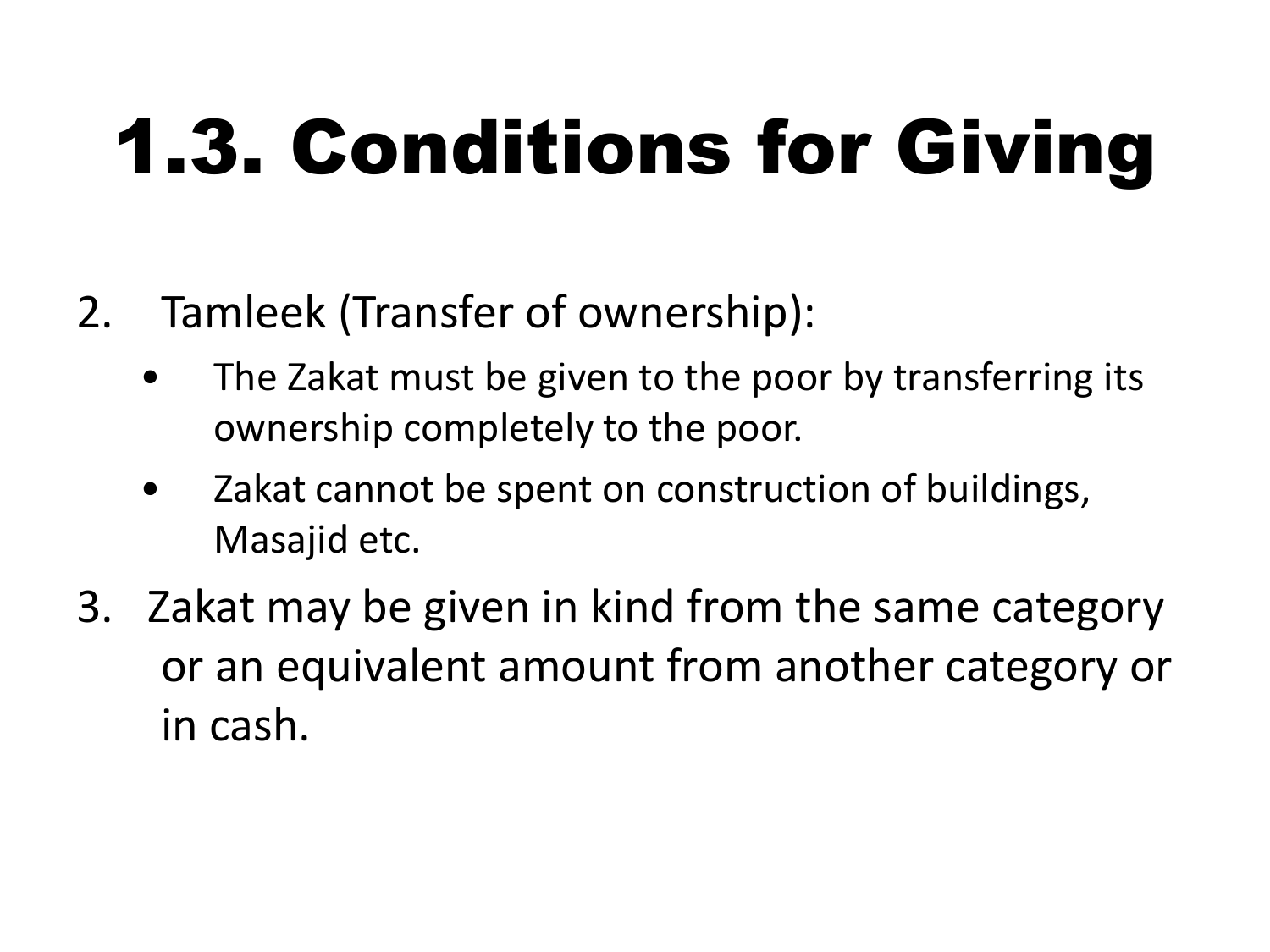### 1.3. Conditions for Giving

- 4. A person may appoint another individual or organization as an agent to distribute Zakat.
	- That organization must be trustworthy and knowledgeable.
	- The Zakat will not be considered as given until the agent distributes it to those eligible.
	- The agent must distribute it in the venue as instructed.
- 5. A person may ask someone to give Zakat on his behalf. This will then become a debt and must be paid off.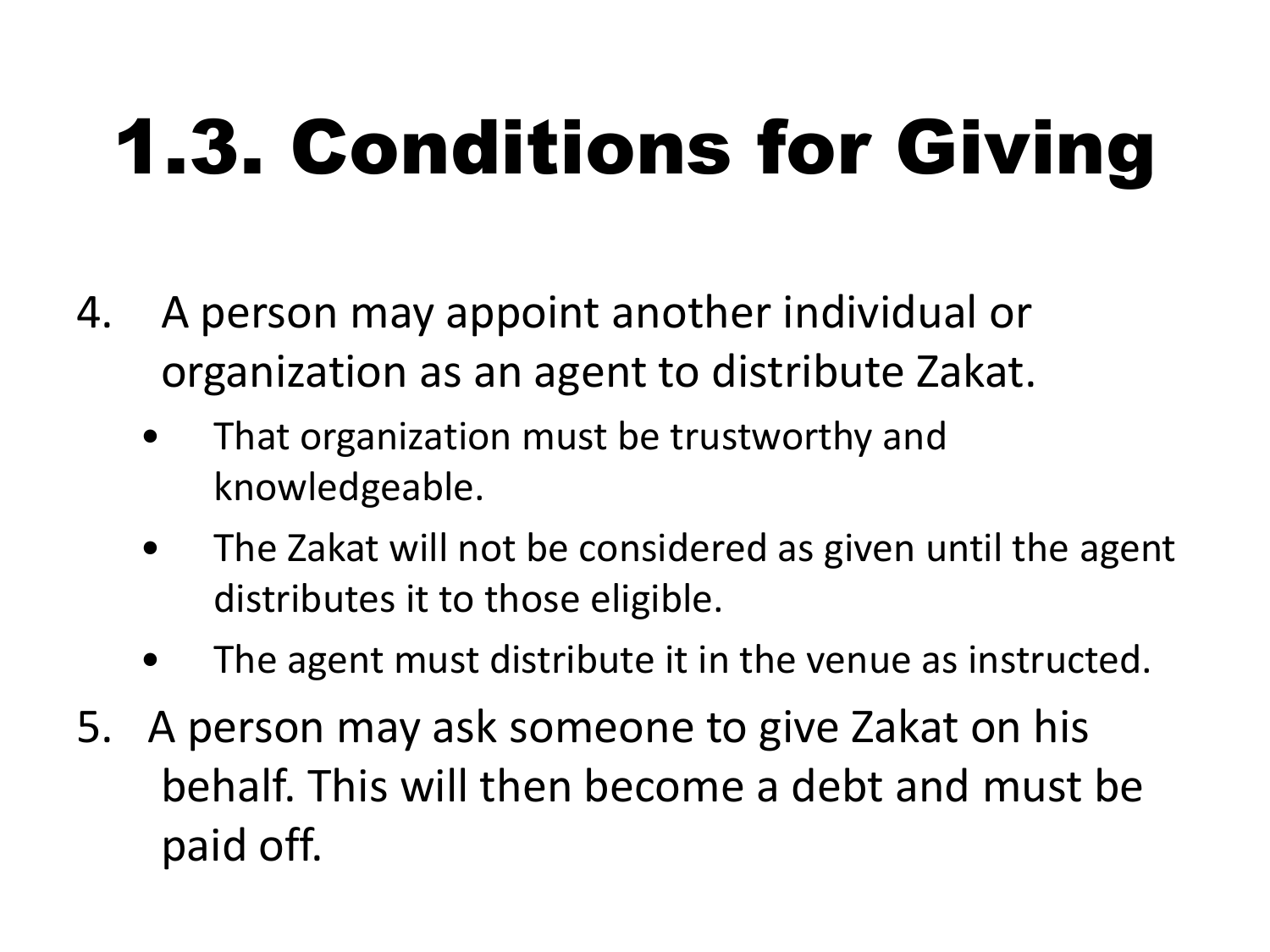# **الزكوة** Zakat

#### Part 3: Those eligible to receive Zakat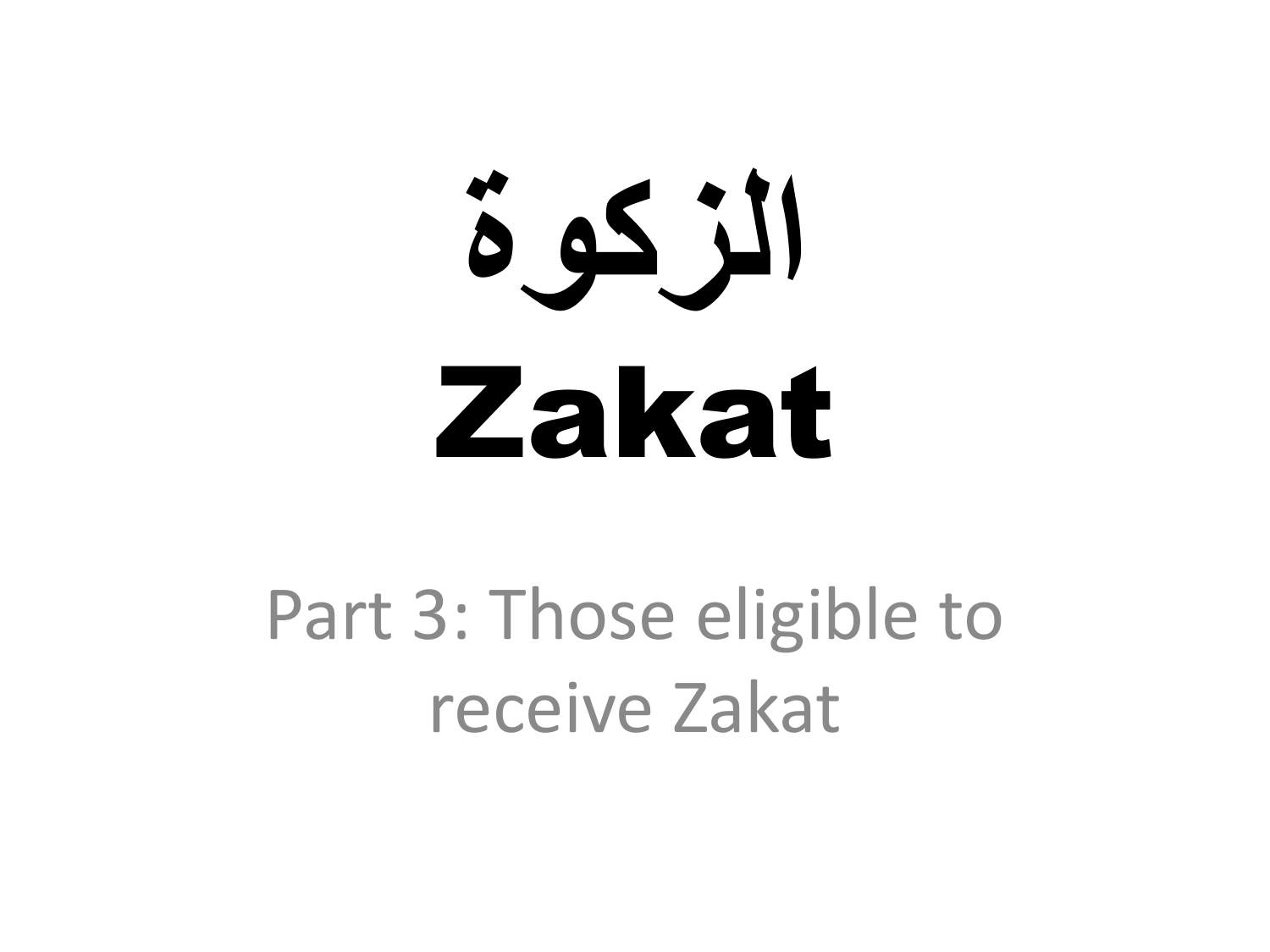**المصارف**

• Singular – Masraf

• Those Eligible to Receive Zakat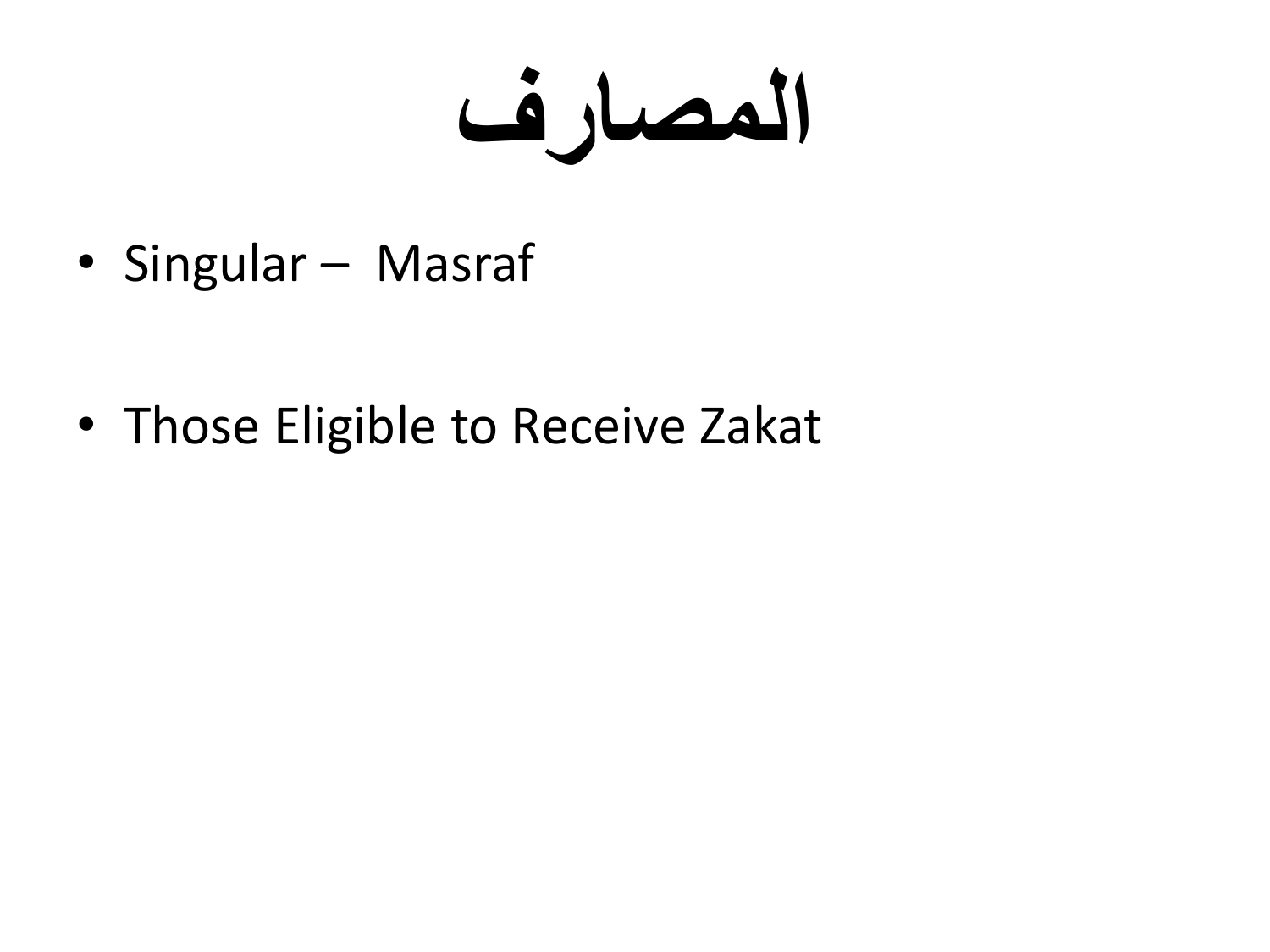### Eligibility Criteria

- Must be a person capable of possession
	- Cannot be spent on Masajid, schools, hospitals, burial expenses etc.
	- Must be an adult
	- Parents/Guardians may accept on behalf of minors
- Must be Muslim to receive Zakat
- Sadaqatul Fitr & Udhiyyah meat may be given to non Muslims
- Cannot be given as wages or remuneration for any work
- Must not be from the family of Banu Hashim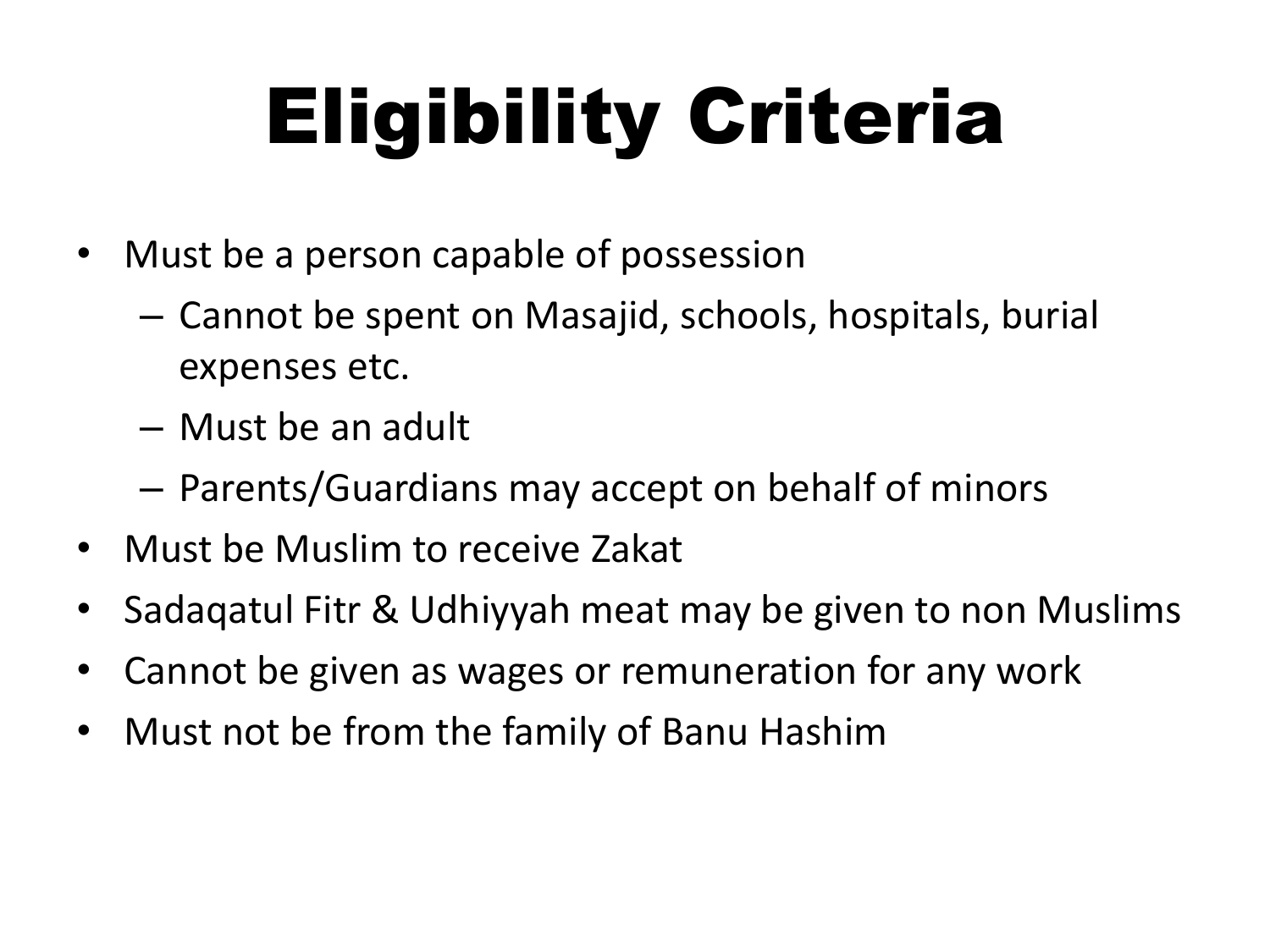### Eligibility Criteria

- Zakat may **not** be given to *father, grandfather, mother, grandmother, sons, grandsons, daughters and granddaughters.*
- Zakat **can** be given to *brothers, sisters, nephews, nieces* (brothers' and sisters' children), *uncles, aunts* (both paternal and maternal), *step-grandfather, step-grandmother, father-in-law, and mother-inlaw, cousins etc.*
- A child of a wealthy father **cannot** be given Zakat. When such a child becomes mature in age, and does not own wealth equivalent to the value of the Nisab, he may then be given Zakat.
- When giving Zakat, Sadaqah (charity), etc., one's poor and needy relatives should be given preference as there is double reward in it.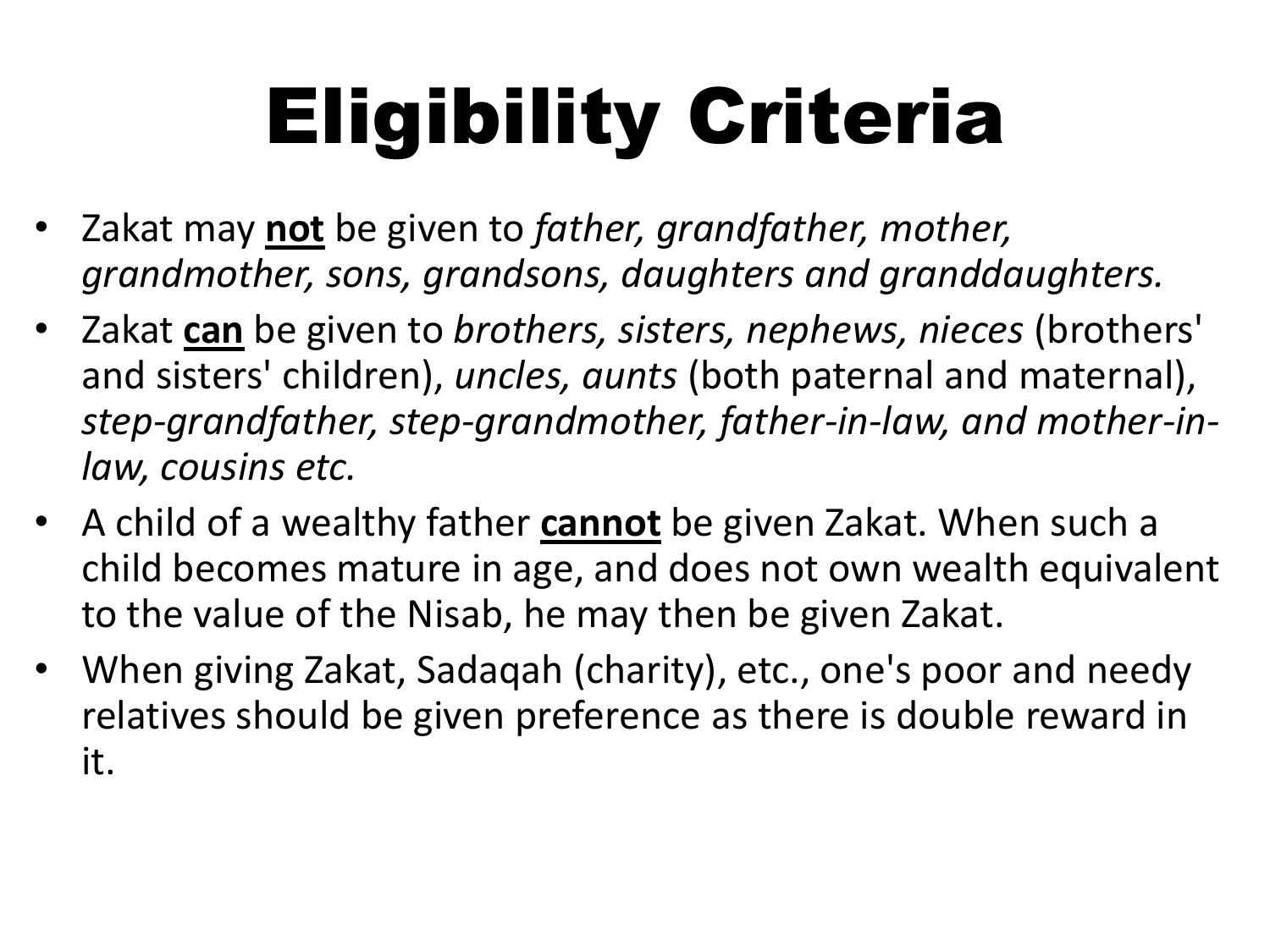#### The 8 Categories ثُ لِلْفُقَرَاءِ وَالْمَسَاكِينِ وَالْعَامِلِينَ عَلَيْهَا e<br>C **ابو**<br>با  $\frac{1}{2}$  $\boldsymbol{\mathcal{S}}$  $\ddot{\phantom{0}}$  $\overline{\mathfrak{l}}$  $\mathbf{A}$ **گر** <u>ل</u><br>ا َ  $\ddot{\cdot}$  $\leq$  $\overline{a}$  $\blacktriangle$ <u>ل</u><br>ا و<br>س ر<br>.<br>. **م<br>م**  $\int$  $\int$ .<br>ا تَّمَا الصَّدَقَا ة<br>0  $\overline{\phantom{a}}$  $\int$ إ قَابِ وَالْغَارِمِينَ وَفِي سَبِيلِ  $\overline{\phantom{a}}$ ي  $\ddot{\cdot}$ بر<br>بر<br>>  $\overline{\phantom{a}}$ ہ<br>، ،<br>.<br>.  $\mathbf{A}$ ।<br>् .<br>ال<br>. ل<br>ا ہ<br>ر **⊥ :**<br>-بِر<br>ز ِِف الر و م و<br>، **ا €** ه<br>ک<del>ه</del> <u>ب</u><br>. اً<br>لموب<sup>و</sup> ن<br>ف وَلَّفَةِ قُ **ئم**  $\dot{\mathcal{A}}$ ل محم<br>پر  $\lambda$ م ال و <u>ل</u><br>ا َ  $\bigcap$ يم ل ع  $\overline{\mathfrak{c}}$  $\boldsymbol{\mathcal{S}}$ ام<br>ا سَّبِيلِ فَرِيضَةً مِّنَ اللَّهِ وَاللَّهُ َ  $\overline{4}$  $\ddot{\phantom{0}}$ ِ ة<br>ق  $\overline{\phantom{a}}$ ي  $\ddot{\cdot}$ ن<br>بر<br> اللّهِ وَابْنِ ال  $\ddot{\cdot}$ <u>ب</u><br>. َ ِ  $\bigcap$ يم  $\leq$ َك ح

The Alms are only for the poor and the needy, and the officials (appointed by a Muslim government) over them, and those whose hearts need to be reconciled (to the truth) and the (ransoming of) slaves and those (sunken) in debts and in the way of Allah and the wayfarer; an ordinance from Allah; and Allah is knowing, Wise. At-Tawbah, 9: 60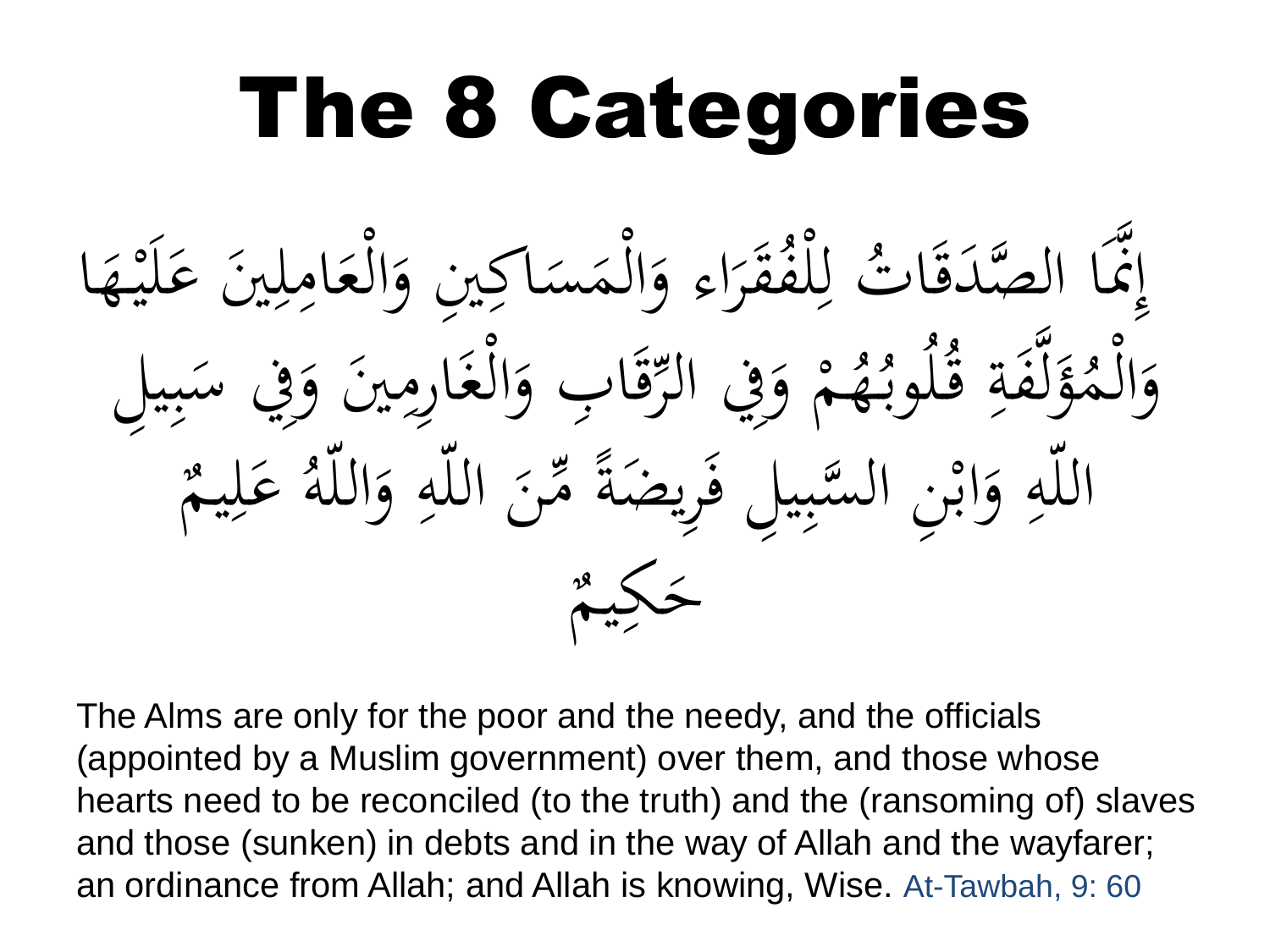#### الفقراء - 1. Al-Fuqara

- Singular Faqir
- One who does not possess Zakatable goods equivalent to the Nisab
- Nor any non-Zakatable goods beyond one's basic necessities equivalent to the Nisab
- Even though he may be healthy and earning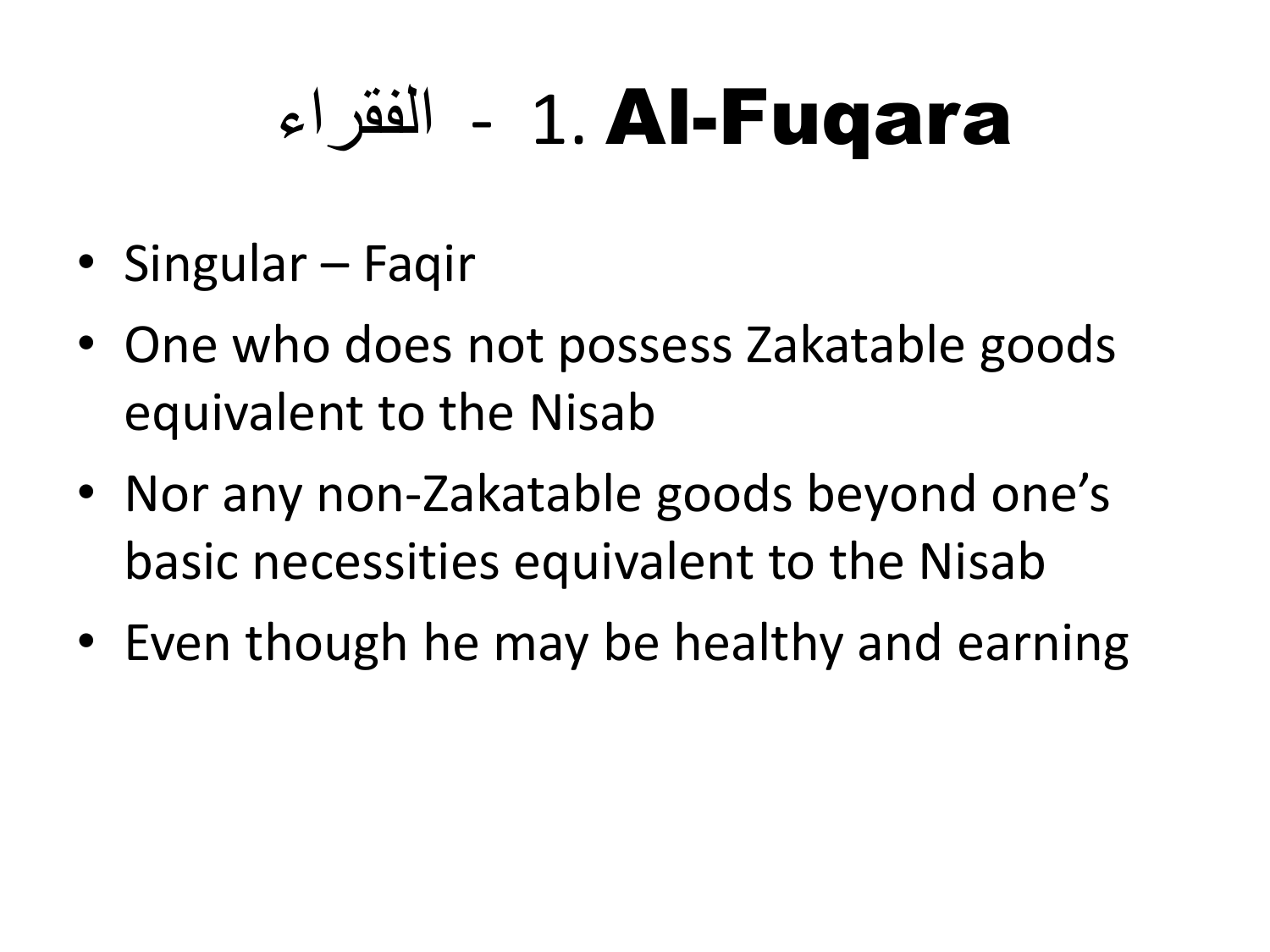#### 2. Al-Masakin - المساكين

- Singular Miskeen
- One who has nothing at all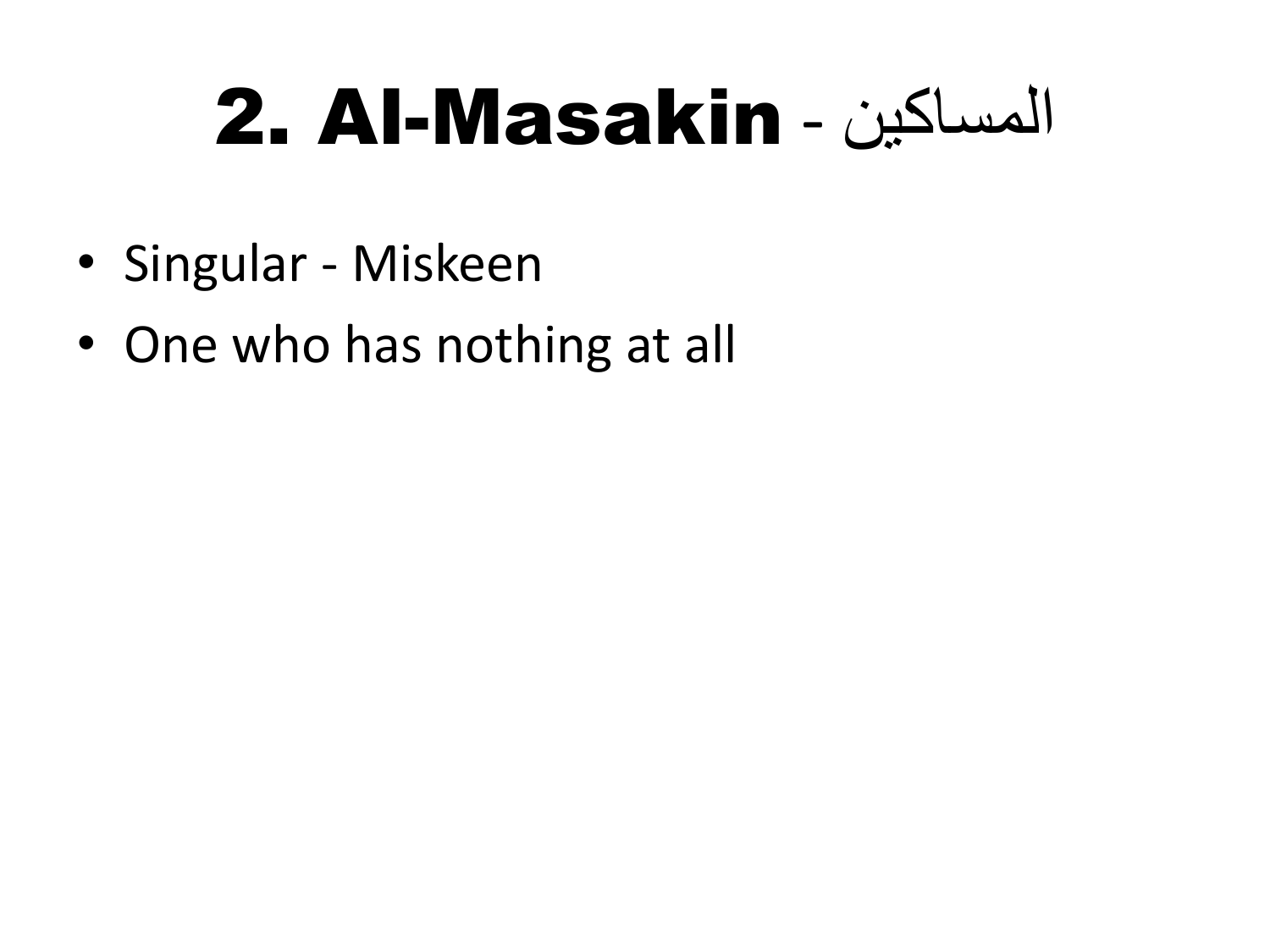#### Amileen-Al 3. - العاملين عليها

- Singular Amil
- Those appointed by an Islamic government to collect Zakat from the people
- In the absence of a Muslim government, this category will not exist
- This is the only category wherein one is paid Zakat as wages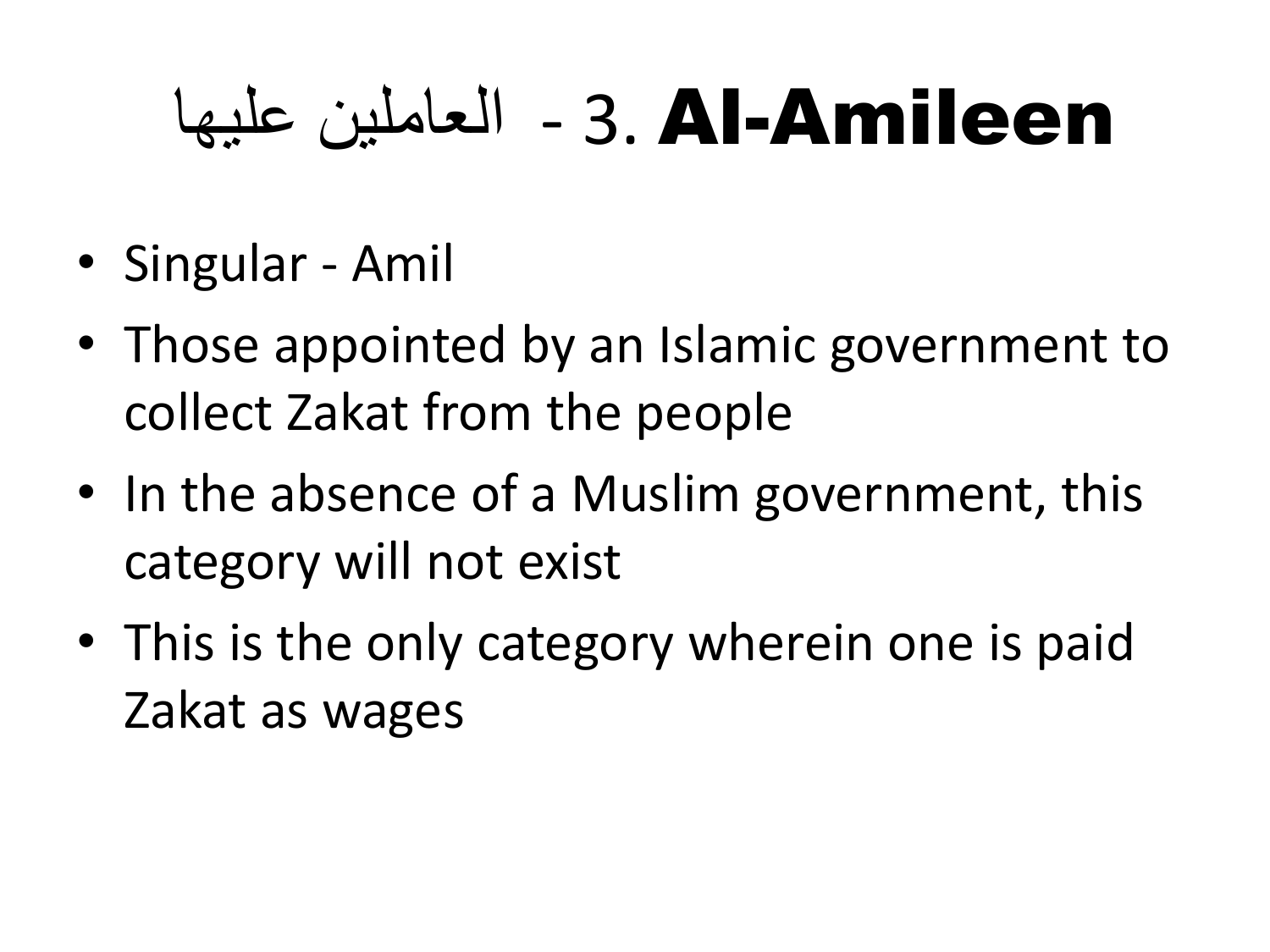#### hearts Whose 4. – المؤلفة قلوبهم need to be reconciled

- According to Shafi & Ahmed, these are of 2 types
- 1. Muslims
	- Weak in faith
- 2. Non-Muslims
	- Persuade them to Islam
	- Protection from their conspiracies
- According to them, being faqir is not a condition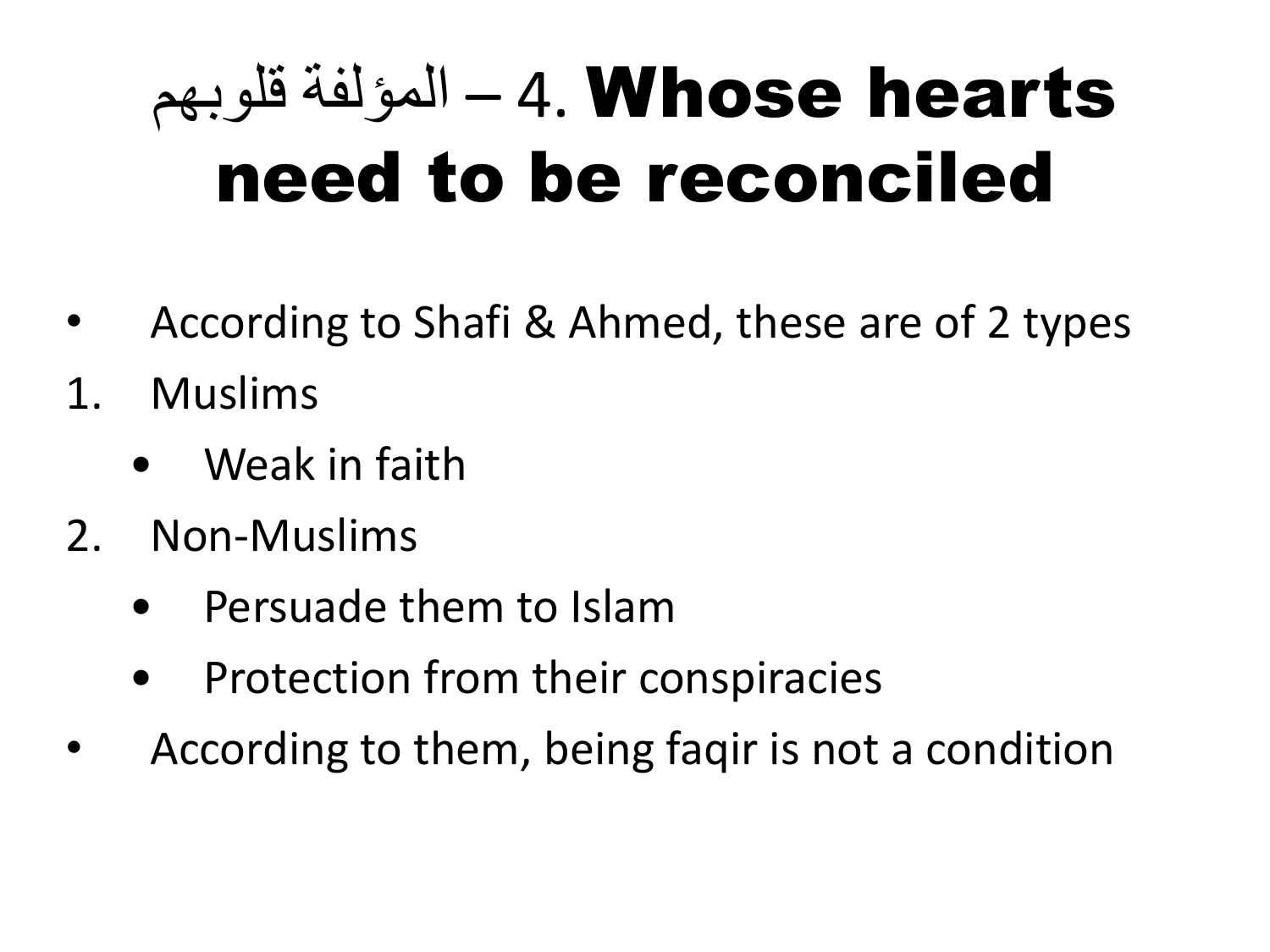#### قلوبهم – 4. Whose hearts need to be reconciled

- According to Abu Hanifah & Malik, non-Muslims were never given Zakat
- Only those who had accepted Islam and needed strengthening were given from Zakat
- Must be faqir
- According to some this category does not exist anymore due t the strength of Islam.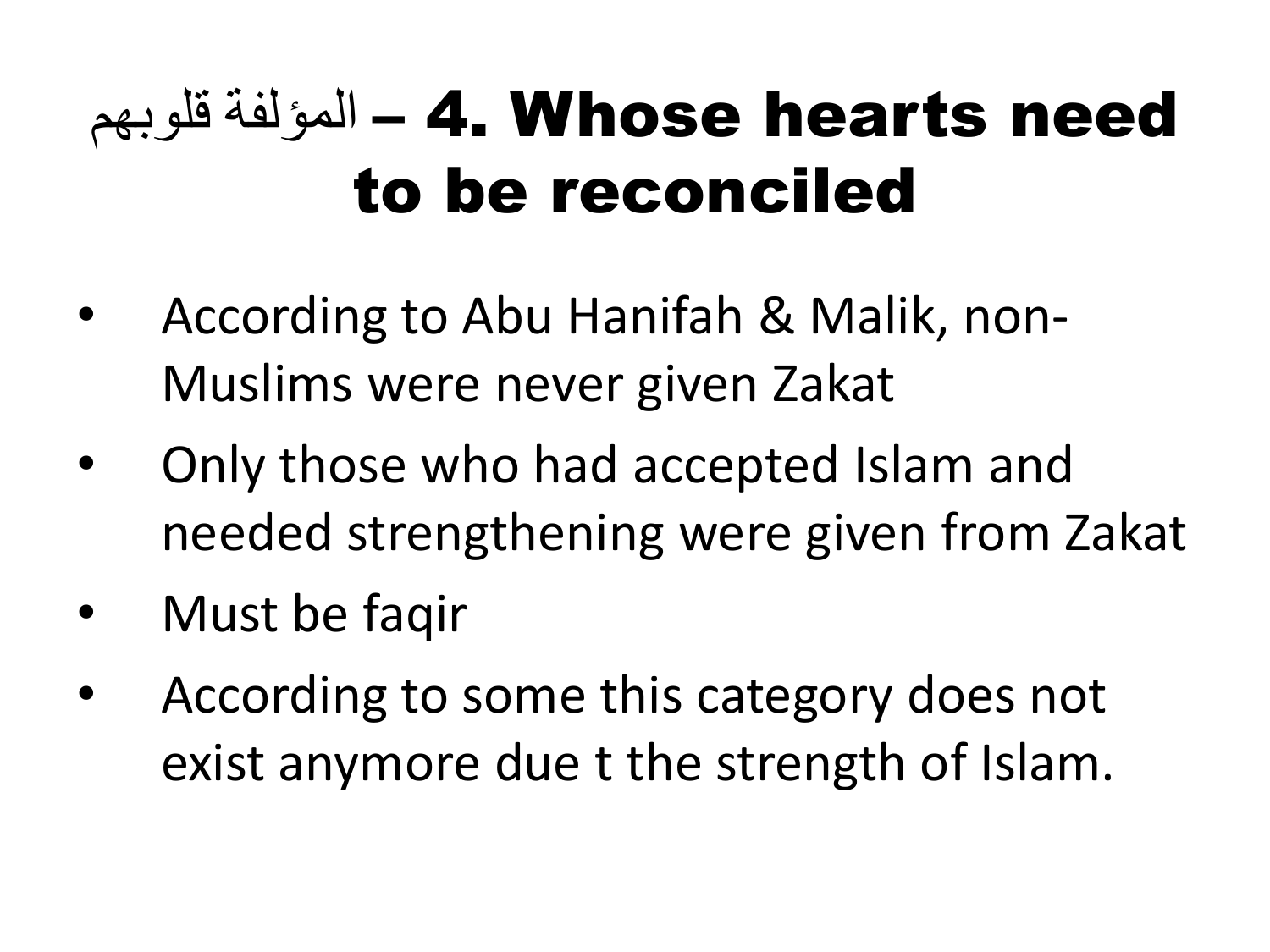#### الرقاب – 5. Slaves

- Singular Raqabah
- Only those slaves that are Mukatab fit in this category.
- Mukatab is that slave whose owner has told him that if you can pay me "x" amount, I will set you free.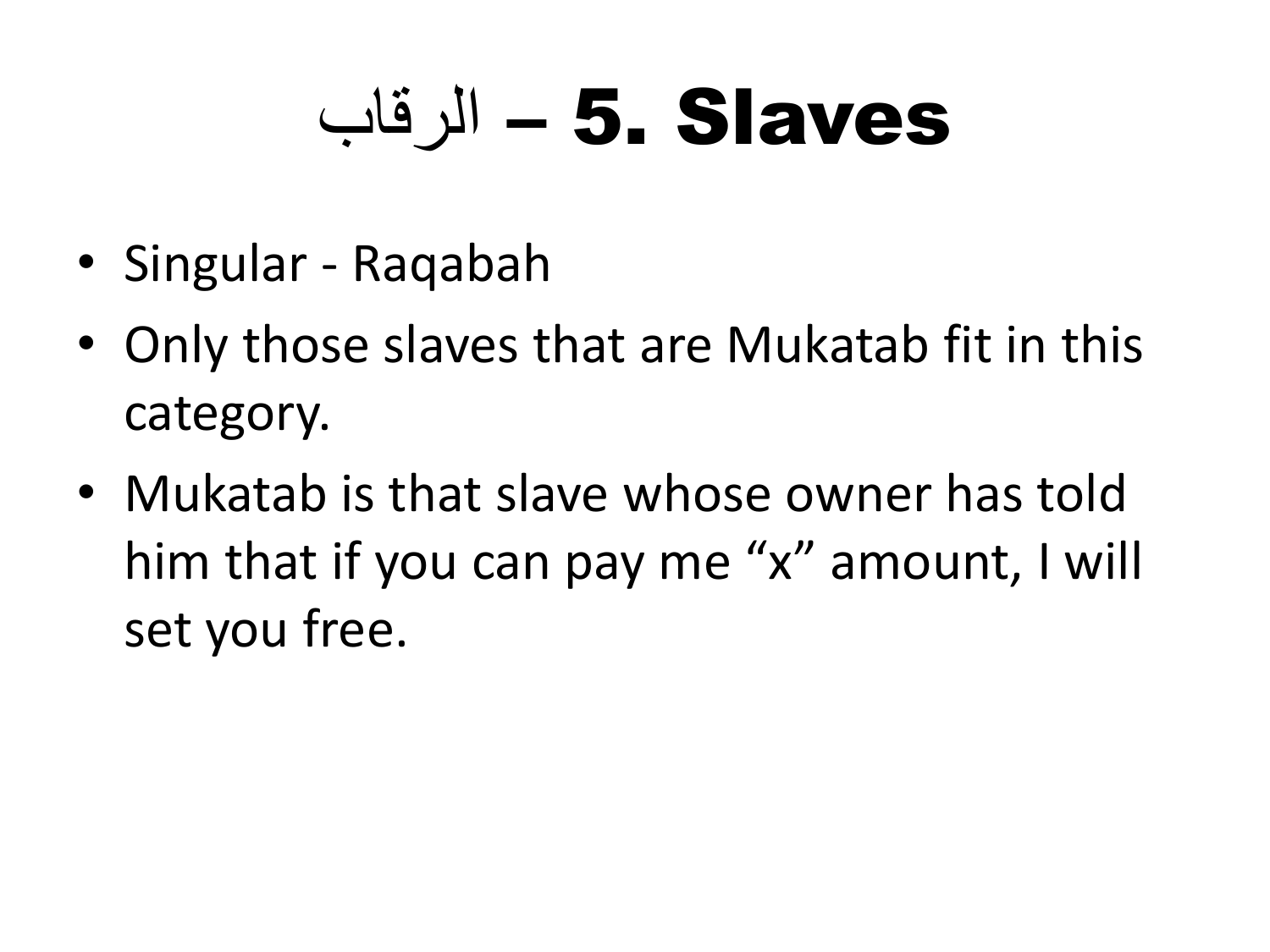#### لغار مين –  $\bf{6. \; Debtors}$

- Singular Gharim
- Those who when their debts are deducted, they no longer possess the Nisab.
- The debts were not taken for unlawful purposes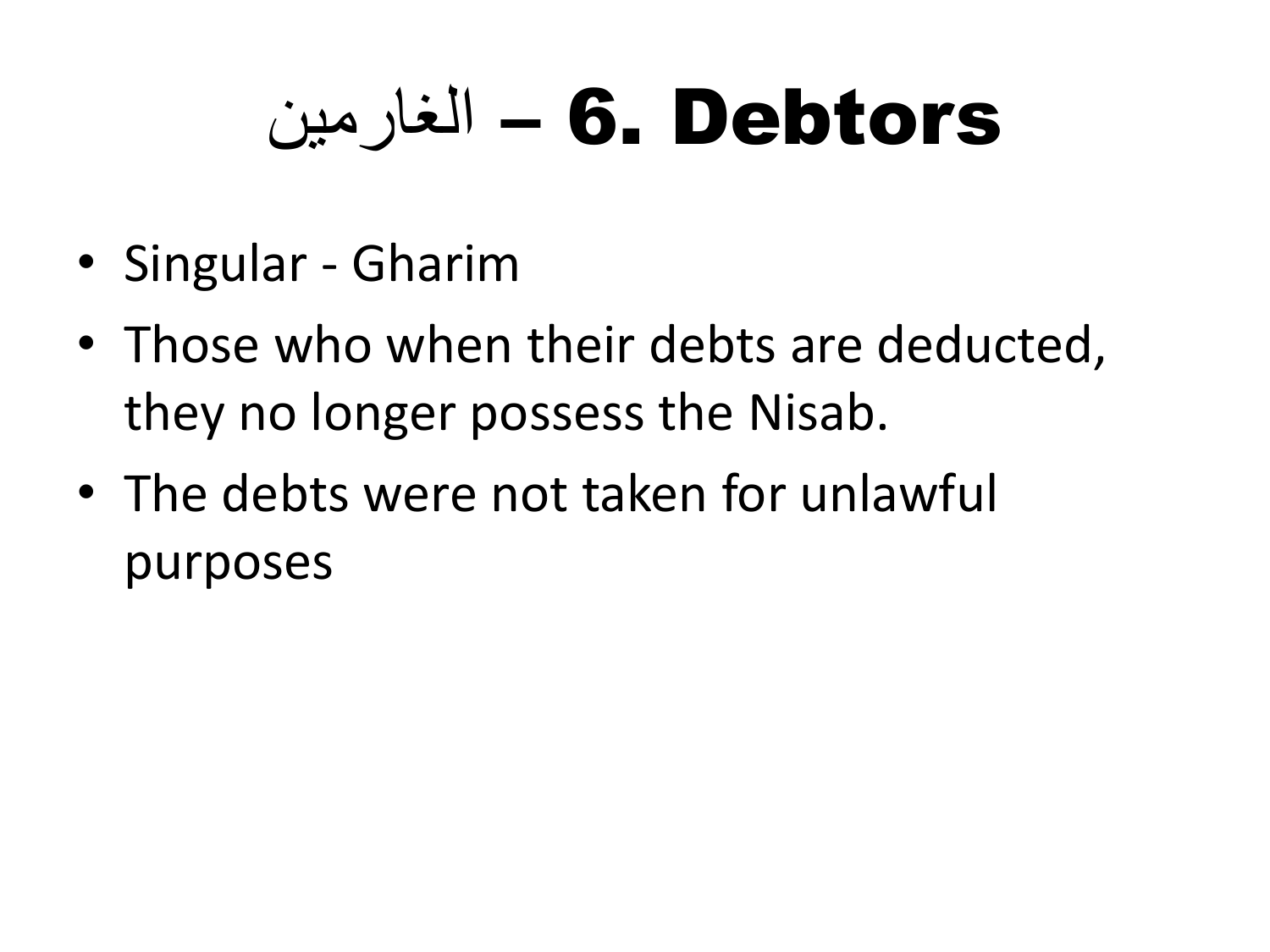#### هل سبيل الله – 7. In the path of Allah

- Those subjects of a Muslim state fighting in the cause of Allah and do not have sufficient funds to achieve their purpose.
- Those upon whom Hajj had become obligatory but did not perform it and now longer possess the means to make Hajj.

– Or lost their money during Hajj

• Some have included faqir students of religious knowledge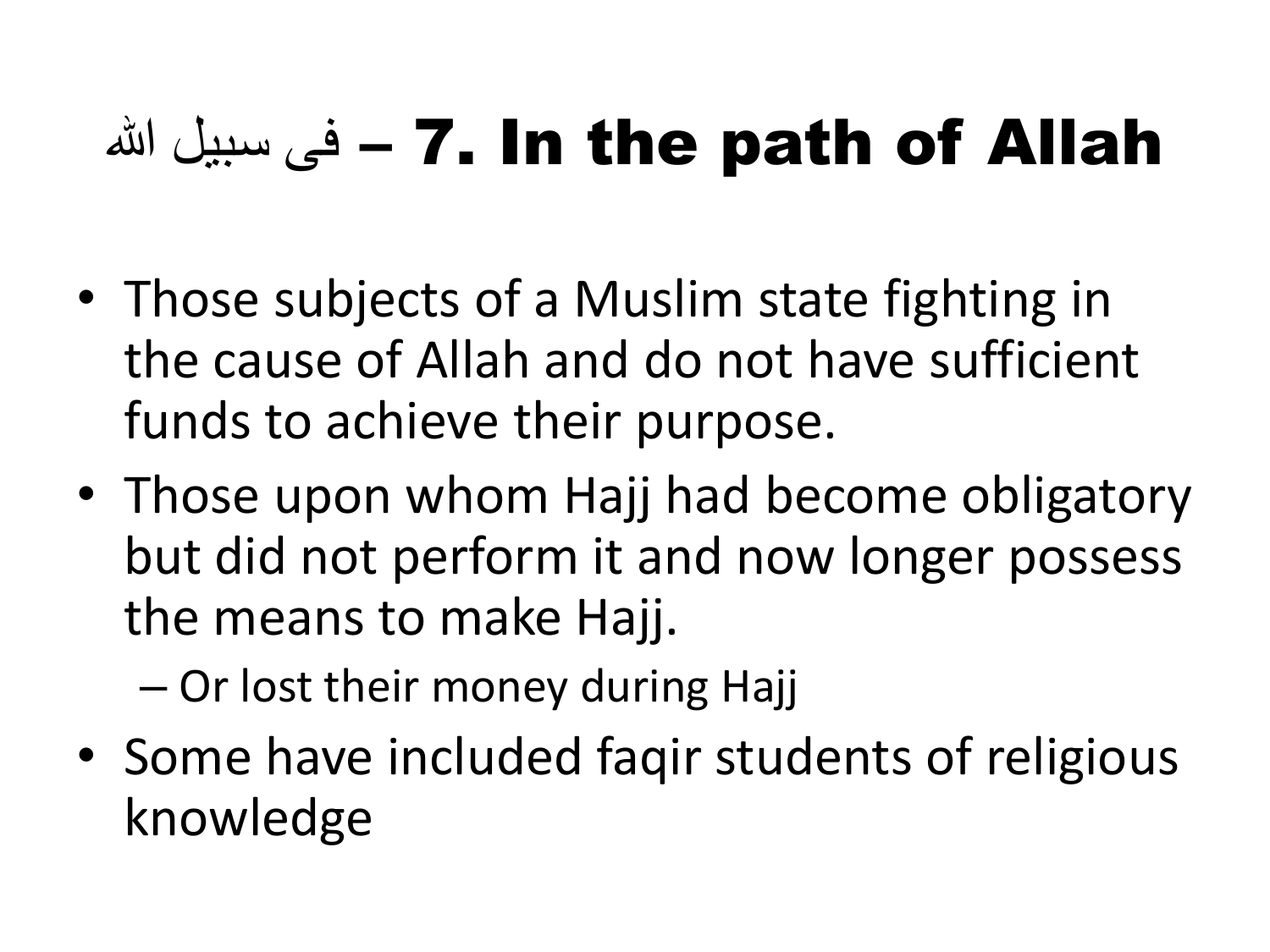#### Traveler The 8. – ابن السبيل

- The traveler who needs funds to complete his journey.
- or who loses his money while traveling
- Even though he may be wealthy back home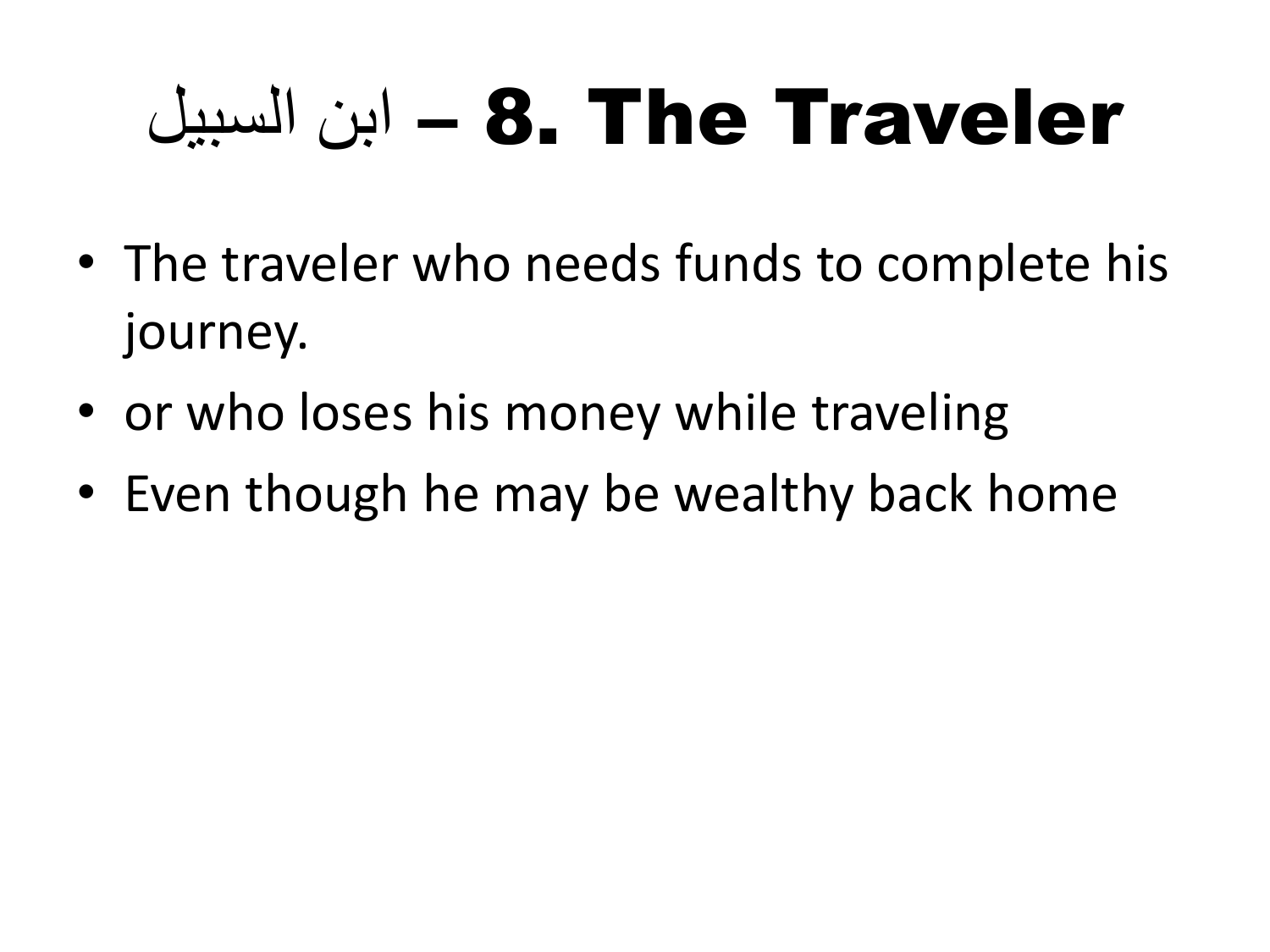# **الزكوة** Zakat

#### Part 4 Treasure Troves, Agricultural Produce & Livestock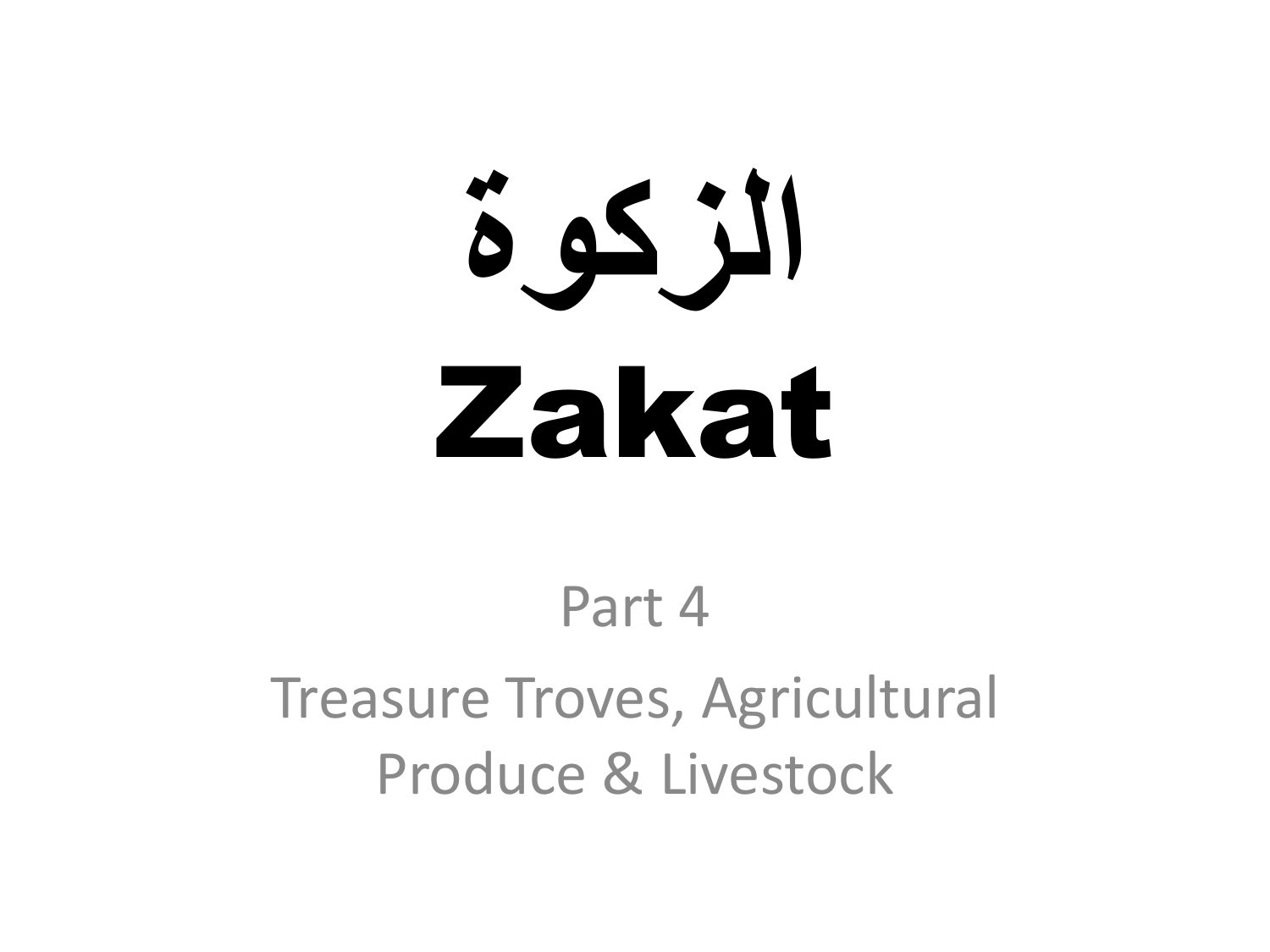#### Rikaz – Hidden Treasures

- If a Muslim finds precious metals or minerals in his land, he is required to pay 1/5 of it in Zakat.
- This is paid only once when it is discovered.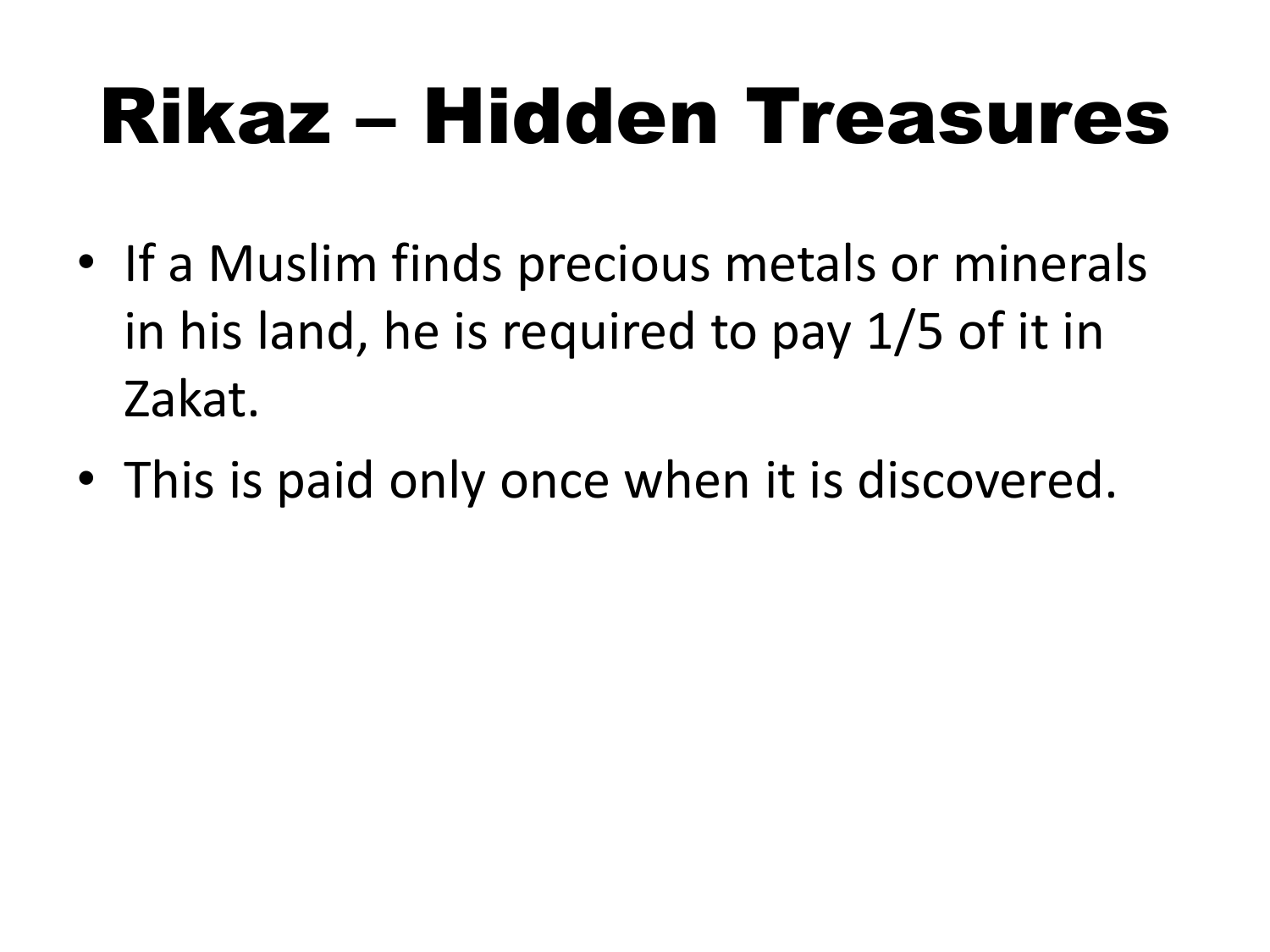### Agricultural Produce

- If the crops were watered without much effort, such as by spring water or by rain, Ushr / one-tenth (10%) is required as Zakat.
- If such produce were watered with effort, such as from wells or irrigation channels, or through purchase of water, one-twentieth (5%) is required as Zakat.
- According to Imam Ahmed & Abu Hanifah, there is no minimum threshold for harvests.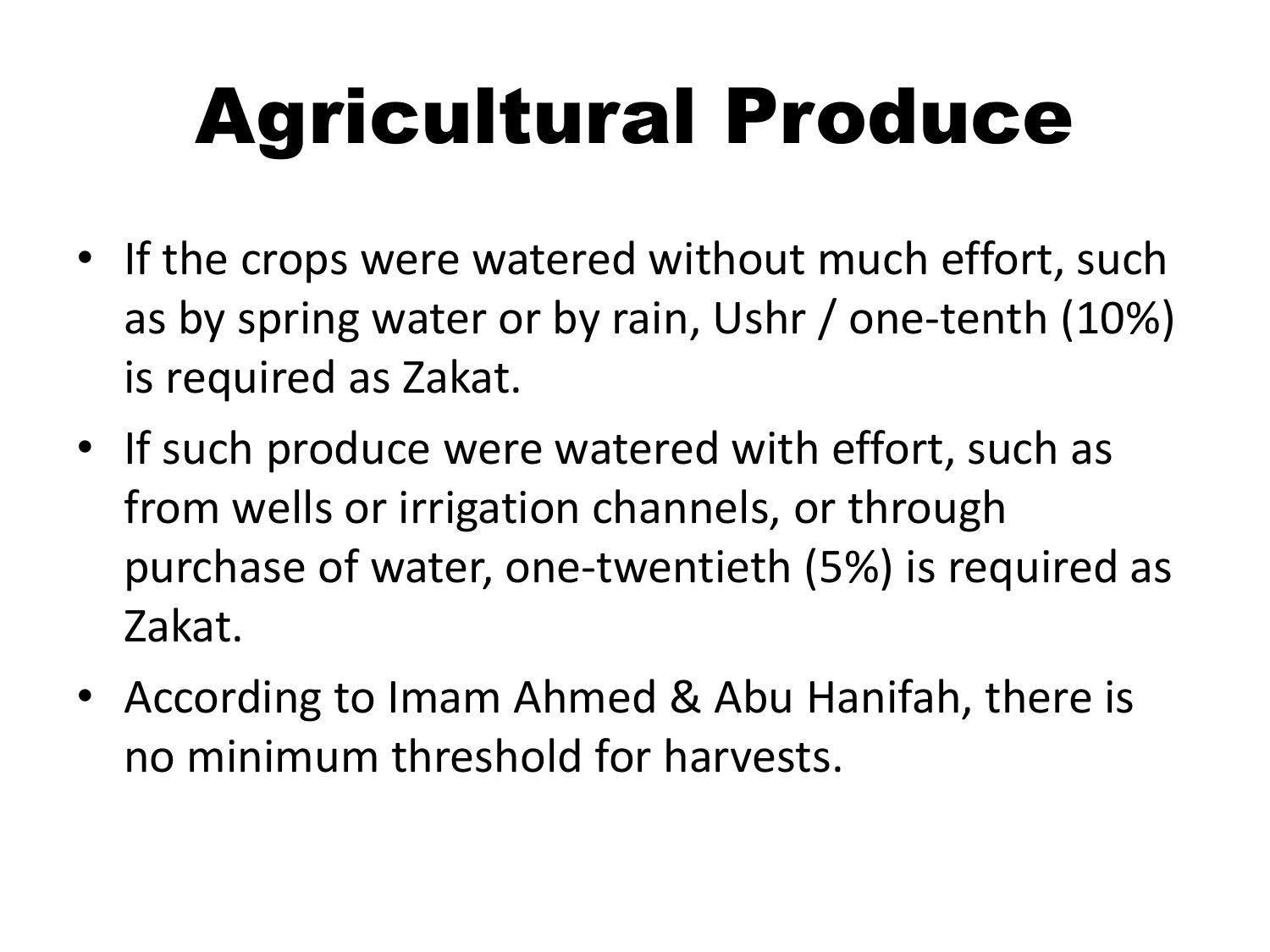### Wisdom of Shariah

• The Shariah has mandated Zakat based on the level of effort required for acquisition.

| <b>Treasures</b>                                                            | 20%  |
|-----------------------------------------------------------------------------|------|
| Harvest yielded through natural means<br>like rain water, springs           | 10%  |
| Harvest yielded through manmade means<br>like wells and streams or purchase | 5%   |
| Gold, silver, cash, business goods                                          | 2.5% |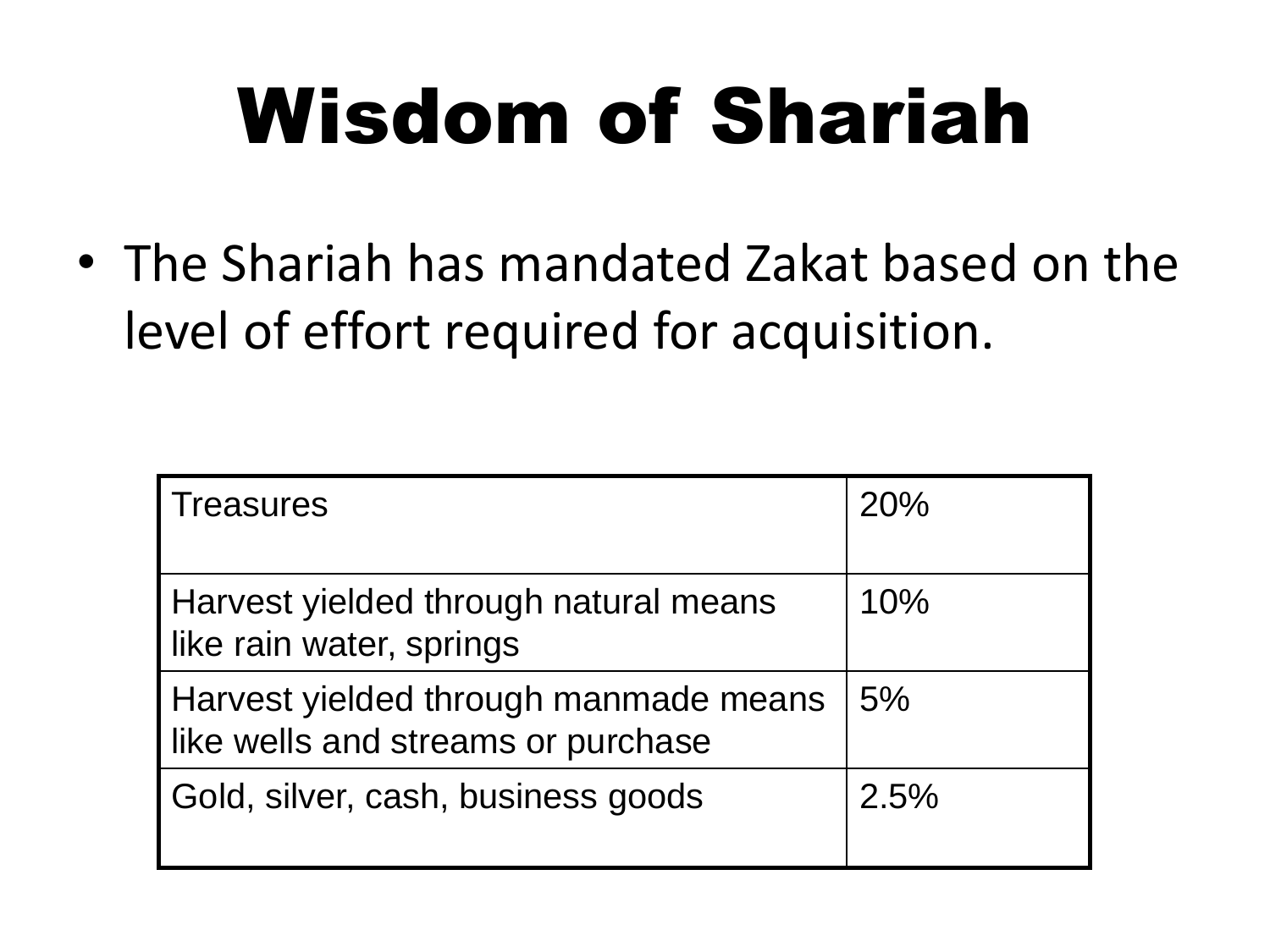# Zakat on Livestock

• Zakat is due on 3 kinds of livestock when they reach their specified Nisab:

| Goats / Sheep                     | 40 |
|-----------------------------------|----|
| Cows / Buffaloes<br>Oxen / Cattle | 30 |
| Camels                            | 5  |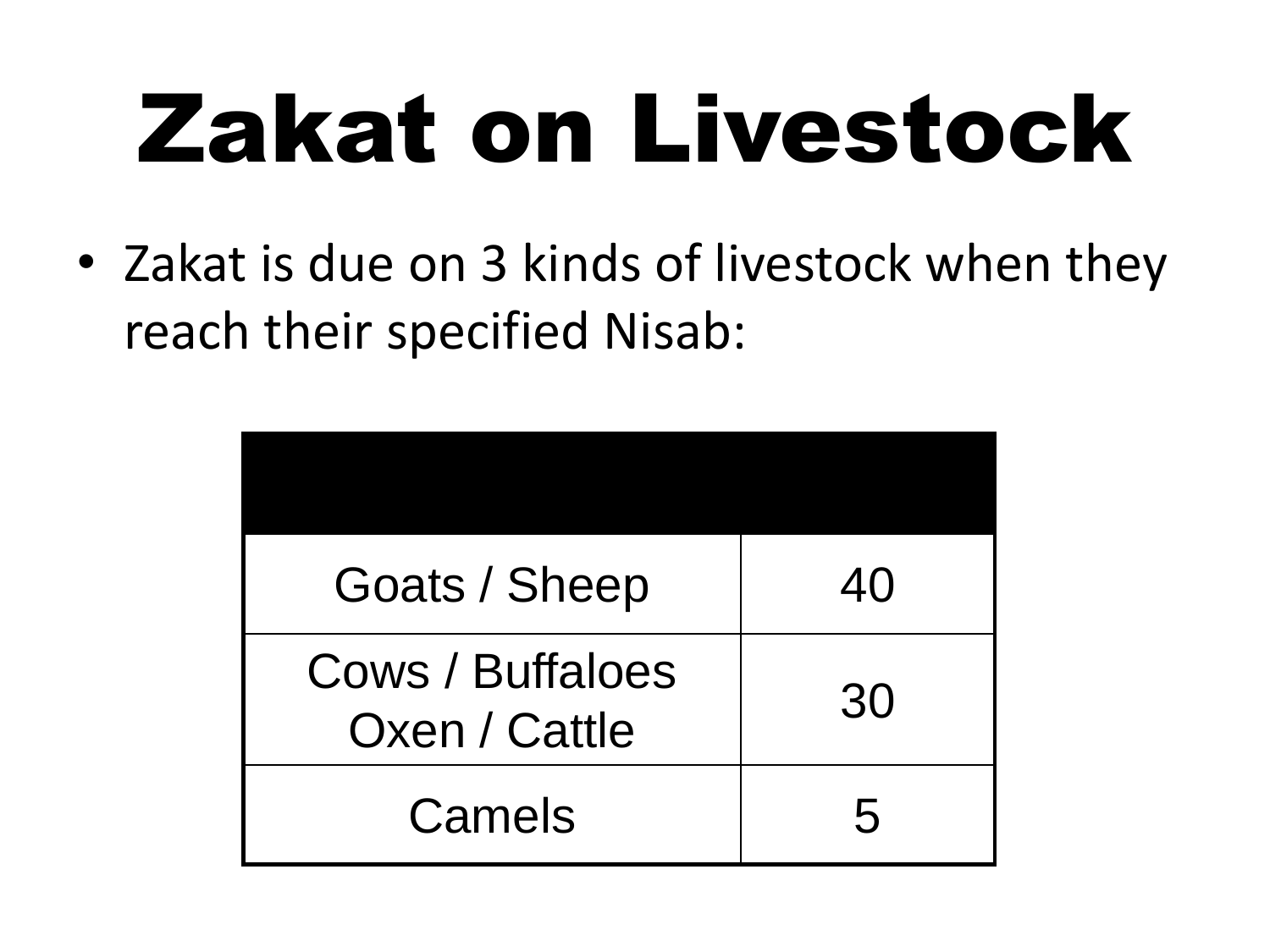# Zakat on Livestock

- Conditions for Zakat due on livestock are:
	- They must reach the Nisab
	- Lapse of a year
	- They must have been grazing on open and public pastures for at least 6 months.
- If they were fed in enclosures in one's private property for more than 6 months, then they are not Zakatable.
	- If such animals were bought for business, then they will fall under the category of business goods, and their value will be added to that category.
	- If they are kept for the sake of benefitting from their milk and meat, they are not Zakatable at all.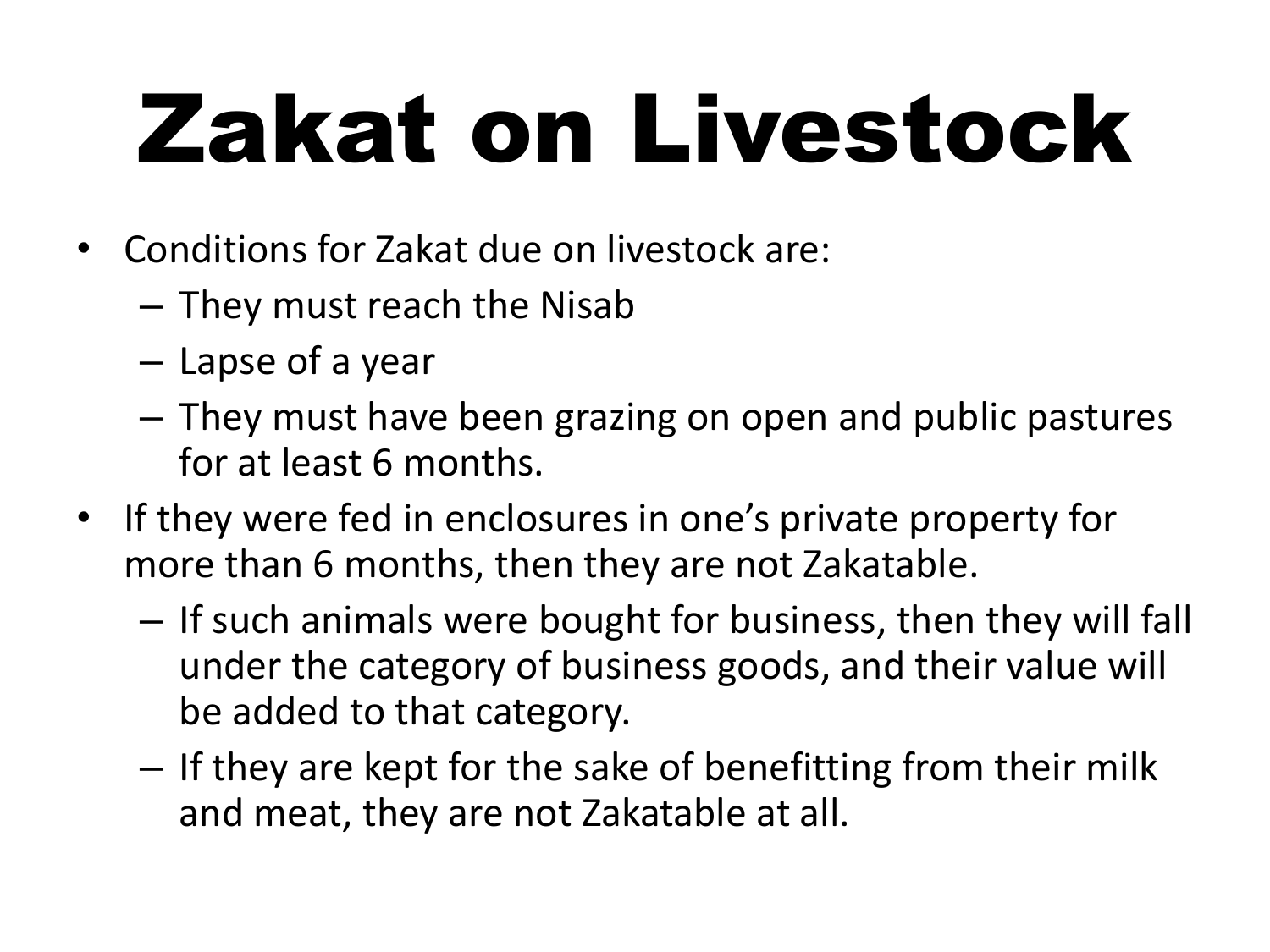# Zakat on Livestock

- Livestock used for riding or loading is not Zakatable.
- There is no Zakat on horses.
	- If they are bought for business, then they will become business goods.
- According to Imam Abu Hanifah, they are Zakatable unless they have been made waqf.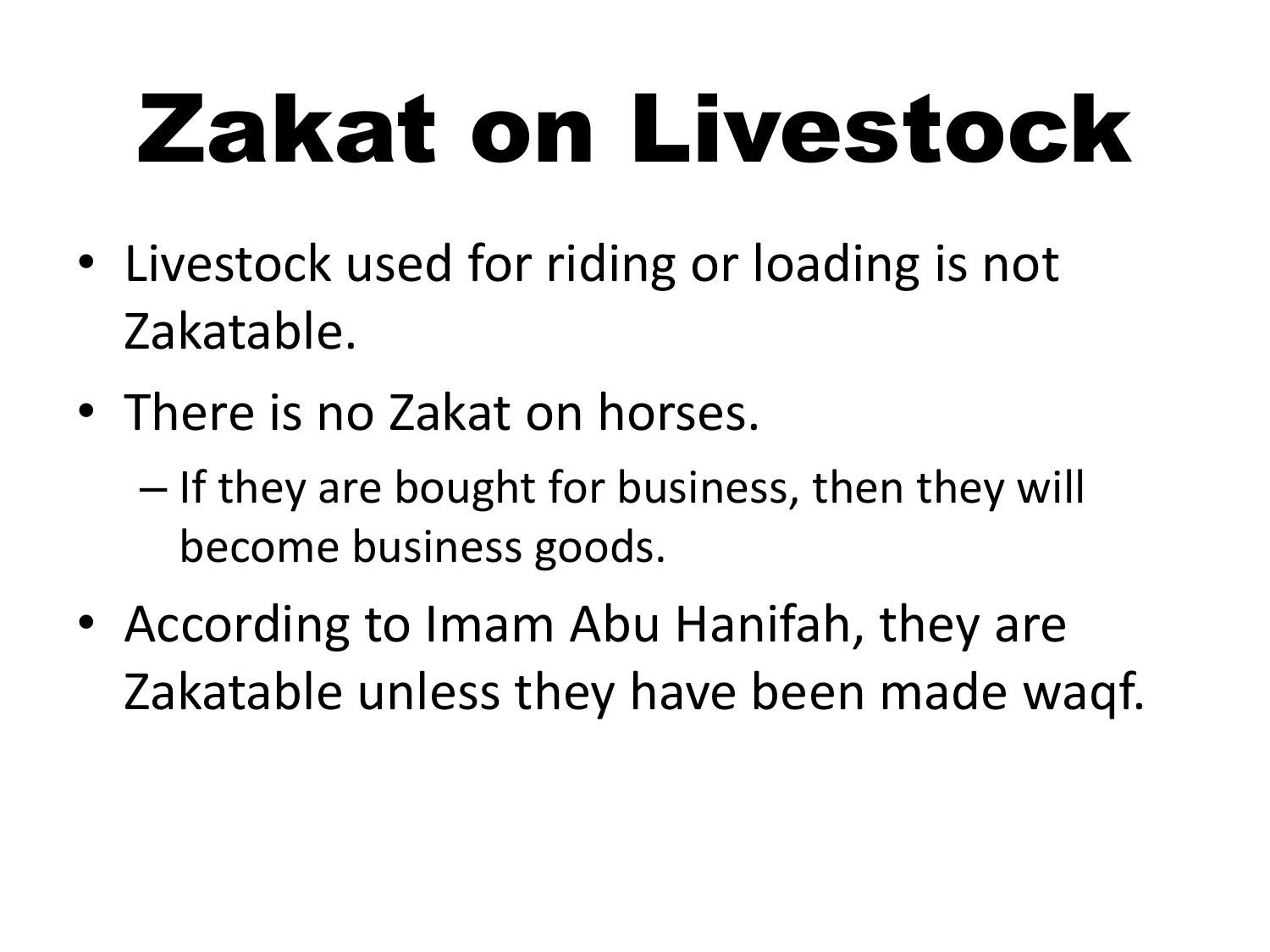## Goats & Sheep

- Animals due according to the table must be at least one year old.
- Both male and female are acceptable.
- After 400 goats, for every hundred, one one year old goat will be due.

| $1 - 39$    | Nothing |
|-------------|---------|
| $40 - 120$  | 1 Goat  |
| $121 - 200$ | 2 Goats |
| 201 - 399   | 3 Goats |
| 400         | 4 Goats |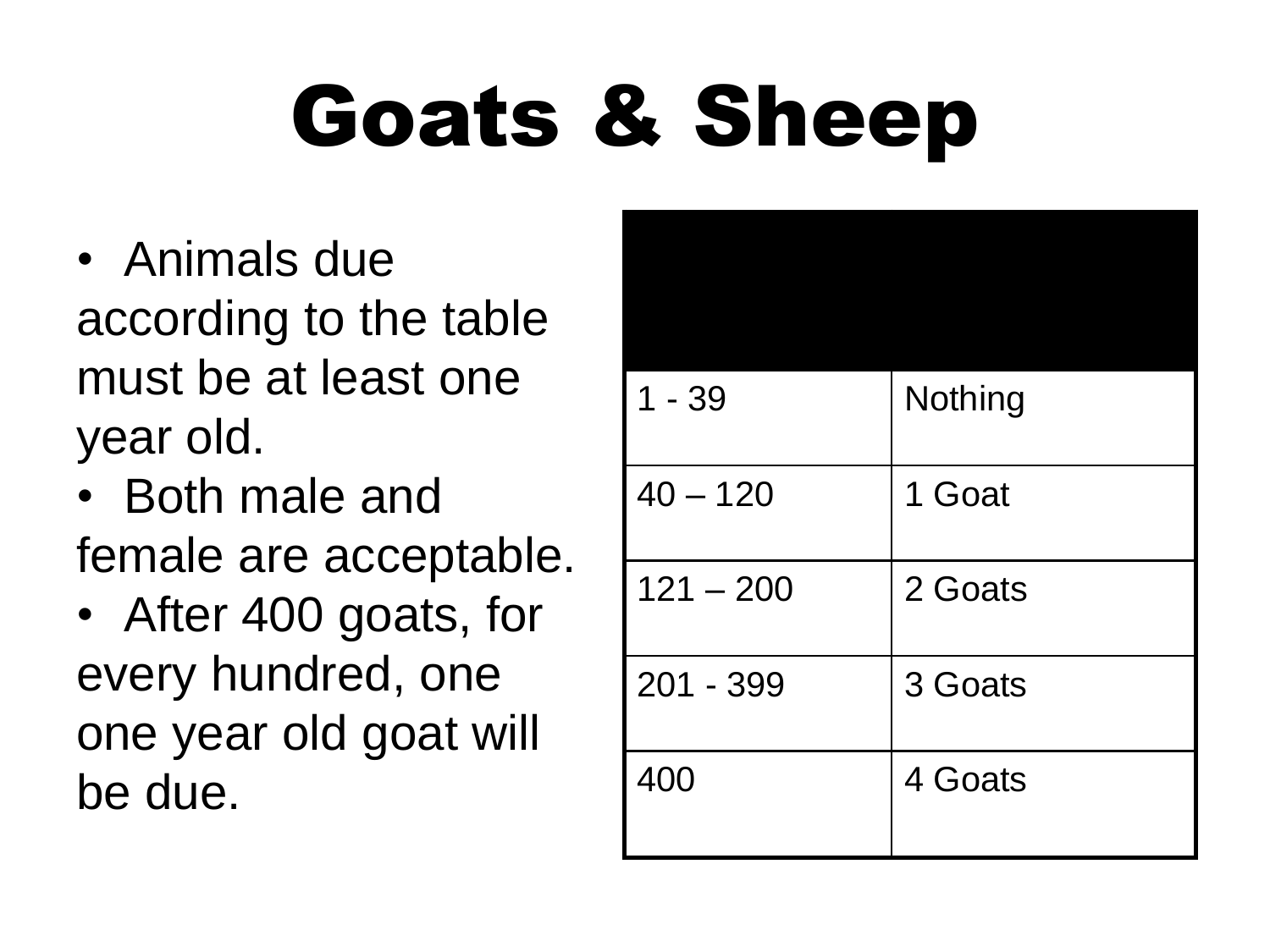## Cows/Buffaloes

• Calves given as Zakat may be male or female

• After 130, for every thirty animals, one 1-year-old animal must be given; and for every forty, one 2-year-old animal must be given as Zakat.

| $1 - 29$    | Nothing                            | Nothing        |
|-------------|------------------------------------|----------------|
| $30 - 39$   | 1                                  | Nothing        |
| $40 - 59$   | Nothing                            | 1              |
| 60 - 69     | $\overline{2}$                     | Nothing        |
| $70 - 79$   | 1                                  | 1              |
| $80 - 89$   | Nothing                            | $\overline{2}$ |
| $90 - 99$   | 3                                  | Nothing        |
| $100 - 109$ | $\overline{2}$                     | 1              |
| 110 - 119   | 1                                  | $\overline{2}$ |
| 120 - 129   | 4 one year olds or 3 two year olds |                |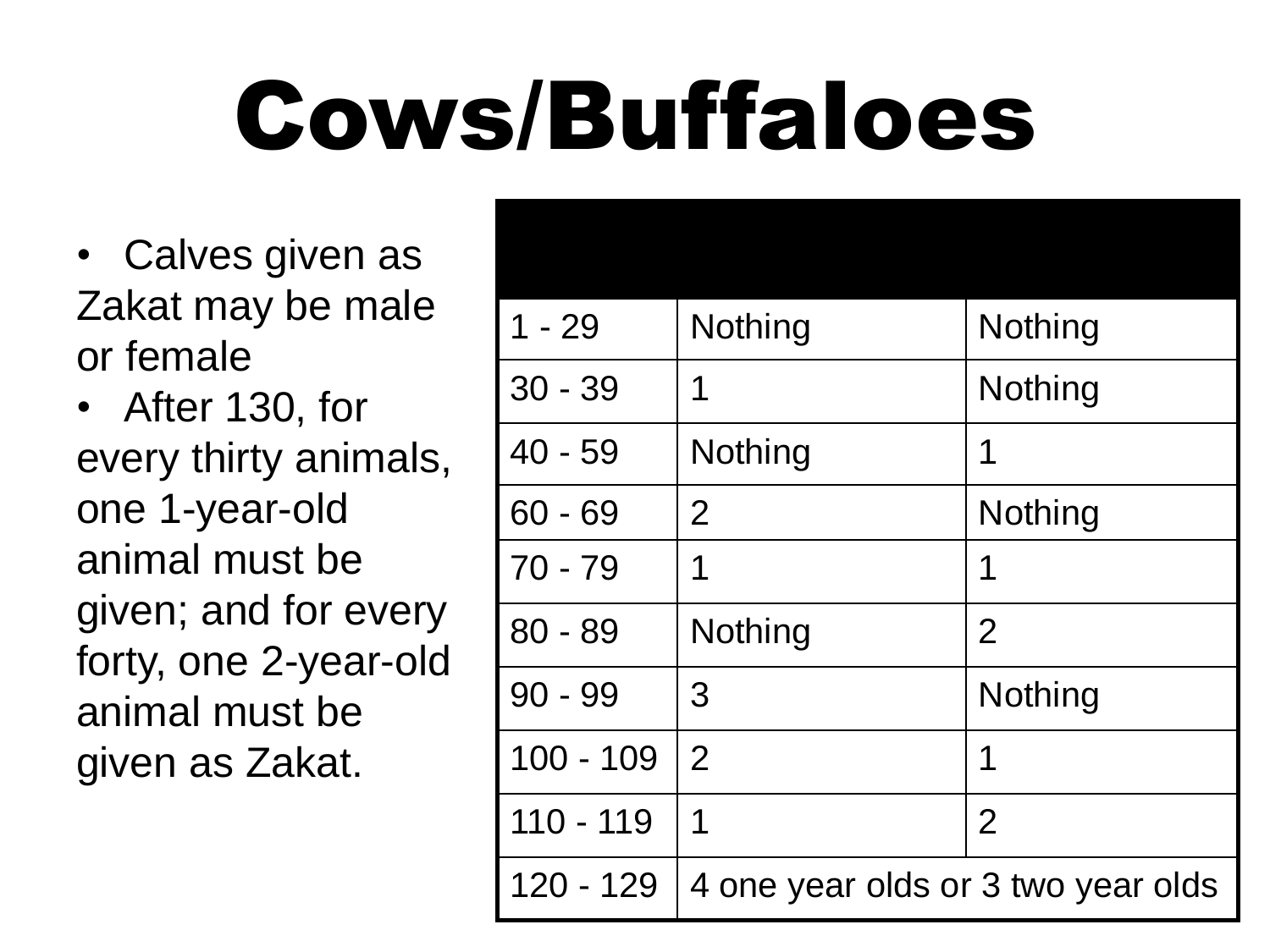#### Camels

- Camels given as Zakat must be female
- Goats given as Zakat may be male or female
- After 120, for every forty camels, 2 two year old camels must be given; and for every fifty, one 3 year old camel must be given as Zakat.

| $1 - 4$    | Nothing                 |
|------------|-------------------------|
| $5 - 9$    | 1 goat                  |
| $10 - 14$  | 2 goats                 |
| $15 - 19$  | 3 goats                 |
| $20 - 24$  | 4 goats                 |
| $25 - 35$  | 1 one year old camel    |
| $36 - 45$  | 1 two year old camel    |
| $46 - 60$  | 1 three year old camel  |
| $61 - 75$  | 1 four year old camel   |
| $76 - 90$  | 2 two year old camels   |
| $91 - 120$ | 2 three year old camels |